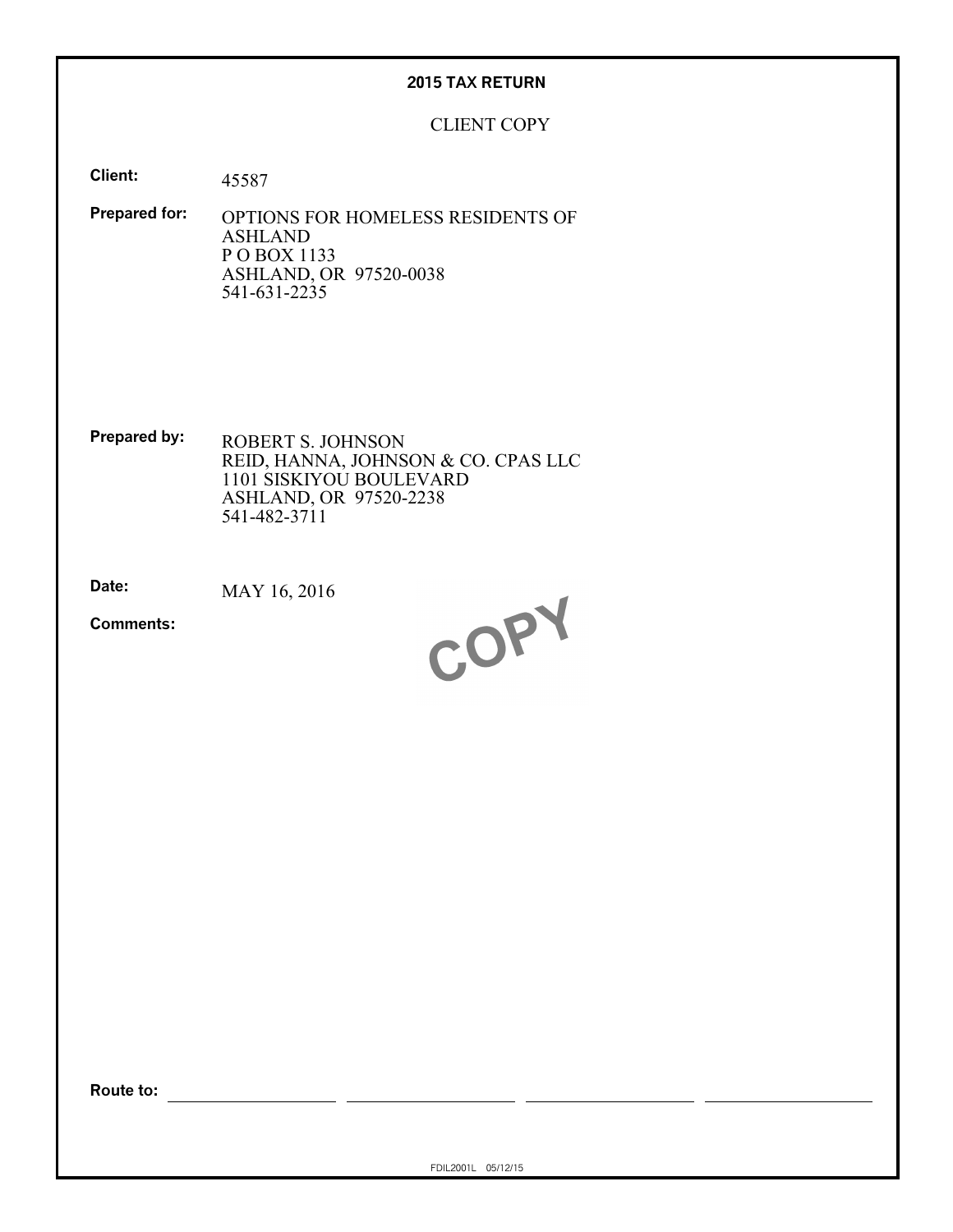### **REID, HANNA, JOHNSON & CO. CPAS LLC 1101 SISKIYOU BOULEVARD ASHLAND, OR 97520-2238 541-482-3711**

### **OPTIONS FOR HOMELESS RESIDENTS OF ASHLAND P O Box 1133 ASHLAND, OR 97520-0038 541-631-2235**

### **FEDERAL FORMS**

| Form 990            | 2015 Return of Organization Exempt from Income Tax |
|---------------------|----------------------------------------------------|
| <b>Schedule A</b>   | <b>Organization Exempt Under Section 501(c)(3)</b> |
| <b>Schedule B</b>   | <b>Schedule of Contributors</b>                    |
| <b>Schedule D</b>   | <b>Schedule D</b>                                  |
| <b>Schedule O</b>   | <b>Supplemental Information</b>                    |
| <b>Form 8879-EO</b> | <b>IRS e-file Signature Authorization</b>          |

### **FEE SUMMARY**

**Preparation Fee**

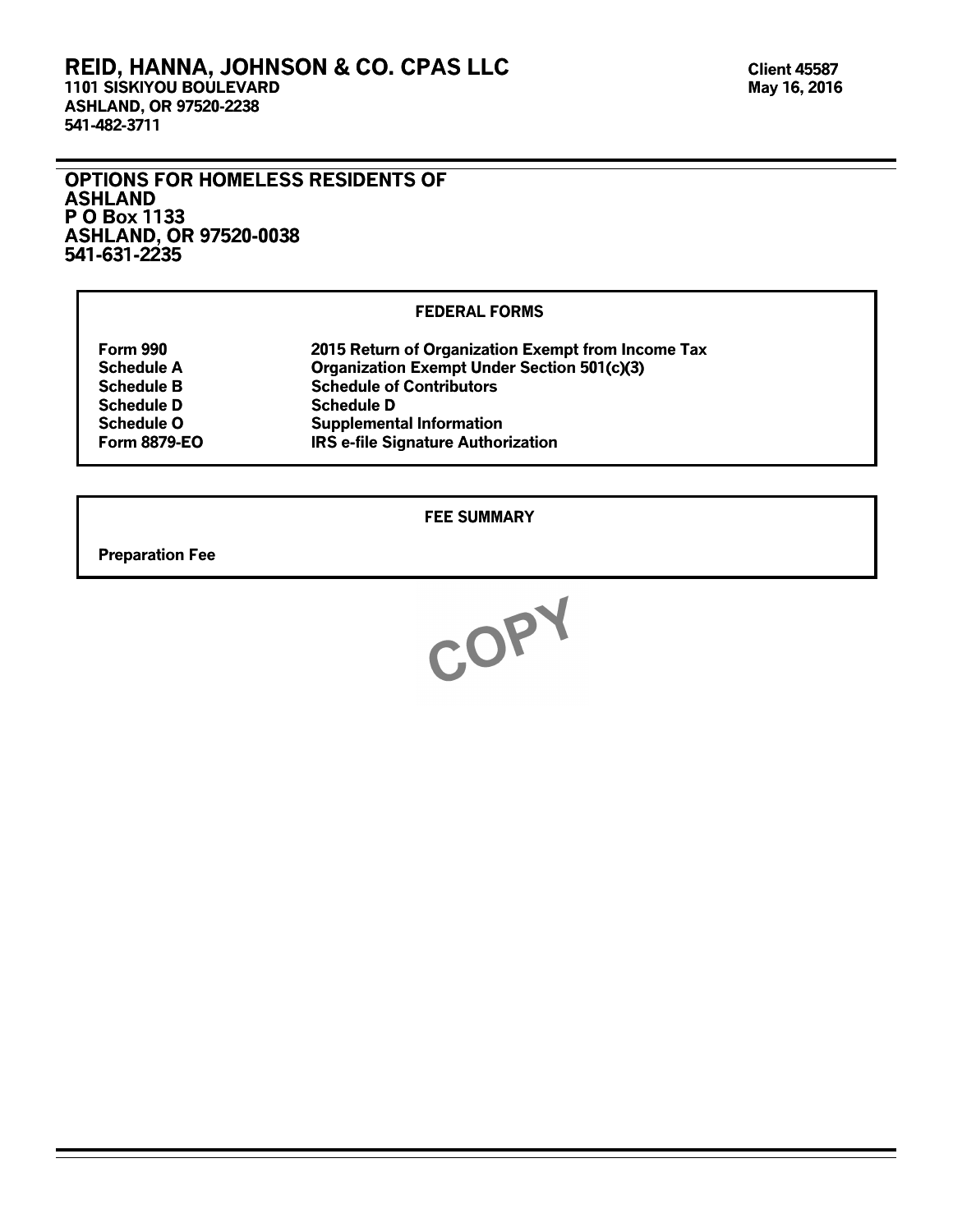| Form 8879-EO                                                                                                                           | <b>IRS e-file Signature Authorization</b><br>for an Exempt Organization                                                                                                                                                                                                                                                                                                                                                                                                                                                                                                                                                                                                                                                                                                                                                                                                                                                                                                                                                                                                                                                                                                                                                                                                                                                                                                                                                                                                                                                                                                                                                                                                                                                                                                                                                                                                                                                                                                                                                                                                                                                                                                                                                                                                                                                                                                                                                                                                                                                                                                                                                                    |                                                   | OMB No. 1545-1878                     |  |  |  |  |  |  |  |
|----------------------------------------------------------------------------------------------------------------------------------------|--------------------------------------------------------------------------------------------------------------------------------------------------------------------------------------------------------------------------------------------------------------------------------------------------------------------------------------------------------------------------------------------------------------------------------------------------------------------------------------------------------------------------------------------------------------------------------------------------------------------------------------------------------------------------------------------------------------------------------------------------------------------------------------------------------------------------------------------------------------------------------------------------------------------------------------------------------------------------------------------------------------------------------------------------------------------------------------------------------------------------------------------------------------------------------------------------------------------------------------------------------------------------------------------------------------------------------------------------------------------------------------------------------------------------------------------------------------------------------------------------------------------------------------------------------------------------------------------------------------------------------------------------------------------------------------------------------------------------------------------------------------------------------------------------------------------------------------------------------------------------------------------------------------------------------------------------------------------------------------------------------------------------------------------------------------------------------------------------------------------------------------------------------------------------------------------------------------------------------------------------------------------------------------------------------------------------------------------------------------------------------------------------------------------------------------------------------------------------------------------------------------------------------------------------------------------------------------------------------------------------------------------|---------------------------------------------------|---------------------------------------|--|--|--|--|--|--|--|
|                                                                                                                                        | For calendar year 2015, or fiscal year beginning _ _ _ _ _ _ _ , 2015, and ending _ _ _ _ _ _ ^20 _ _ _ _<br>► Do not send to the IRS. Keep for your records.                                                                                                                                                                                                                                                                                                                                                                                                                                                                                                                                                                                                                                                                                                                                                                                                                                                                                                                                                                                                                                                                                                                                                                                                                                                                                                                                                                                                                                                                                                                                                                                                                                                                                                                                                                                                                                                                                                                                                                                                                                                                                                                                                                                                                                                                                                                                                                                                                                                                              |                                                   | 2015                                  |  |  |  |  |  |  |  |
| Department of the Treasury<br>Internal Revenue Service                                                                                 | Information about Form 8879-EO and its instructions is at www.irs.gov/form8879eo.<br>OPTIONS FOR HOMELESS RESIDENTS OF<br>ASHLAND<br>Name and title of officer                                                                                                                                                                                                                                                                                                                                                                                                                                                                                                                                                                                                                                                                                                                                                                                                                                                                                                                                                                                                                                                                                                                                                                                                                                                                                                                                                                                                                                                                                                                                                                                                                                                                                                                                                                                                                                                                                                                                                                                                                                                                                                                                                                                                                                                                                                                                                                                                                                                                             |                                                   |                                       |  |  |  |  |  |  |  |
| Name of exempt organization                                                                                                            |                                                                                                                                                                                                                                                                                                                                                                                                                                                                                                                                                                                                                                                                                                                                                                                                                                                                                                                                                                                                                                                                                                                                                                                                                                                                                                                                                                                                                                                                                                                                                                                                                                                                                                                                                                                                                                                                                                                                                                                                                                                                                                                                                                                                                                                                                                                                                                                                                                                                                                                                                                                                                                            |                                                   | <b>Employer identification number</b> |  |  |  |  |  |  |  |
|                                                                                                                                        |                                                                                                                                                                                                                                                                                                                                                                                                                                                                                                                                                                                                                                                                                                                                                                                                                                                                                                                                                                                                                                                                                                                                                                                                                                                                                                                                                                                                                                                                                                                                                                                                                                                                                                                                                                                                                                                                                                                                                                                                                                                                                                                                                                                                                                                                                                                                                                                                                                                                                                                                                                                                                                            | 61-1693223                                        |                                       |  |  |  |  |  |  |  |
| HARRIET SNYDER                                                                                                                         |                                                                                                                                                                                                                                                                                                                                                                                                                                                                                                                                                                                                                                                                                                                                                                                                                                                                                                                                                                                                                                                                                                                                                                                                                                                                                                                                                                                                                                                                                                                                                                                                                                                                                                                                                                                                                                                                                                                                                                                                                                                                                                                                                                                                                                                                                                                                                                                                                                                                                                                                                                                                                                            |                                                   |                                       |  |  |  |  |  |  |  |
| Part I                                                                                                                                 | TREASURER<br>Type of Return and Return Information (Whole Dollars Only)                                                                                                                                                                                                                                                                                                                                                                                                                                                                                                                                                                                                                                                                                                                                                                                                                                                                                                                                                                                                                                                                                                                                                                                                                                                                                                                                                                                                                                                                                                                                                                                                                                                                                                                                                                                                                                                                                                                                                                                                                                                                                                                                                                                                                                                                                                                                                                                                                                                                                                                                                                    |                                                   |                                       |  |  |  |  |  |  |  |
|                                                                                                                                        | Check the box for the return for which you are using this Form 8879-EO and enter the applicable amount, if any, from the return. If you<br>check the box on line 1a, 2a, 3a, 4a, or 5a, below, and the amount on that line for the return being filed with this form was blank, then<br>leave line 1b, 2b, 3b, 4b, or 5b, whichever is applicable, blank (do not enter -0-). But, if you entered -0- on the return, then enter -0- on<br>the applicable line below. Do not complete more than 1 line in Part I.                                                                                                                                                                                                                                                                                                                                                                                                                                                                                                                                                                                                                                                                                                                                                                                                                                                                                                                                                                                                                                                                                                                                                                                                                                                                                                                                                                                                                                                                                                                                                                                                                                                                                                                                                                                                                                                                                                                                                                                                                                                                                                                            |                                                   |                                       |  |  |  |  |  |  |  |
|                                                                                                                                        | 1 a Form 990 check here $\dots$ $\blacktriangleright$ $\lfloor x \rfloor$ b Total revenue, if any (Form 990, Part VIII, column (A), line 12) $\dots$                                                                                                                                                                                                                                                                                                                                                                                                                                                                                                                                                                                                                                                                                                                                                                                                                                                                                                                                                                                                                                                                                                                                                                                                                                                                                                                                                                                                                                                                                                                                                                                                                                                                                                                                                                                                                                                                                                                                                                                                                                                                                                                                                                                                                                                                                                                                                                                                                                                                                       | 1 b                                               | 246,450.                              |  |  |  |  |  |  |  |
|                                                                                                                                        | 2a Form 990-EZ check here $\dots \rightarrow$   b Total revenue, if any (Form 990-EZ, line 9).                                                                                                                                                                                                                                                                                                                                                                                                                                                                                                                                                                                                                                                                                                                                                                                                                                                                                                                                                                                                                                                                                                                                                                                                                                                                                                                                                                                                                                                                                                                                                                                                                                                                                                                                                                                                                                                                                                                                                                                                                                                                                                                                                                                                                                                                                                                                                                                                                                                                                                                                             | 2 <sub>b</sub>                                    |                                       |  |  |  |  |  |  |  |
|                                                                                                                                        | <b>3a</b> Form 1120-POL check here $\dots$ $\blacktriangleright$   <b>b</b> Total tax (Form 1120-POL, line 22) $\dots$                                                                                                                                                                                                                                                                                                                                                                                                                                                                                                                                                                                                                                                                                                                                                                                                                                                                                                                                                                                                                                                                                                                                                                                                                                                                                                                                                                                                                                                                                                                                                                                                                                                                                                                                                                                                                                                                                                                                                                                                                                                                                                                                                                                                                                                                                                                                                                                                                                                                                                                     | 3 <sub>b</sub>                                    |                                       |  |  |  |  |  |  |  |
|                                                                                                                                        | 4 a Form 990-PF check here $\dots \rightarrow$ $\Box$ Tax based on investment income (Form 990-PF, Part VI, line 5)                                                                                                                                                                                                                                                                                                                                                                                                                                                                                                                                                                                                                                                                                                                                                                                                                                                                                                                                                                                                                                                                                                                                                                                                                                                                                                                                                                                                                                                                                                                                                                                                                                                                                                                                                                                                                                                                                                                                                                                                                                                                                                                                                                                                                                                                                                                                                                                                                                                                                                                        | 4b                                                |                                       |  |  |  |  |  |  |  |
|                                                                                                                                        | 5a Form 8868 check here $\dots \rightarrow$     $\overline{b}$ Balance Due (Form 8868, Part I, line 3c or Part II, line 8c)                                                                                                                                                                                                                                                                                                                                                                                                                                                                                                                                                                                                                                                                                                                                                                                                                                                                                                                                                                                                                                                                                                                                                                                                                                                                                                                                                                                                                                                                                                                                                                                                                                                                                                                                                                                                                                                                                                                                                                                                                                                                                                                                                                                                                                                                                                                                                                                                                                                                                                                | 5 b                                               |                                       |  |  |  |  |  |  |  |
|                                                                                                                                        | <b>Part II Declaration and Signature Authorization of Officer</b>                                                                                                                                                                                                                                                                                                                                                                                                                                                                                                                                                                                                                                                                                                                                                                                                                                                                                                                                                                                                                                                                                                                                                                                                                                                                                                                                                                                                                                                                                                                                                                                                                                                                                                                                                                                                                                                                                                                                                                                                                                                                                                                                                                                                                                                                                                                                                                                                                                                                                                                                                                          |                                                   |                                       |  |  |  |  |  |  |  |
| Officer's PIN: check one box only<br>authorize<br>the return's disclosure consent screen.<br>Officer's signature $\blacktriangleright$ | Under penalties of perjury, I declare that I am an officer of the above organization and that I have examined a copy of the organization's 2015<br>electronic return and accompanying schedules and statements and to the best of my knowledge and belief, they are true, correct, and complete.<br>I further declare that the amount in Part I above is the amount shown on the copy of the organization's electronic return. I consent to allow my intermediate service provider, transmitter, or electronic return originator (<br>the IRS (a) an acknowledgement of receipt or reason for rejection of the transmission, (b) the reason for any delay in processing the return or<br>refund, and (c) the date of any refund. If applicable, I authorize the U.S. Treasury and its designated Financial Agent to initiate an electronic<br>funds withdrawal (direct debit) entry to the financial institution account indicated in the tax preparation software for payment of the<br>organization's federal taxes owed on this return, and the financial institution to debit the entry to this account. To revoke a payment, I must<br>contact the U.S. Treasury Financial Agent at 1-888-353-4537 no later than 2 business days prior to the payment (settlement) date. I also<br>authorize the financial institutions involved in the processing of the electronic payment of taxes to receive confidential information necessary to<br>answer inquiries and resolve issues related to the payment. I have selected a personal identification number (PIN) as my signature for the<br>organization's electronic return and, if applicable, the organization's consent to electronic funds withdrawal.<br>REID, HANNA, JOHNSON & CO. CPAS<br>to enter my PIN<br><b>ERO</b> firm name<br>on the organization's tax year 2015 electronically filed return. If I have indicated within this return that a copy of the return is being filed with<br>a state agency(ies) regulating charities as part of the IRS Fed/State program, I also authorize the aforementioned ERO to enter my PIN on<br>As an officer of the organization, I will enter my PIN as my signature on the organization's tax year 2015 electronically filed return. If I have<br>indicated within this return that a copy of the return is being filed with a state agency(ies) regulating charities as part of the IRS Fed/State<br>program, I will enter my PIN on the return's disclosure consent screen.<br>Date $\blacktriangleright$<br><u> 1980 - Johann Stein, marwolaethau a bhann an t-Amhair an t-Amhair an t-Amhair an t-Amhair an t-Amhair an t-A</u> | Enter five numbers, but<br>do not enter all zeros | as my signature                       |  |  |  |  |  |  |  |
| <b>Part III Certification and Authentication</b>                                                                                       |                                                                                                                                                                                                                                                                                                                                                                                                                                                                                                                                                                                                                                                                                                                                                                                                                                                                                                                                                                                                                                                                                                                                                                                                                                                                                                                                                                                                                                                                                                                                                                                                                                                                                                                                                                                                                                                                                                                                                                                                                                                                                                                                                                                                                                                                                                                                                                                                                                                                                                                                                                                                                                            |                                                   |                                       |  |  |  |  |  |  |  |
|                                                                                                                                        | <b>ERO's EFIN/PIN.</b> Enter your six-digit electronic filing identification<br>I certify that the above numeric entry is my PIN, which is my signature on the 2015 electronically filed return for the organization indicated                                                                                                                                                                                                                                                                                                                                                                                                                                                                                                                                                                                                                                                                                                                                                                                                                                                                                                                                                                                                                                                                                                                                                                                                                                                                                                                                                                                                                                                                                                                                                                                                                                                                                                                                                                                                                                                                                                                                                                                                                                                                                                                                                                                                                                                                                                                                                                                                             |                                                   | 93477697520<br>do not enter all zeros |  |  |  |  |  |  |  |
| Authorized IRS e-file Providers for Business Returns.                                                                                  | above. I confirm that I am submitting this return in accordance with the requirements of Pub. 4163, Modernized e-File (MeF) Information for                                                                                                                                                                                                                                                                                                                                                                                                                                                                                                                                                                                                                                                                                                                                                                                                                                                                                                                                                                                                                                                                                                                                                                                                                                                                                                                                                                                                                                                                                                                                                                                                                                                                                                                                                                                                                                                                                                                                                                                                                                                                                                                                                                                                                                                                                                                                                                                                                                                                                                |                                                   |                                       |  |  |  |  |  |  |  |
| ERO's signature                                                                                                                        | Date $\blacktriangleright$                                                                                                                                                                                                                                                                                                                                                                                                                                                                                                                                                                                                                                                                                                                                                                                                                                                                                                                                                                                                                                                                                                                                                                                                                                                                                                                                                                                                                                                                                                                                                                                                                                                                                                                                                                                                                                                                                                                                                                                                                                                                                                                                                                                                                                                                                                                                                                                                                                                                                                                                                                                                                 |                                                   |                                       |  |  |  |  |  |  |  |
|                                                                                                                                        | <b>ERO Must Retain This Form - See Instructions</b><br>Do Not Submit This Form To the IRS Unless Requested To Do So                                                                                                                                                                                                                                                                                                                                                                                                                                                                                                                                                                                                                                                                                                                                                                                                                                                                                                                                                                                                                                                                                                                                                                                                                                                                                                                                                                                                                                                                                                                                                                                                                                                                                                                                                                                                                                                                                                                                                                                                                                                                                                                                                                                                                                                                                                                                                                                                                                                                                                                        |                                                   |                                       |  |  |  |  |  |  |  |
|                                                                                                                                        | BAA For Paperwork Reduction Act Notice, see instructions.                                                                                                                                                                                                                                                                                                                                                                                                                                                                                                                                                                                                                                                                                                                                                                                                                                                                                                                                                                                                                                                                                                                                                                                                                                                                                                                                                                                                                                                                                                                                                                                                                                                                                                                                                                                                                                                                                                                                                                                                                                                                                                                                                                                                                                                                                                                                                                                                                                                                                                                                                                                  |                                                   | Form 8879-EO (2015)                   |  |  |  |  |  |  |  |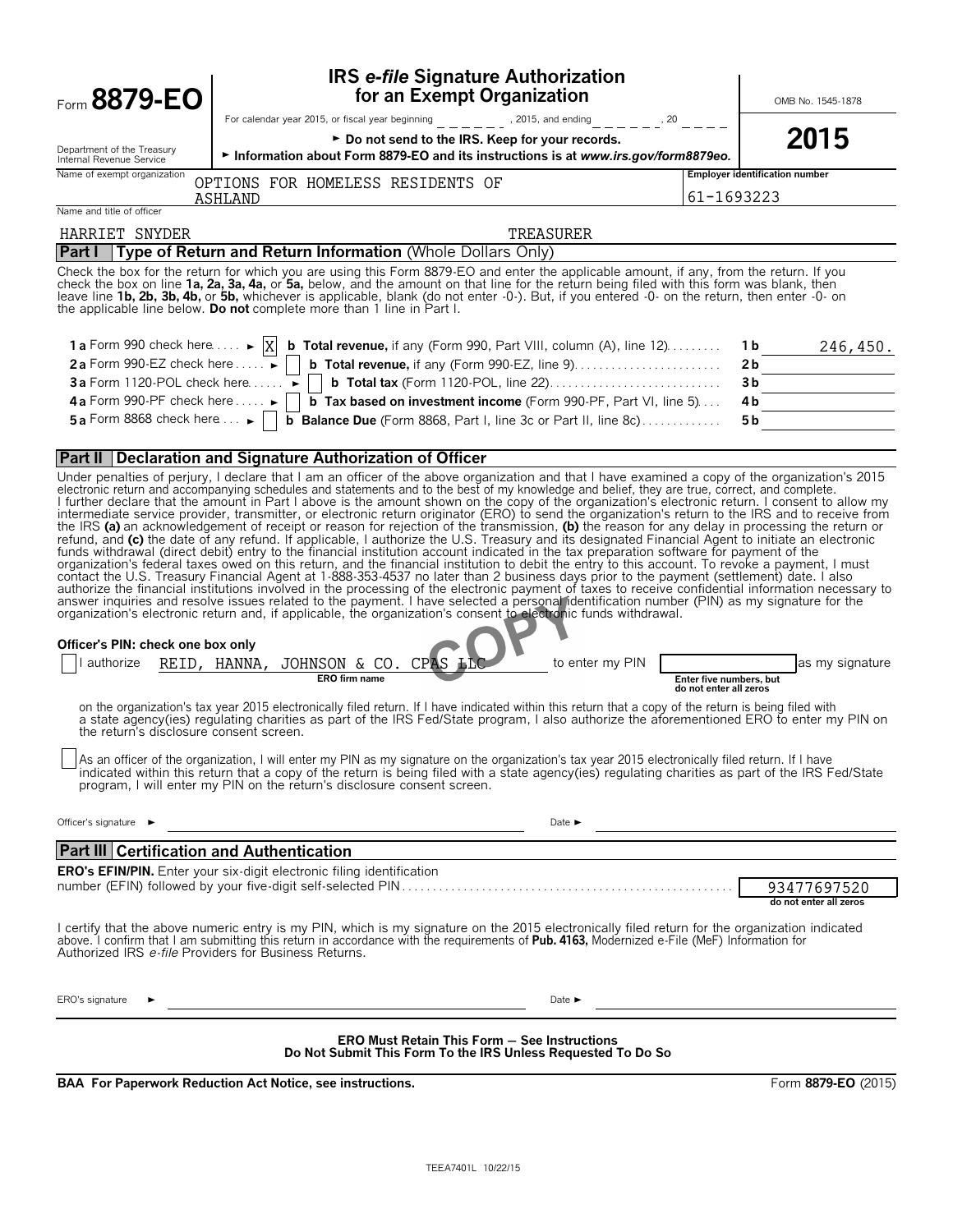Form **990**

# **Return of Organization Exempt From Income Tax**<br>
Under section 501(c), 527, or 4947(a)(1) of the Internal Revenue Code (except private foundations)

Department of the Treasury **Depen to Public**<br>Internal Revenue Service **Connect of the Connect of the Connect of the Connect of the Internal Revenue Service Connection** 

OMB No. 1545-0047

| А                              |                 |                                      | For the 2015 calendar year, or tax year beginning                                                                                                                                                                                 |                      |                                                                                                 | , 2015, and ending        |                                                                                   |                                  |            |                                               |
|--------------------------------|-----------------|--------------------------------------|-----------------------------------------------------------------------------------------------------------------------------------------------------------------------------------------------------------------------------------|----------------------|-------------------------------------------------------------------------------------------------|---------------------------|-----------------------------------------------------------------------------------|----------------------------------|------------|-----------------------------------------------|
| в                              |                 | Check if applicable:                 | C                                                                                                                                                                                                                                 |                      |                                                                                                 |                           |                                                                                   |                                  |            | D Employer identification number              |
|                                |                 | Address change                       | OPTIONS FOR HOMELESS RESIDENTS OF                                                                                                                                                                                                 |                      |                                                                                                 |                           |                                                                                   |                                  | 61-1693223 |                                               |
|                                |                 | Name change                          | ASHLAND                                                                                                                                                                                                                           |                      |                                                                                                 |                           |                                                                                   | $E$ Telephone number             |            |                                               |
|                                |                 | Initial return                       | P O BOX 1133                                                                                                                                                                                                                      |                      |                                                                                                 |                           |                                                                                   |                                  |            | 541-631-2235                                  |
|                                |                 | Final return/terminated              | ASHLAND, OR 97520-0038                                                                                                                                                                                                            |                      |                                                                                                 |                           |                                                                                   |                                  |            |                                               |
|                                |                 | Amended return                       |                                                                                                                                                                                                                                   |                      |                                                                                                 |                           |                                                                                   | G Gross receipts $\ddot{\theta}$ |            | 246,450.                                      |
|                                |                 | Application pending                  | <b>F</b> Name and address of principal officer:                                                                                                                                                                                   |                      |                                                                                                 |                           | H(a) Is this a group return for subordinates?                                     |                                  |            | $X_{\text{No}}$<br>Yes                        |
|                                |                 |                                      | SAME AS C ABOVE                                                                                                                                                                                                                   |                      |                                                                                                 |                           | H(b) Are all subordinates included?<br>If 'No,' attach a list. (see instructions) |                                  |            | Yes<br><b>No</b>                              |
|                                |                 | Tax-exempt status                    | X 501(c)(3)<br>$501(c)$ (                                                                                                                                                                                                         | )◄                   | 4947(a)(1) or<br>(insert no.)                                                                   | 527                       |                                                                                   |                                  |            |                                               |
| J                              |                 |                                      | Website: • HOMELESSOPTIONS.ORG                                                                                                                                                                                                    |                      |                                                                                                 |                           | $H(c)$ Group exemption number $\blacktriangleright$                               |                                  |            |                                               |
| Κ                              |                 | Form of organization:                | X Corporation<br>Trust                                                                                                                                                                                                            | Association          | Other <sup>&gt;</sup>                                                                           | L Year of formation: 2013 |                                                                                   |                                  |            | <b>M</b> State of legal domicile: $\bigcap R$ |
|                                | Part I          | Summary                              |                                                                                                                                                                                                                                   |                      |                                                                                                 |                           |                                                                                   |                                  |            |                                               |
|                                | 1               |                                      | Briefly describe the organization's mission or most significant activities: OPTIONS FOR HOMELESS RESIDENTS OF                                                                                                                     |                      |                                                                                                 |                           |                                                                                   |                                  |            |                                               |
|                                |                 |                                      | ASHLAND IS DEDICATED TO PROVIDING HOMELESS AND LOW INCOME RESIDENTS OF ASHLAND AND                                                                                                                                                |                      |                                                                                                 |                           |                                                                                   |                                  |            |                                               |
| Governance                     |                 |                                      | TALENT WITH OPPORTUNITIES TO IMPROVE THEIR INDIVIDUAL SITUATIONS AND LEAVE POVERTY                                                                                                                                                |                      |                                                                                                 |                           |                                                                                   |                                  |            |                                               |
|                                |                 |                                      | AND HOMELESSNESS BEHIND. OPTIONS FOR HOMELESS RESIDENTS OF ASHLAND PROMOTES                                                                                                                                                       |                      |                                                                                                 |                           |                                                                                   |                                  |            |                                               |
|                                | 2               | Check this box $\blacktriangleright$ |                                                                                                                                                                                                                                   |                      | if the organization discontinued its operations or disposed of more than 25% of its net assets. |                           |                                                                                   |                                  |            |                                               |
|                                | 3               |                                      | Number of voting members of the governing body (Part VI, line 1a)                                                                                                                                                                 |                      |                                                                                                 |                           |                                                                                   |                                  | 3          | 5                                             |
|                                | 4               |                                      | Number of independent voting members of the governing body (Part VI, line 1b)                                                                                                                                                     |                      |                                                                                                 |                           |                                                                                   |                                  | 4          | $\boldsymbol{0}$                              |
| <b>Activities &amp;</b>        |                 |                                      | Total number of individuals employed in calendar year 2015 (Part V, line 2a)                                                                                                                                                      |                      |                                                                                                 |                           |                                                                                   |                                  | 5<br>6     | $\boldsymbol{0}$<br>$\boldsymbol{0}$          |
|                                |                 |                                      |                                                                                                                                                                                                                                   |                      |                                                                                                 |                           |                                                                                   |                                  | 7a         | $0$ .                                         |
|                                |                 |                                      |                                                                                                                                                                                                                                   |                      |                                                                                                 |                           |                                                                                   |                                  | 7b         | $0$ .                                         |
|                                |                 |                                      |                                                                                                                                                                                                                                   |                      |                                                                                                 |                           |                                                                                   | <b>Prior Year</b>                |            | <b>Current Year</b>                           |
|                                | 8               |                                      |                                                                                                                                                                                                                                   |                      |                                                                                                 |                           |                                                                                   |                                  |            | 246,450.                                      |
| Revenue                        | 9               |                                      | Program service revenue (Part VIII, line 2g)                                                                                                                                                                                      |                      |                                                                                                 |                           |                                                                                   |                                  |            |                                               |
|                                | 10              |                                      | Investment income (Part VIII, column (A), lines 3, 4, and 7d).                                                                                                                                                                    |                      |                                                                                                 |                           |                                                                                   |                                  |            |                                               |
|                                | 11              |                                      | Other revenue (Part VIII, column (A), lines 5, 6d, 8c, 9c, 10c, and 11e)                                                                                                                                                          |                      |                                                                                                 |                           |                                                                                   |                                  |            |                                               |
|                                | 12              |                                      | Total revenue - add lines 8 through 11 (must equal Part VIII, column (A), line 12)                                                                                                                                                |                      |                                                                                                 |                           |                                                                                   |                                  |            | 246,450.                                      |
|                                | 13              |                                      | Grants and similar amounts paid (Part IX, column (A), lines 1-3)                                                                                                                                                                  |                      |                                                                                                 |                           |                                                                                   |                                  |            |                                               |
|                                | 14              |                                      | Benefits paid to or for members (Part IX, column (A), line 4)                                                                                                                                                                     |                      |                                                                                                 |                           |                                                                                   |                                  |            |                                               |
|                                | 15              |                                      | Salaries, other compensation, employee benefits (Part IX, column (A), lines 5-10)                                                                                                                                                 |                      |                                                                                                 |                           |                                                                                   |                                  |            | 9,533.                                        |
|                                |                 |                                      | <b>16a</b> Professional fundraising fees (Part IX, column (A), line 11e)                                                                                                                                                          |                      |                                                                                                 |                           |                                                                                   |                                  |            |                                               |
| Expenses                       |                 |                                      | <b>b</b> Total fundraising expenses (Part IX, column (D), line 25) $\blacktriangleright$                                                                                                                                          |                      |                                                                                                 |                           |                                                                                   |                                  |            |                                               |
|                                | 17 <sup>2</sup> |                                      | Other expenses (Part IX, column (A), lines 11a-11d, 11f-24e)                                                                                                                                                                      |                      |                                                                                                 |                           |                                                                                   |                                  |            | 179,133.                                      |
|                                | 18              |                                      | Total expenses. Add lines 13-17 (must equal Part IX, column (A), line 25)                                                                                                                                                         |                      |                                                                                                 |                           |                                                                                   |                                  |            | 188,666.                                      |
|                                | 19              |                                      |                                                                                                                                                                                                                                   |                      |                                                                                                 |                           |                                                                                   |                                  |            | 57,784.                                       |
|                                |                 |                                      |                                                                                                                                                                                                                                   |                      |                                                                                                 |                           | <b>Beginning of Current Year</b>                                                  |                                  |            | <b>End of Year</b>                            |
| Net Assets of<br>Fund Balances | 20              |                                      |                                                                                                                                                                                                                                   |                      |                                                                                                 |                           |                                                                                   | 37,168                           |            | 107,403.                                      |
|                                | 21              |                                      |                                                                                                                                                                                                                                   |                      |                                                                                                 |                           |                                                                                   |                                  | $0$ .      | 12,451.                                       |
|                                | 22              |                                      | Net assets or fund balances. Subtract line 21 from line 20                                                                                                                                                                        |                      |                                                                                                 |                           |                                                                                   | 37,168.                          |            | 94,952.                                       |
|                                | <b>Part II</b>  | <b>Signature Block</b>               |                                                                                                                                                                                                                                   |                      |                                                                                                 |                           |                                                                                   |                                  |            |                                               |
|                                |                 |                                      | Under penalties of perjury, I declare that I have examined this return, including accompanying schedules and statements, and to the best of my knowledge and belief, it is true, correct, and<br>complete. Declaration of prepare |                      |                                                                                                 |                           |                                                                                   |                                  |            |                                               |
|                                |                 |                                      |                                                                                                                                                                                                                                   |                      |                                                                                                 |                           |                                                                                   |                                  |            |                                               |
| Sign                           |                 |                                      | Signature of officer                                                                                                                                                                                                              |                      |                                                                                                 |                           | Date                                                                              |                                  |            |                                               |
| Here                           |                 |                                      | HARRIET SNYDER                                                                                                                                                                                                                    |                      |                                                                                                 |                           | TREASURER                                                                         |                                  |            |                                               |
|                                |                 |                                      | Type or print name and title.                                                                                                                                                                                                     |                      |                                                                                                 |                           |                                                                                   |                                  |            |                                               |
|                                |                 |                                      | Print/Type preparer's name                                                                                                                                                                                                        | Preparer's signature |                                                                                                 | Date                      |                                                                                   | Check                            | X if       | PTIN                                          |
| Paid                           |                 |                                      | ROBERT S. JOHNSON                                                                                                                                                                                                                 |                      |                                                                                                 |                           |                                                                                   | self-employed                    |            | P00763764                                     |
|                                | Preparer        | Firm's name                          | REID.<br>HANNA,                                                                                                                                                                                                                   | JOHNSON & CO.        | CPAS LLC                                                                                        |                           |                                                                                   |                                  |            |                                               |
|                                | Use Only        | Firm's address                       | 1101 SISKIYOU BOULEVARD                                                                                                                                                                                                           |                      |                                                                                                 |                           |                                                                                   |                                  |            | Firm's EIN $\blacktriangleright$ 46-4108152   |
|                                |                 |                                      | ASHLAND,                                                                                                                                                                                                                          | OR 97520-2238        |                                                                                                 |                           |                                                                                   | Phone no.                        |            | 541-482-3711                                  |
|                                |                 |                                      | May the IRS discuss this return with the preparer shown above? (see instructions)                                                                                                                                                 |                      |                                                                                                 |                           |                                                                                   |                                  |            | X Yes<br>No                                   |
|                                |                 |                                      | BAA For Paperwork Reduction Act Notice, see the separate instructions.                                                                                                                                                            |                      |                                                                                                 |                           | TEEA0113L 10/12/15                                                                |                                  |            | Form 990 (2015)                               |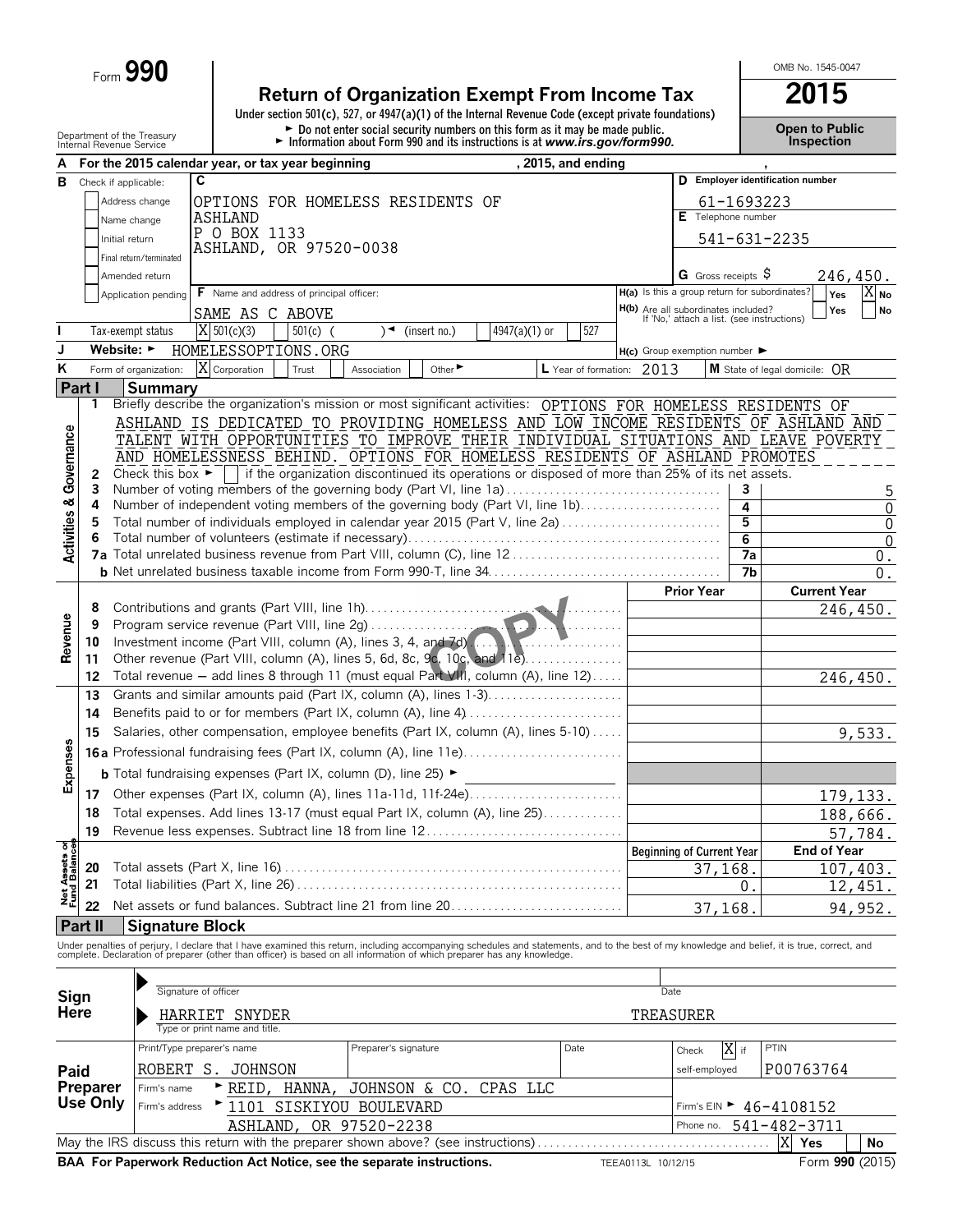|                                                                                                                                                                                                                                                                                                                                                                                                                                                                                                                                                                                                                                                                                                                                                                                                                                         | OPTIONS FOR HOMELESS RESIDENTS OF                                                                                                                                                                                                                                                                                                                                                                                                                                                                                                                                                                                                                                                                                                                                                                                                                                                                                                                                                    |  | Page 2          |  |  |
|-----------------------------------------------------------------------------------------------------------------------------------------------------------------------------------------------------------------------------------------------------------------------------------------------------------------------------------------------------------------------------------------------------------------------------------------------------------------------------------------------------------------------------------------------------------------------------------------------------------------------------------------------------------------------------------------------------------------------------------------------------------------------------------------------------------------------------------------|--------------------------------------------------------------------------------------------------------------------------------------------------------------------------------------------------------------------------------------------------------------------------------------------------------------------------------------------------------------------------------------------------------------------------------------------------------------------------------------------------------------------------------------------------------------------------------------------------------------------------------------------------------------------------------------------------------------------------------------------------------------------------------------------------------------------------------------------------------------------------------------------------------------------------------------------------------------------------------------|--|-----------------|--|--|
|                                                                                                                                                                                                                                                                                                                                                                                                                                                                                                                                                                                                                                                                                                                                                                                                                                         | <b>Statement of Program Service Accomplishments</b>                                                                                                                                                                                                                                                                                                                                                                                                                                                                                                                                                                                                                                                                                                                                                                                                                                                                                                                                  |  |                 |  |  |
|                                                                                                                                                                                                                                                                                                                                                                                                                                                                                                                                                                                                                                                                                                                                                                                                                                         |                                                                                                                                                                                                                                                                                                                                                                                                                                                                                                                                                                                                                                                                                                                                                                                                                                                                                                                                                                                      |  | X               |  |  |
| 1                                                                                                                                                                                                                                                                                                                                                                                                                                                                                                                                                                                                                                                                                                                                                                                                                                       | Briefly describe the organization's mission:                                                                                                                                                                                                                                                                                                                                                                                                                                                                                                                                                                                                                                                                                                                                                                                                                                                                                                                                         |  |                 |  |  |
|                                                                                                                                                                                                                                                                                                                                                                                                                                                                                                                                                                                                                                                                                                                                                                                                                                         | SEE SCHEDULE O                                                                                                                                                                                                                                                                                                                                                                                                                                                                                                                                                                                                                                                                                                                                                                                                                                                                                                                                                                       |  |                 |  |  |
|                                                                                                                                                                                                                                                                                                                                                                                                                                                                                                                                                                                                                                                                                                                                                                                                                                         |                                                                                                                                                                                                                                                                                                                                                                                                                                                                                                                                                                                                                                                                                                                                                                                                                                                                                                                                                                                      |  |                 |  |  |
|                                                                                                                                                                                                                                                                                                                                                                                                                                                                                                                                                                                                                                                                                                                                                                                                                                         |                                                                                                                                                                                                                                                                                                                                                                                                                                                                                                                                                                                                                                                                                                                                                                                                                                                                                                                                                                                      |  |                 |  |  |
|                                                                                                                                                                                                                                                                                                                                                                                                                                                                                                                                                                                                                                                                                                                                                                                                                                         |                                                                                                                                                                                                                                                                                                                                                                                                                                                                                                                                                                                                                                                                                                                                                                                                                                                                                                                                                                                      |  |                 |  |  |
| 2                                                                                                                                                                                                                                                                                                                                                                                                                                                                                                                                                                                                                                                                                                                                                                                                                                       | 61-1693223<br>Did the organization undertake any significant program services during the year which were not listed on the prior<br>Yes<br>If 'Yes,' describe these new services on Schedule O.<br>Did the organization cease conducting, or make significant changes in how it conducts, any program services?<br>3<br>Yes<br>If 'Yes,' describe these changes on Schedule O.<br>and revenue, if any, for each program service reported.<br>) (Expenses \$<br>61, 943. including grants of $$$<br>\$<br>4a (Code:<br>) (Revenue<br>4 NIGHTS PER WEEK FOR THE HOMELESS IN ASHLAND.<br>28, 318. including grants of \$<br>) (Revenue $\frac{1}{2}$<br>) (Expenses $\sqrt{5}$<br>$4b$ (Code:<br>THE ORGANIZATION ASSISTS INDIVIDUALS AND FAMILIES WITH FINDING AND OBTAINING<br>PERMANENT HOUSING. THE ORGANIZATION HELPED 42 FORMERLY HOMELESS FAMILIES FIND<br>THEIR EXISTING HOMES.<br>10,133. including grants of \$<br>) (Revenue $\frac{1}{2}$<br>) (Expenses \$<br>DURING 2015. |  |                 |  |  |
|                                                                                                                                                                                                                                                                                                                                                                                                                                                                                                                                                                                                                                                                                                                                                                                                                                         |                                                                                                                                                                                                                                                                                                                                                                                                                                                                                                                                                                                                                                                                                                                                                                                                                                                                                                                                                                                      |  | No              |  |  |
|                                                                                                                                                                                                                                                                                                                                                                                                                                                                                                                                                                                                                                                                                                                                                                                                                                         |                                                                                                                                                                                                                                                                                                                                                                                                                                                                                                                                                                                                                                                                                                                                                                                                                                                                                                                                                                                      |  |                 |  |  |
| Form 990 (2015)<br><b>Part III</b><br>$4c$ (Code:<br>THE ORGANIZATION STAFFS A SHOWER TRAILER TWICE A WEEK AT DIFFERENT LOCATIONS IN<br>ASHLAND. GUESTS CAN BATHE, DO LAUNDRY AND GET CLOTHING AT THE TRAILER. OVER 1,868<br>SHOWERS WERE PROVIDED AND OVER 550 LOADS OF LAUNDRY WERE DONE FOR PEOPLE IN NEED                                                                                                                                                                                                                                                                                                                                                                                                                                                                                                                           |                                                                                                                                                                                                                                                                                                                                                                                                                                                                                                                                                                                                                                                                                                                                                                                                                                                                                                                                                                                      |  |                 |  |  |
|                                                                                                                                                                                                                                                                                                                                                                                                                                                                                                                                                                                                                                                                                                                                                                                                                                         |                                                                                                                                                                                                                                                                                                                                                                                                                                                                                                                                                                                                                                                                                                                                                                                                                                                                                                                                                                                      |  |                 |  |  |
|                                                                                                                                                                                                                                                                                                                                                                                                                                                                                                                                                                                                                                                                                                                                                                                                                                         |                                                                                                                                                                                                                                                                                                                                                                                                                                                                                                                                                                                                                                                                                                                                                                                                                                                                                                                                                                                      |  |                 |  |  |
|                                                                                                                                                                                                                                                                                                                                                                                                                                                                                                                                                                                                                                                                                                                                                                                                                                         |                                                                                                                                                                                                                                                                                                                                                                                                                                                                                                                                                                                                                                                                                                                                                                                                                                                                                                                                                                                      |  |                 |  |  |
|                                                                                                                                                                                                                                                                                                                                                                                                                                                                                                                                                                                                                                                                                                                                                                                                                                         |                                                                                                                                                                                                                                                                                                                                                                                                                                                                                                                                                                                                                                                                                                                                                                                                                                                                                                                                                                                      |  |                 |  |  |
|                                                                                                                                                                                                                                                                                                                                                                                                                                                                                                                                                                                                                                                                                                                                                                                                                                         |                                                                                                                                                                                                                                                                                                                                                                                                                                                                                                                                                                                                                                                                                                                                                                                                                                                                                                                                                                                      |  |                 |  |  |
|                                                                                                                                                                                                                                                                                                                                                                                                                                                                                                                                                                                                                                                                                                                                                                                                                                         |                                                                                                                                                                                                                                                                                                                                                                                                                                                                                                                                                                                                                                                                                                                                                                                                                                                                                                                                                                                      |  |                 |  |  |
|                                                                                                                                                                                                                                                                                                                                                                                                                                                                                                                                                                                                                                                                                                                                                                                                                                         |                                                                                                                                                                                                                                                                                                                                                                                                                                                                                                                                                                                                                                                                                                                                                                                                                                                                                                                                                                                      |  |                 |  |  |
| No<br>Describe the organization's program service accomplishments for each of its three largest program services, as measured by expenses.<br>Section 501(c)(3) and 501(c)(4) organizations are required to report the amount of grants and allocations to others, the total expenses,<br>68,894.<br>THE ORGANIZATION PARTICIPATED IN EXPANDING, COORDINATING AND STAFFING WINTER SHELTERS<br>PERMANENT HOUSING IN 2015. THE FAMILIES HELPED WERE ALL LIVING IN PLACES NOT INTENDED<br>FOR HUMAN HABITATION PRIOR TO RECEIVING HELP FROM THE ORGANIZATION. IN ADDITION, 63<br>HOUSED FAMILIES RECEIVED RENTAL AND/OR UTILITY ASSISTANCE ALLOWING THEM TO REMAIN IN<br>4d Other program services. (Describe in Schedule O.)<br>SEE SCHEDULE O<br>\$<br>(Expenses<br>8,878. including grants of<br>S<br>) (Revenue $\sqrt{5}$<br>36, 192. |                                                                                                                                                                                                                                                                                                                                                                                                                                                                                                                                                                                                                                                                                                                                                                                                                                                                                                                                                                                      |  |                 |  |  |
|                                                                                                                                                                                                                                                                                                                                                                                                                                                                                                                                                                                                                                                                                                                                                                                                                                         |                                                                                                                                                                                                                                                                                                                                                                                                                                                                                                                                                                                                                                                                                                                                                                                                                                                                                                                                                                                      |  |                 |  |  |
|                                                                                                                                                                                                                                                                                                                                                                                                                                                                                                                                                                                                                                                                                                                                                                                                                                         |                                                                                                                                                                                                                                                                                                                                                                                                                                                                                                                                                                                                                                                                                                                                                                                                                                                                                                                                                                                      |  |                 |  |  |
|                                                                                                                                                                                                                                                                                                                                                                                                                                                                                                                                                                                                                                                                                                                                                                                                                                         |                                                                                                                                                                                                                                                                                                                                                                                                                                                                                                                                                                                                                                                                                                                                                                                                                                                                                                                                                                                      |  |                 |  |  |
|                                                                                                                                                                                                                                                                                                                                                                                                                                                                                                                                                                                                                                                                                                                                                                                                                                         |                                                                                                                                                                                                                                                                                                                                                                                                                                                                                                                                                                                                                                                                                                                                                                                                                                                                                                                                                                                      |  |                 |  |  |
|                                                                                                                                                                                                                                                                                                                                                                                                                                                                                                                                                                                                                                                                                                                                                                                                                                         |                                                                                                                                                                                                                                                                                                                                                                                                                                                                                                                                                                                                                                                                                                                                                                                                                                                                                                                                                                                      |  |                 |  |  |
|                                                                                                                                                                                                                                                                                                                                                                                                                                                                                                                                                                                                                                                                                                                                                                                                                                         |                                                                                                                                                                                                                                                                                                                                                                                                                                                                                                                                                                                                                                                                                                                                                                                                                                                                                                                                                                                      |  |                 |  |  |
|                                                                                                                                                                                                                                                                                                                                                                                                                                                                                                                                                                                                                                                                                                                                                                                                                                         |                                                                                                                                                                                                                                                                                                                                                                                                                                                                                                                                                                                                                                                                                                                                                                                                                                                                                                                                                                                      |  |                 |  |  |
|                                                                                                                                                                                                                                                                                                                                                                                                                                                                                                                                                                                                                                                                                                                                                                                                                                         |                                                                                                                                                                                                                                                                                                                                                                                                                                                                                                                                                                                                                                                                                                                                                                                                                                                                                                                                                                                      |  |                 |  |  |
|                                                                                                                                                                                                                                                                                                                                                                                                                                                                                                                                                                                                                                                                                                                                                                                                                                         |                                                                                                                                                                                                                                                                                                                                                                                                                                                                                                                                                                                                                                                                                                                                                                                                                                                                                                                                                                                      |  |                 |  |  |
|                                                                                                                                                                                                                                                                                                                                                                                                                                                                                                                                                                                                                                                                                                                                                                                                                                         |                                                                                                                                                                                                                                                                                                                                                                                                                                                                                                                                                                                                                                                                                                                                                                                                                                                                                                                                                                                      |  |                 |  |  |
|                                                                                                                                                                                                                                                                                                                                                                                                                                                                                                                                                                                                                                                                                                                                                                                                                                         |                                                                                                                                                                                                                                                                                                                                                                                                                                                                                                                                                                                                                                                                                                                                                                                                                                                                                                                                                                                      |  | $24,073.$ )     |  |  |
|                                                                                                                                                                                                                                                                                                                                                                                                                                                                                                                                                                                                                                                                                                                                                                                                                                         |                                                                                                                                                                                                                                                                                                                                                                                                                                                                                                                                                                                                                                                                                                                                                                                                                                                                                                                                                                                      |  |                 |  |  |
|                                                                                                                                                                                                                                                                                                                                                                                                                                                                                                                                                                                                                                                                                                                                                                                                                                         |                                                                                                                                                                                                                                                                                                                                                                                                                                                                                                                                                                                                                                                                                                                                                                                                                                                                                                                                                                                      |  |                 |  |  |
|                                                                                                                                                                                                                                                                                                                                                                                                                                                                                                                                                                                                                                                                                                                                                                                                                                         |                                                                                                                                                                                                                                                                                                                                                                                                                                                                                                                                                                                                                                                                                                                                                                                                                                                                                                                                                                                      |  |                 |  |  |
|                                                                                                                                                                                                                                                                                                                                                                                                                                                                                                                                                                                                                                                                                                                                                                                                                                         |                                                                                                                                                                                                                                                                                                                                                                                                                                                                                                                                                                                                                                                                                                                                                                                                                                                                                                                                                                                      |  |                 |  |  |
|                                                                                                                                                                                                                                                                                                                                                                                                                                                                                                                                                                                                                                                                                                                                                                                                                                         |                                                                                                                                                                                                                                                                                                                                                                                                                                                                                                                                                                                                                                                                                                                                                                                                                                                                                                                                                                                      |  |                 |  |  |
|                                                                                                                                                                                                                                                                                                                                                                                                                                                                                                                                                                                                                                                                                                                                                                                                                                         |                                                                                                                                                                                                                                                                                                                                                                                                                                                                                                                                                                                                                                                                                                                                                                                                                                                                                                                                                                                      |  |                 |  |  |
|                                                                                                                                                                                                                                                                                                                                                                                                                                                                                                                                                                                                                                                                                                                                                                                                                                         |                                                                                                                                                                                                                                                                                                                                                                                                                                                                                                                                                                                                                                                                                                                                                                                                                                                                                                                                                                                      |  |                 |  |  |
|                                                                                                                                                                                                                                                                                                                                                                                                                                                                                                                                                                                                                                                                                                                                                                                                                                         |                                                                                                                                                                                                                                                                                                                                                                                                                                                                                                                                                                                                                                                                                                                                                                                                                                                                                                                                                                                      |  |                 |  |  |
|                                                                                                                                                                                                                                                                                                                                                                                                                                                                                                                                                                                                                                                                                                                                                                                                                                         |                                                                                                                                                                                                                                                                                                                                                                                                                                                                                                                                                                                                                                                                                                                                                                                                                                                                                                                                                                                      |  |                 |  |  |
|                                                                                                                                                                                                                                                                                                                                                                                                                                                                                                                                                                                                                                                                                                                                                                                                                                         |                                                                                                                                                                                                                                                                                                                                                                                                                                                                                                                                                                                                                                                                                                                                                                                                                                                                                                                                                                                      |  |                 |  |  |
|                                                                                                                                                                                                                                                                                                                                                                                                                                                                                                                                                                                                                                                                                                                                                                                                                                         |                                                                                                                                                                                                                                                                                                                                                                                                                                                                                                                                                                                                                                                                                                                                                                                                                                                                                                                                                                                      |  |                 |  |  |
|                                                                                                                                                                                                                                                                                                                                                                                                                                                                                                                                                                                                                                                                                                                                                                                                                                         |                                                                                                                                                                                                                                                                                                                                                                                                                                                                                                                                                                                                                                                                                                                                                                                                                                                                                                                                                                                      |  |                 |  |  |
|                                                                                                                                                                                                                                                                                                                                                                                                                                                                                                                                                                                                                                                                                                                                                                                                                                         |                                                                                                                                                                                                                                                                                                                                                                                                                                                                                                                                                                                                                                                                                                                                                                                                                                                                                                                                                                                      |  | 4,000.          |  |  |
|                                                                                                                                                                                                                                                                                                                                                                                                                                                                                                                                                                                                                                                                                                                                                                                                                                         |                                                                                                                                                                                                                                                                                                                                                                                                                                                                                                                                                                                                                                                                                                                                                                                                                                                                                                                                                                                      |  |                 |  |  |
|                                                                                                                                                                                                                                                                                                                                                                                                                                                                                                                                                                                                                                                                                                                                                                                                                                         |                                                                                                                                                                                                                                                                                                                                                                                                                                                                                                                                                                                                                                                                                                                                                                                                                                                                                                                                                                                      |  |                 |  |  |
|                                                                                                                                                                                                                                                                                                                                                                                                                                                                                                                                                                                                                                                                                                                                                                                                                                         |                                                                                                                                                                                                                                                                                                                                                                                                                                                                                                                                                                                                                                                                                                                                                                                                                                                                                                                                                                                      |  |                 |  |  |
|                                                                                                                                                                                                                                                                                                                                                                                                                                                                                                                                                                                                                                                                                                                                                                                                                                         |                                                                                                                                                                                                                                                                                                                                                                                                                                                                                                                                                                                                                                                                                                                                                                                                                                                                                                                                                                                      |  |                 |  |  |
|                                                                                                                                                                                                                                                                                                                                                                                                                                                                                                                                                                                                                                                                                                                                                                                                                                         |                                                                                                                                                                                                                                                                                                                                                                                                                                                                                                                                                                                                                                                                                                                                                                                                                                                                                                                                                                                      |  |                 |  |  |
|                                                                                                                                                                                                                                                                                                                                                                                                                                                                                                                                                                                                                                                                                                                                                                                                                                         |                                                                                                                                                                                                                                                                                                                                                                                                                                                                                                                                                                                                                                                                                                                                                                                                                                                                                                                                                                                      |  |                 |  |  |
|                                                                                                                                                                                                                                                                                                                                                                                                                                                                                                                                                                                                                                                                                                                                                                                                                                         |                                                                                                                                                                                                                                                                                                                                                                                                                                                                                                                                                                                                                                                                                                                                                                                                                                                                                                                                                                                      |  |                 |  |  |
|                                                                                                                                                                                                                                                                                                                                                                                                                                                                                                                                                                                                                                                                                                                                                                                                                                         |                                                                                                                                                                                                                                                                                                                                                                                                                                                                                                                                                                                                                                                                                                                                                                                                                                                                                                                                                                                      |  |                 |  |  |
|                                                                                                                                                                                                                                                                                                                                                                                                                                                                                                                                                                                                                                                                                                                                                                                                                                         |                                                                                                                                                                                                                                                                                                                                                                                                                                                                                                                                                                                                                                                                                                                                                                                                                                                                                                                                                                                      |  |                 |  |  |
|                                                                                                                                                                                                                                                                                                                                                                                                                                                                                                                                                                                                                                                                                                                                                                                                                                         |                                                                                                                                                                                                                                                                                                                                                                                                                                                                                                                                                                                                                                                                                                                                                                                                                                                                                                                                                                                      |  |                 |  |  |
|                                                                                                                                                                                                                                                                                                                                                                                                                                                                                                                                                                                                                                                                                                                                                                                                                                         |                                                                                                                                                                                                                                                                                                                                                                                                                                                                                                                                                                                                                                                                                                                                                                                                                                                                                                                                                                                      |  |                 |  |  |
|                                                                                                                                                                                                                                                                                                                                                                                                                                                                                                                                                                                                                                                                                                                                                                                                                                         |                                                                                                                                                                                                                                                                                                                                                                                                                                                                                                                                                                                                                                                                                                                                                                                                                                                                                                                                                                                      |  |                 |  |  |
|                                                                                                                                                                                                                                                                                                                                                                                                                                                                                                                                                                                                                                                                                                                                                                                                                                         |                                                                                                                                                                                                                                                                                                                                                                                                                                                                                                                                                                                                                                                                                                                                                                                                                                                                                                                                                                                      |  |                 |  |  |
|                                                                                                                                                                                                                                                                                                                                                                                                                                                                                                                                                                                                                                                                                                                                                                                                                                         |                                                                                                                                                                                                                                                                                                                                                                                                                                                                                                                                                                                                                                                                                                                                                                                                                                                                                                                                                                                      |  |                 |  |  |
|                                                                                                                                                                                                                                                                                                                                                                                                                                                                                                                                                                                                                                                                                                                                                                                                                                         | <b>4e</b> Total program service expenses<br>109,272.                                                                                                                                                                                                                                                                                                                                                                                                                                                                                                                                                                                                                                                                                                                                                                                                                                                                                                                                 |  |                 |  |  |
| <b>BAA</b>                                                                                                                                                                                                                                                                                                                                                                                                                                                                                                                                                                                                                                                                                                                                                                                                                              | TEEA0102L 10/12/15                                                                                                                                                                                                                                                                                                                                                                                                                                                                                                                                                                                                                                                                                                                                                                                                                                                                                                                                                                   |  | Form 990 (2015) |  |  |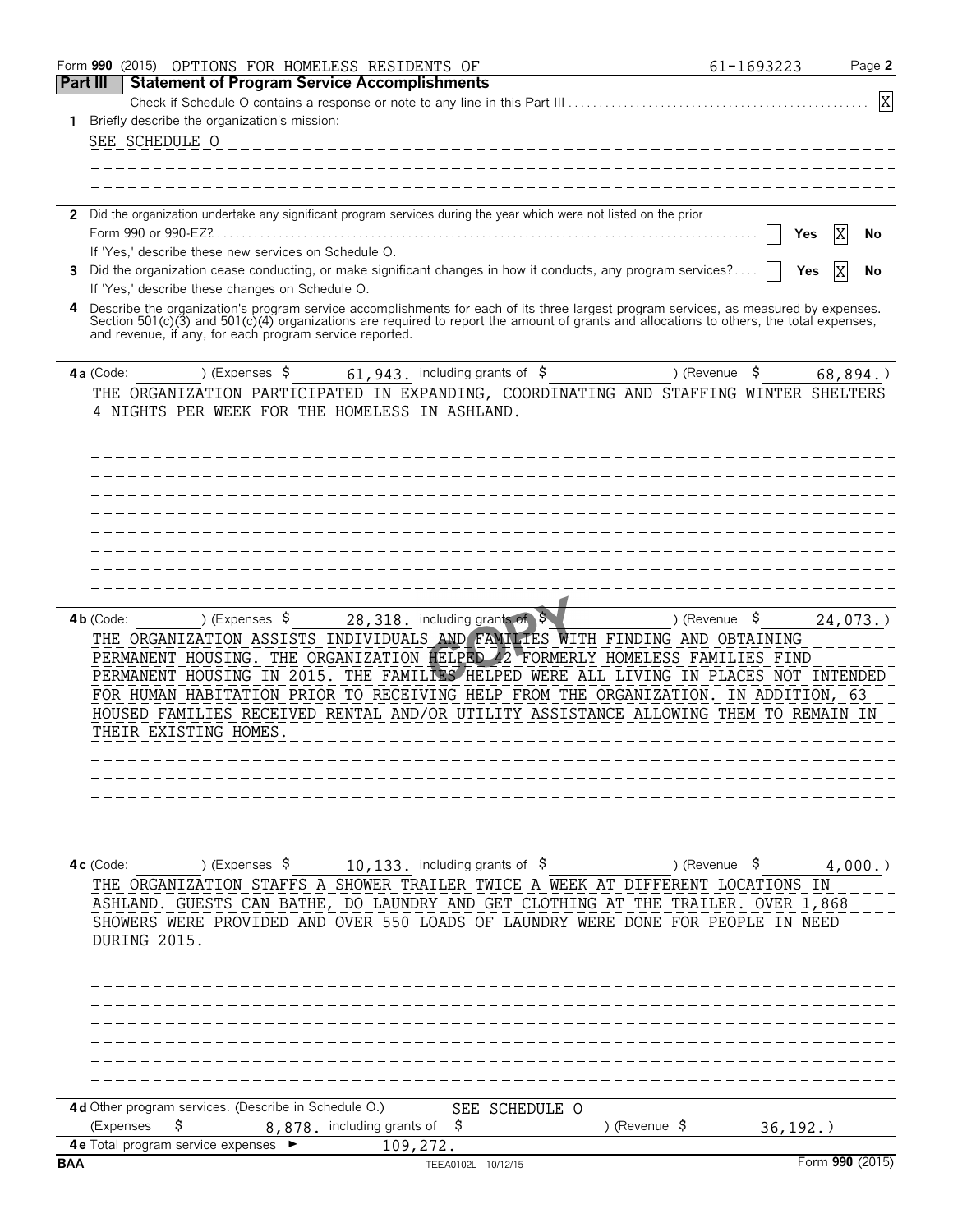### Form **990** (2015) OPTIONS FOR HOMELESS RESIDENTS OF 61-1693223 Page **3 Part IV Checklist of Required Schedules**

|    |                                                                                                                                                                                                                                                    |                 | <b>Yes</b> | No          |
|----|----------------------------------------------------------------------------------------------------------------------------------------------------------------------------------------------------------------------------------------------------|-----------------|------------|-------------|
|    | Is the organization described in section 501(c)(3) or $4947(a)(1)$ (other than a private foundation)? If 'Yes,' complete                                                                                                                           | 1               | X          |             |
|    |                                                                                                                                                                                                                                                    | $\overline{2}$  | X          |             |
| 3  | Did the organization engage in direct or indirect political campaign activities on behalf of or in opposition to candidates                                                                                                                        | 3               |            | Χ           |
|    | 4 Section 501(c)(3) organizations. Did the organization engage in lobbying activities, or have a section 501(h) election                                                                                                                           | 4               |            | Χ           |
| 5. | Is the organization a section 501(c)(4), 501(c)(5), or 501(c)(6) organization that receives membership dues,<br>assessments, or similar amounts as defined in Revenue Procedure 98-19? If 'Yes,' complete Schedule C, Part III                     | 5               |            | X           |
| 6  | Did the organization maintain any donor advised funds or any similar funds or accounts for which donors have the right<br>to provide advice on the distribution or investment of amounts in such funds or accounts? If 'Yes,' complete Schedule D, | 6               |            | Χ           |
| 7  | Did the organization receive or hold a conservation easement, including easements to preserve open space, the                                                                                                                                      | $\overline{7}$  |            | X           |
| 8  | Did the organization maintain collections of works of art, historical treasures, or other similar assets? If 'Yes,'                                                                                                                                | 8               |            | X           |
| 9  | Did the organization report an amount in Part X, line 21, for escrow or custodial account liability; serve as a custodian<br>for amounts not listed in Part X; or provide credit counseling, debt management, credit repair, or debt negotiation   | 9               |            | Χ           |
| 10 | Did the organization, directly or through a related organization, hold assets in temporarily restricted endowments,<br>permanent endowments, or quasi-endowments? If 'Yes,' complete Schedule D. Part V                                            | 10              |            | X           |
| 11 | If the organization's answer to any of the following questions is 'Yes', then complete Schedule D, Parts VI, VII, VIII, IX,<br>or X as applicable.                                                                                                 |                 |            |             |
|    | a Did the organization report an amount for land, buildings and equipment in Part X, line 10? If 'Yes,' complete Schedule                                                                                                                          | 11 a            |            | X           |
|    | <b>b</b> Did the organization report an amount for investments – other securities in Part X, line 12 that is 5% or more of its total                                                                                                               | 11 <sub>b</sub> |            | X           |
|    | c Did the organization report an amount for investments – program related in Part X, line 13 that is 5% or more of its total                                                                                                                       | 11 c            |            | X           |
|    | d Did the organization report an amount for other assets in Part X, line 15 that is 5% or more of its total assets reported                                                                                                                        | 11d             | Χ          |             |
|    | e Did the organization report an amount for other liabilities in Part X, line 25? If 'Yes,' complete Schedule D, Part X                                                                                                                            | 11 e            |            | X           |
|    | f Did the organization's separate or consolidated financial statements for the tax year include a footnote that addresses<br>the organization's liability for uncertain tax positions under FIN 48 (ASC 740)? If 'Yes,' complete                   | 11 f            |            | X           |
|    | 12 a Did the organization obtain separate, independent audited financial statements for the tax year? If 'Yes,' complete                                                                                                                           | 12a             |            | X           |
|    | <b>b</b> Was the organization included in consolidated, independent audited financial statements for the tax year? If 'Yes,' and<br>if the organization answered 'No' to line 12a, then completing Schedule D, Parts XI and XII is optional        | 12 <sub>b</sub> |            | Χ           |
|    |                                                                                                                                                                                                                                                    | 13              |            | $\mathbf X$ |
|    | 14a Did the organization maintain an office, employees, or agents outside of the United States?                                                                                                                                                    | 14a             |            | X           |
|    | <b>b</b> Did the organization have aggregate revenues or expenses of more than \$10,000 from grantmaking, fundraising,<br>business, investment, and program service activities outside the United States, or aggregate foreign investments valued  | 14b             |            | X           |
|    | 15 Did the organization report on Part IX, column (A), line 3, more than \$5,000 of grants or other assistance to or for any                                                                                                                       | 15              |            | X           |
|    | 16 Did the organization report on Part IX, column (A), line 3, more than \$5,000 of aggregate grants or other assistance to<br>or for foreign individuals? If 'Yes,' complete Schedule F, Parts III and IV                                         | 16              |            | X           |
|    | 17 Did the organization report a total of more than \$15,000 of expenses for professional fundraising services on Part IX,                                                                                                                         | 17              |            | X           |
| 18 | Did the organization report more than \$15,000 total of fundraising event gross income and contributions on Part VIII,                                                                                                                             | 18              |            | X           |
| 19 | Did the organization report more than \$15,000 of gross income from gaming activities on Part VIII, line 9a? If 'Yes,'                                                                                                                             | 19              |            | X           |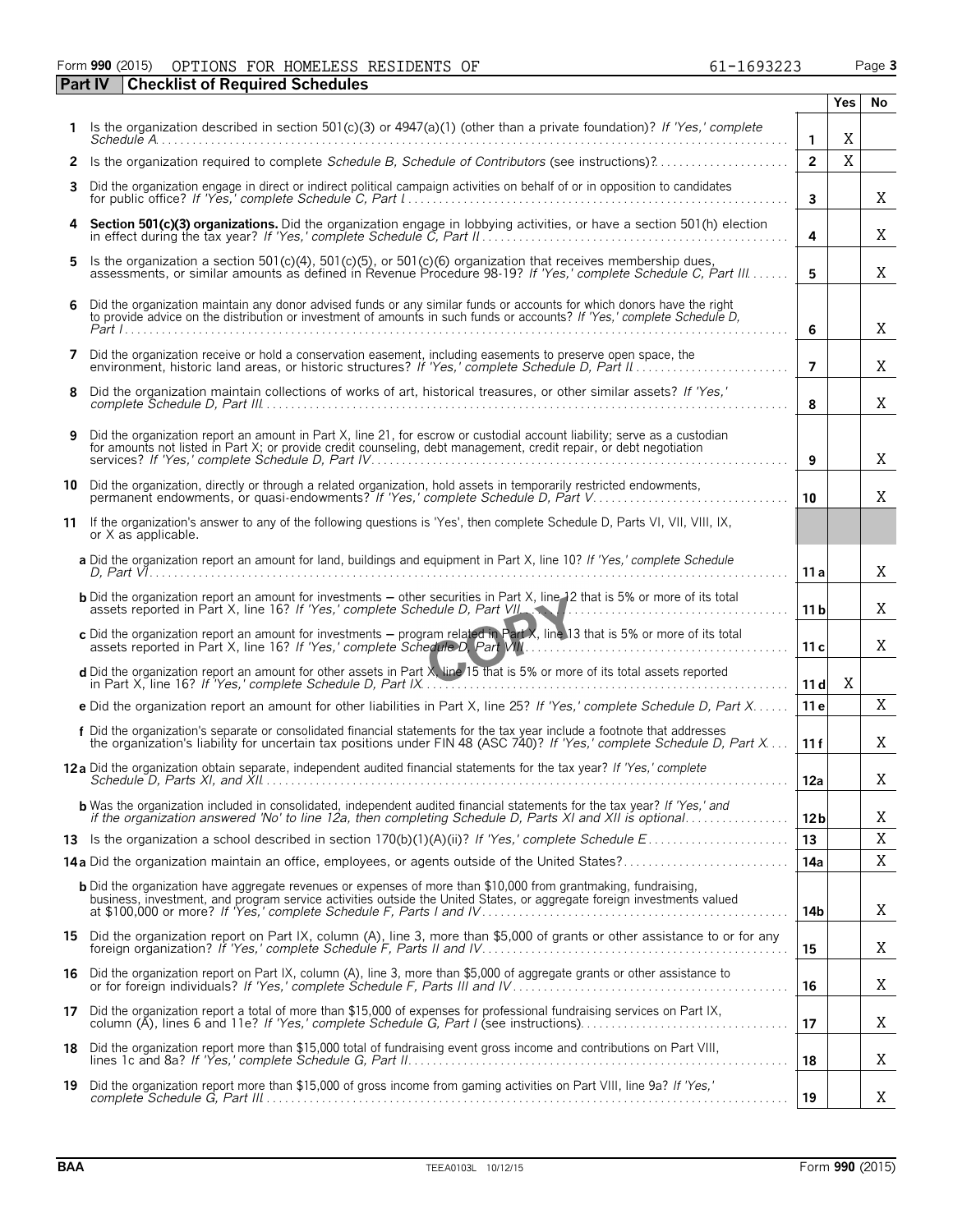Form **990** (2015) OPTIONS FOR HOMELESS RESIDENTS OF 61-1693223 Page **4** OPTIONS FOR HOMELESS RESIDENTS OF  $61-1693223$ 

|            | <b>Checklist of Required Schedules</b> (continued)<br>l Part IV                                                                                                                                                                                              |                 |            |                 |
|------------|--------------------------------------------------------------------------------------------------------------------------------------------------------------------------------------------------------------------------------------------------------------|-----------------|------------|-----------------|
|            |                                                                                                                                                                                                                                                              |                 | <b>Yes</b> | No              |
|            |                                                                                                                                                                                                                                                              | 20a             |            | X               |
|            |                                                                                                                                                                                                                                                              | 20 <sub>b</sub> |            |                 |
|            | 21 Did the organization report more than \$5,000 of grants or other assistance to any domestic organization or                                                                                                                                               | 21              |            | Χ               |
|            | 22 Did the organization report more than \$5,000 of grants or other assistance to or for domestic individuals on Part IX,                                                                                                                                    | 22              |            | Χ               |
|            | 23 Did the organization answer 'Yes' to Part VII, Section A, line 3, 4, or 5 about compensation of the organization's current<br>and former officers, directors, trustees, key employees, and highest compensated employees? If 'Yes,' complete              | 23              |            | X               |
|            |                                                                                                                                                                                                                                                              |                 |            |                 |
|            | 24 a Did the organization have a tax-exempt bond issue with an outstanding principal amount of more than \$100,000 as of the last day of the year, that was issued after December 31, 2002? If 'Yes,' answer lines 24b through                               | 24a             |            | X               |
|            | <b>b</b> Did the organization invest any proceeds of tax-exempt bonds beyond a temporary period exception?                                                                                                                                                   | 24 <sub>b</sub> |            |                 |
|            | c Did the organization maintain an escrow account other than a refunding escrow at any time during the year to defease                                                                                                                                       | 24c             |            |                 |
|            | d Did the organization act as an 'on behalf of' issuer for bonds outstanding at any time during the year?                                                                                                                                                    | 24d             |            |                 |
|            | 25 a Section 501(c)(3), 501(c)(4), and 501(c)(29) organizations. Did the organization engage in an excess benefit<br>transaction with a disqualified person during the year? If 'Yes,' complete Schedule L, Part I                                           | 25a             |            | X               |
|            | <b>b</b> Is the organization aware that it engaged in an excess benefit transaction with a disqualified person in a prior year, and<br>that the transaction has not been reported on any of the organization's prior Forms 990 or 990-EZ? If 'Yes,' complete | 25 <sub>b</sub> |            | X               |
| 26         | Did the organization report any amount on Part X, line 5, 6, or 22 for receivables from or payables to any current or                                                                                                                                        |                 |            |                 |
|            | former officers, directors, trustees, key employees, highest compensated employees, or disqualified persons?                                                                                                                                                 | 26              |            | X               |
| 27         | Did the organization provide a grant or other assistance to an officer, director, trustee, key employee, substantial<br>contributor or employee thereof, a grant selection committee member, or to a 35% controlled entity or family member                  | 27              |            | Χ               |
|            | 28 Was the organization a party to a business transaction with one of the following parties (see Schedule L, Part IV<br>instructions for applicable filing thresholds, conditions, and exceptions):                                                          |                 |            |                 |
|            | a A current or former officer, director, trustee, or key employee? If Yes, complete Schedule L, Part IV                                                                                                                                                      | 28a             |            | Χ               |
|            | <b>b</b> A family member of a current or former officer, director, trustee, or key employee? If 'Yes,' complete                                                                                                                                              | 28 <sub>b</sub> |            | X               |
|            | c An entity of which a current or former officer, director, trustee, or key employee (or a family member thereof) was an<br>officer, director, trustee, or direct or indirect owner? If 'Yes,' complete Schedule L, Part IV.                                 | 28 <sub>c</sub> |            | Χ               |
| 29         | Did the organization receive more than \$25,000 in non-cash contributions? If 'Yes,' complete Schedule M                                                                                                                                                     | 29              |            | $\overline{X}$  |
| 30         | Did the organization receive contributions of art, historical treasures, or other similar assets, or qualified conservation                                                                                                                                  | 30              |            | Χ               |
|            | Did the organization liquidate, terminate, or dissolve and cease operations? If 'Yes,' complete Schedule N, Part I                                                                                                                                           | 31              |            | $\overline{X}$  |
| 32         | Did the organization sell, exchange, dispose of, or transfer more than 25% of its net assets? If 'Yes,' complete                                                                                                                                             | 32              |            | Χ               |
| 33         | Did the organization own 100% of an entity disregarded as separate from the organization under Regulations sections                                                                                                                                          | 33              |            | Χ               |
|            | 34 Was the organization related to any tax-exempt or taxable entity? If 'Yes,' complete Schedule R, Part II, III, or IV,                                                                                                                                     | 34              |            | Χ               |
|            |                                                                                                                                                                                                                                                              | 35a             |            | $\overline{X}$  |
|            | b If 'Yes' to line 35a, did the organization receive any payment from or engage in any transaction with a controlled<br>entity within the meaning of section 512(b)(13)? If 'Yes,' complete Schedule R, Part V, line 2                                       | 35 <sub>b</sub> |            |                 |
| 36         | Section 501(c)(3) organizations. Did the organization make any transfers to an exempt non-charitable related                                                                                                                                                 | 36              |            | X               |
| 37         | Did the organization conduct more than 5% of its activities through an entity that is not a related organization and that is<br>treated as a partnership for federal income tax purposes? If 'Yes,' complete Schedule R, Part VI                             | 37              |            | Χ               |
| 38         | Did the organization complete Schedule O and provide explanations in Schedule O for Part VI, lines 11b and 19?                                                                                                                                               | 38              |            | X               |
| <b>BAA</b> |                                                                                                                                                                                                                                                              |                 |            | Form 990 (2015) |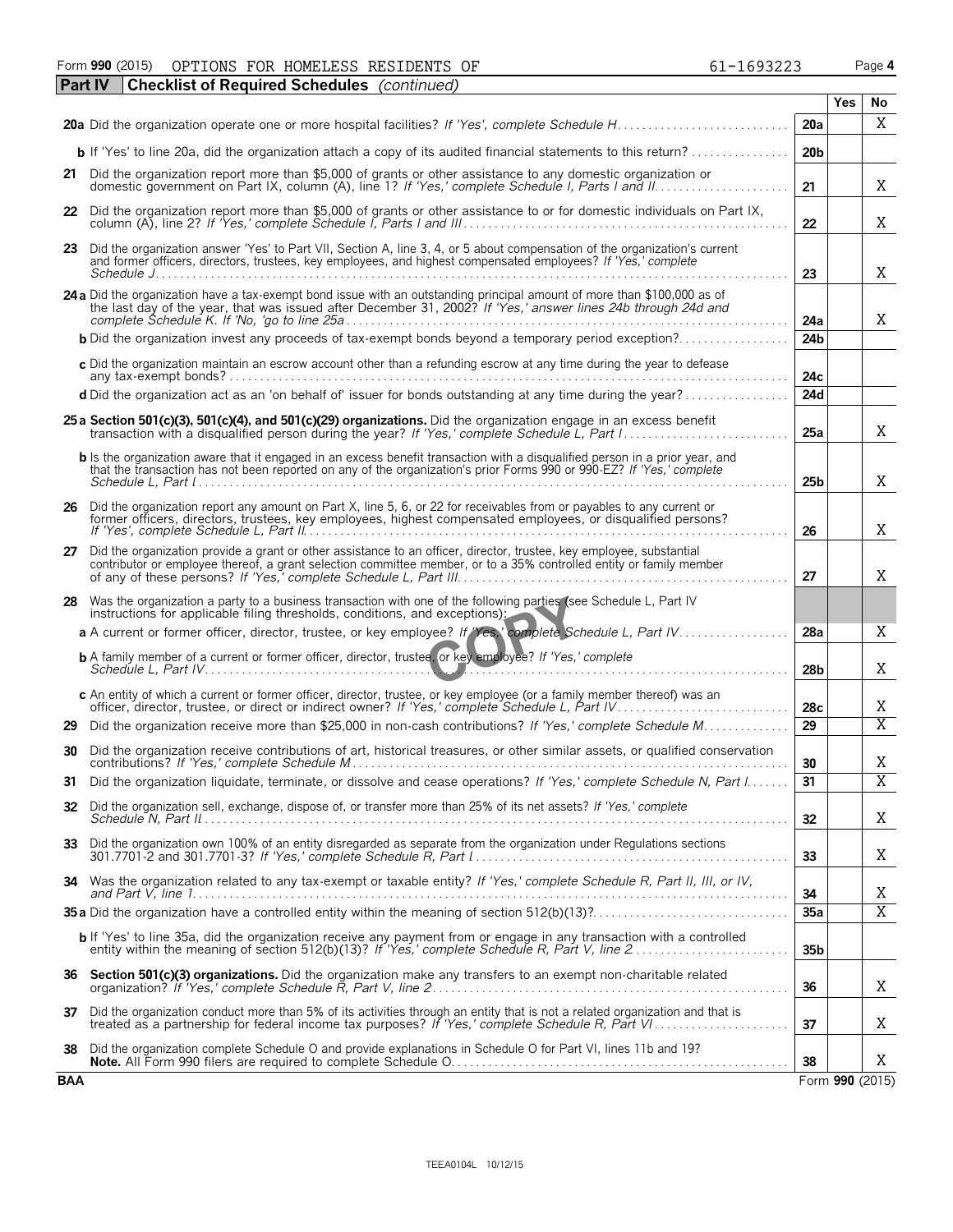|            | Form 990 (2015)<br>OPTIONS FOR HOMELESS RESIDENTS OF                                                                                                                                                                                                                                                                                                                                                                                                                                                                                                                                                                                                                                                                                                                                                                                                                                                                                                                                                                                                                                                                                                                                                                                                                                                                   |                | Page 5 |
|------------|------------------------------------------------------------------------------------------------------------------------------------------------------------------------------------------------------------------------------------------------------------------------------------------------------------------------------------------------------------------------------------------------------------------------------------------------------------------------------------------------------------------------------------------------------------------------------------------------------------------------------------------------------------------------------------------------------------------------------------------------------------------------------------------------------------------------------------------------------------------------------------------------------------------------------------------------------------------------------------------------------------------------------------------------------------------------------------------------------------------------------------------------------------------------------------------------------------------------------------------------------------------------------------------------------------------------|----------------|--------|
|            | <b>Part V Statements Regarding Other IRS Filings and Tax Compliance</b>                                                                                                                                                                                                                                                                                                                                                                                                                                                                                                                                                                                                                                                                                                                                                                                                                                                                                                                                                                                                                                                                                                                                                                                                                                                |                |        |
|            | Check if Schedule O contains a response or note to any line in this Part V                                                                                                                                                                                                                                                                                                                                                                                                                                                                                                                                                                                                                                                                                                                                                                                                                                                                                                                                                                                                                                                                                                                                                                                                                                             |                |        |
|            |                                                                                                                                                                                                                                                                                                                                                                                                                                                                                                                                                                                                                                                                                                                                                                                                                                                                                                                                                                                                                                                                                                                                                                                                                                                                                                                        |                | No     |
|            | 0                                                                                                                                                                                                                                                                                                                                                                                                                                                                                                                                                                                                                                                                                                                                                                                                                                                                                                                                                                                                                                                                                                                                                                                                                                                                                                                      |                |        |
|            | $\Omega$                                                                                                                                                                                                                                                                                                                                                                                                                                                                                                                                                                                                                                                                                                                                                                                                                                                                                                                                                                                                                                                                                                                                                                                                                                                                                                               |                |        |
|            | c Did the organization comply with backup withholding rules for reportable payments to vendors and reportable gaming                                                                                                                                                                                                                                                                                                                                                                                                                                                                                                                                                                                                                                                                                                                                                                                                                                                                                                                                                                                                                                                                                                                                                                                                   | 1 с            |        |
|            | 2a Enter the number of employees reported on Form W-3, Transmittal of Wage and Tax State-                                                                                                                                                                                                                                                                                                                                                                                                                                                                                                                                                                                                                                                                                                                                                                                                                                                                                                                                                                                                                                                                                                                                                                                                                              |                |        |
|            |                                                                                                                                                                                                                                                                                                                                                                                                                                                                                                                                                                                                                                                                                                                                                                                                                                                                                                                                                                                                                                                                                                                                                                                                                                                                                                                        |                |        |
|            |                                                                                                                                                                                                                                                                                                                                                                                                                                                                                                                                                                                                                                                                                                                                                                                                                                                                                                                                                                                                                                                                                                                                                                                                                                                                                                                        |                |        |
|            |                                                                                                                                                                                                                                                                                                                                                                                                                                                                                                                                                                                                                                                                                                                                                                                                                                                                                                                                                                                                                                                                                                                                                                                                                                                                                                                        |                |        |
|            |                                                                                                                                                                                                                                                                                                                                                                                                                                                                                                                                                                                                                                                                                                                                                                                                                                                                                                                                                                                                                                                                                                                                                                                                                                                                                                                        |                |        |
|            |                                                                                                                                                                                                                                                                                                                                                                                                                                                                                                                                                                                                                                                                                                                                                                                                                                                                                                                                                                                                                                                                                                                                                                                                                                                                                                                        |                |        |
|            |                                                                                                                                                                                                                                                                                                                                                                                                                                                                                                                                                                                                                                                                                                                                                                                                                                                                                                                                                                                                                                                                                                                                                                                                                                                                                                                        | 4a             | Χ      |
|            | <b>b</b> If 'Yes,' enter the name of the foreign country: ►                                                                                                                                                                                                                                                                                                                                                                                                                                                                                                                                                                                                                                                                                                                                                                                                                                                                                                                                                                                                                                                                                                                                                                                                                                                            |                |        |
|            | See instructions for filing requirements for FinCEN Form 114, Report of Foreign Bank and Financial Accounts. (FBAR)                                                                                                                                                                                                                                                                                                                                                                                                                                                                                                                                                                                                                                                                                                                                                                                                                                                                                                                                                                                                                                                                                                                                                                                                    |                |        |
|            | <b>5a</b> Was the organization a party to a prohibited tax shelter transaction at any time during the tax year?                                                                                                                                                                                                                                                                                                                                                                                                                                                                                                                                                                                                                                                                                                                                                                                                                                                                                                                                                                                                                                                                                                                                                                                                        | 5 a            | Χ      |
|            | <b>b</b> Did any taxable party notify the organization that it was or is a party to a prohibited tax shelter transaction?                                                                                                                                                                                                                                                                                                                                                                                                                                                                                                                                                                                                                                                                                                                                                                                                                                                                                                                                                                                                                                                                                                                                                                                              | 5 <sub>b</sub> |        |
|            |                                                                                                                                                                                                                                                                                                                                                                                                                                                                                                                                                                                                                                                                                                                                                                                                                                                                                                                                                                                                                                                                                                                                                                                                                                                                                                                        |                |        |
|            | 6 a Does the organization have annual gross receipts that are normally greater than \$100,000, and did the organization solicit any contributions that were not tax deductible as charitable contributions?                                                                                                                                                                                                                                                                                                                                                                                                                                                                                                                                                                                                                                                                                                                                                                                                                                                                                                                                                                                                                                                                                                            | 6a             | Χ      |
|            | b If 'Yes,' did the organization include with every solicitation an express statement that such contributions or gifts were                                                                                                                                                                                                                                                                                                                                                                                                                                                                                                                                                                                                                                                                                                                                                                                                                                                                                                                                                                                                                                                                                                                                                                                            |                |        |
|            | 7 Organizations that may receive deductible contributions under section 170(c).                                                                                                                                                                                                                                                                                                                                                                                                                                                                                                                                                                                                                                                                                                                                                                                                                                                                                                                                                                                                                                                                                                                                                                                                                                        |                |        |
|            | a Did the organization receive a payment in excess of \$75 made partly as a contribution and partly for goods and                                                                                                                                                                                                                                                                                                                                                                                                                                                                                                                                                                                                                                                                                                                                                                                                                                                                                                                                                                                                                                                                                                                                                                                                      | <b>7a</b>      | X      |
|            |                                                                                                                                                                                                                                                                                                                                                                                                                                                                                                                                                                                                                                                                                                                                                                                                                                                                                                                                                                                                                                                                                                                                                                                                                                                                                                                        | 7 <sub>b</sub> |        |
|            | c Did the organization sell, exchange, or otherwise dispose of tangible personal property for which it was required to file                                                                                                                                                                                                                                                                                                                                                                                                                                                                                                                                                                                                                                                                                                                                                                                                                                                                                                                                                                                                                                                                                                                                                                                            | 7 с            | Χ      |
|            | d If 'Yes,' indicate the number of Forms 8282 filed during the year.<br>7 d<br>a a a a a a a a a                                                                                                                                                                                                                                                                                                                                                                                                                                                                                                                                                                                                                                                                                                                                                                                                                                                                                                                                                                                                                                                                                                                                                                                                                       |                |        |
|            | e Did the organization receive any funds, directly or indirectly, to pay premiums on a personal benefit contract?                                                                                                                                                                                                                                                                                                                                                                                                                                                                                                                                                                                                                                                                                                                                                                                                                                                                                                                                                                                                                                                                                                                                                                                                      | 7e             | Χ      |
|            | f Did the organization, during the year, pay premiums, directly or indirectly, on a personal benefit contract?                                                                                                                                                                                                                                                                                                                                                                                                                                                                                                                                                                                                                                                                                                                                                                                                                                                                                                                                                                                                                                                                                                                                                                                                         | 7f             | Χ      |
|            | q If the organization received a contribution of qualified intellectual property, did the organization file Form 8899                                                                                                                                                                                                                                                                                                                                                                                                                                                                                                                                                                                                                                                                                                                                                                                                                                                                                                                                                                                                                                                                                                                                                                                                  | 7g             |        |
|            | h If the organization received a contribution of cars, boats, airplanes, or other vehicles, did the organization file a                                                                                                                                                                                                                                                                                                                                                                                                                                                                                                                                                                                                                                                                                                                                                                                                                                                                                                                                                                                                                                                                                                                                                                                                |                |        |
|            |                                                                                                                                                                                                                                                                                                                                                                                                                                                                                                                                                                                                                                                                                                                                                                                                                                                                                                                                                                                                                                                                                                                                                                                                                                                                                                                        |                |        |
|            |                                                                                                                                                                                                                                                                                                                                                                                                                                                                                                                                                                                                                                                                                                                                                                                                                                                                                                                                                                                                                                                                                                                                                                                                                                                                                                                        | 8              |        |
| 9          | Sponsoring organizations maintaining donor advised funds.                                                                                                                                                                                                                                                                                                                                                                                                                                                                                                                                                                                                                                                                                                                                                                                                                                                                                                                                                                                                                                                                                                                                                                                                                                                              |                |        |
|            |                                                                                                                                                                                                                                                                                                                                                                                                                                                                                                                                                                                                                                                                                                                                                                                                                                                                                                                                                                                                                                                                                                                                                                                                                                                                                                                        | 9а             |        |
|            |                                                                                                                                                                                                                                                                                                                                                                                                                                                                                                                                                                                                                                                                                                                                                                                                                                                                                                                                                                                                                                                                                                                                                                                                                                                                                                                        | 9 b            |        |
|            | 10 Section 501(c)(7) organizations. Enter:                                                                                                                                                                                                                                                                                                                                                                                                                                                                                                                                                                                                                                                                                                                                                                                                                                                                                                                                                                                                                                                                                                                                                                                                                                                                             |                |        |
|            | a Initiation fees and capital contributions included on Part VIII, line 12<br>10a                                                                                                                                                                                                                                                                                                                                                                                                                                                                                                                                                                                                                                                                                                                                                                                                                                                                                                                                                                                                                                                                                                                                                                                                                                      |                |        |
|            | <b>b</b> Gross receipts, included on Form 990, Part VIII, line 12, for public use of club facilities<br>10 <sub>b</sub>                                                                                                                                                                                                                                                                                                                                                                                                                                                                                                                                                                                                                                                                                                                                                                                                                                                                                                                                                                                                                                                                                                                                                                                                |                |        |
|            | 11 Section 501(c)(12) organizations. Enter:                                                                                                                                                                                                                                                                                                                                                                                                                                                                                                                                                                                                                                                                                                                                                                                                                                                                                                                                                                                                                                                                                                                                                                                                                                                                            |                |        |
|            | 11a                                                                                                                                                                                                                                                                                                                                                                                                                                                                                                                                                                                                                                                                                                                                                                                                                                                                                                                                                                                                                                                                                                                                                                                                                                                                                                                    |                |        |
|            | <b>b</b> Gross income from other sources (Do not net amounts due or paid to other sources<br>11 <sub>b</sub>                                                                                                                                                                                                                                                                                                                                                                                                                                                                                                                                                                                                                                                                                                                                                                                                                                                                                                                                                                                                                                                                                                                                                                                                           |                |        |
|            | 12a Section 4947(a)(1) non-exempt charitable trusts. Is the organization filing Form 990 in lieu of Form 1041?                                                                                                                                                                                                                                                                                                                                                                                                                                                                                                                                                                                                                                                                                                                                                                                                                                                                                                                                                                                                                                                                                                                                                                                                         | 12a            |        |
|            | <b>b</b> If 'Yes,' enter the amount of tax-exempt interest received or accrued during the year<br>12 <sub>b</sub>                                                                                                                                                                                                                                                                                                                                                                                                                                                                                                                                                                                                                                                                                                                                                                                                                                                                                                                                                                                                                                                                                                                                                                                                      |                |        |
|            | 13 Section 501(c)(29) qualified nonprofit health insurance issuers.                                                                                                                                                                                                                                                                                                                                                                                                                                                                                                                                                                                                                                                                                                                                                                                                                                                                                                                                                                                                                                                                                                                                                                                                                                                    |                |        |
|            |                                                                                                                                                                                                                                                                                                                                                                                                                                                                                                                                                                                                                                                                                                                                                                                                                                                                                                                                                                                                                                                                                                                                                                                                                                                                                                                        | 13 a           |        |
|            | Note. See the instructions for additional information the organization must report on Schedule O.                                                                                                                                                                                                                                                                                                                                                                                                                                                                                                                                                                                                                                                                                                                                                                                                                                                                                                                                                                                                                                                                                                                                                                                                                      |                |        |
|            |                                                                                                                                                                                                                                                                                                                                                                                                                                                                                                                                                                                                                                                                                                                                                                                                                                                                                                                                                                                                                                                                                                                                                                                                                                                                                                                        |                |        |
|            |                                                                                                                                                                                                                                                                                                                                                                                                                                                                                                                                                                                                                                                                                                                                                                                                                                                                                                                                                                                                                                                                                                                                                                                                                                                                                                                        |                |        |
|            |                                                                                                                                                                                                                                                                                                                                                                                                                                                                                                                                                                                                                                                                                                                                                                                                                                                                                                                                                                                                                                                                                                                                                                                                                                                                                                                        |                |        |
|            |                                                                                                                                                                                                                                                                                                                                                                                                                                                                                                                                                                                                                                                                                                                                                                                                                                                                                                                                                                                                                                                                                                                                                                                                                                                                                                                        |                |        |
| <b>BAA</b> |                                                                                                                                                                                                                                                                                                                                                                                                                                                                                                                                                                                                                                                                                                                                                                                                                                                                                                                                                                                                                                                                                                                                                                                                                                                                                                                        |                |        |
|            | 61-1693223<br><b>Yes</b><br><b>1a</b> Enter the number reported in Box 3 of Form 1096. Enter -0- if not applicable<br>1a<br><b>b</b> Enter the number of Forms W-2G included in line 1a. Enter -0- if not applicable<br>1 <sub>b</sub><br>ments, filed for the calendar year ending with or within the year covered by this return<br>0<br>2a<br><b>b</b> If at least one is reported on line 2a, did the organization file all required federal employment tax returns?<br>2b<br>Note. If the sum of lines 1a and 2a is greater than 250, you may be required to e-file (see instructions)<br>Χ<br>3a Did the organization have unrelated business gross income of \$1,000 or more during the year?<br>Зa<br>3 <sub>b</sub><br>4 a At any time during the calendar year, did the organization have an interest in, or a signature or other authority over, a financial account in a foreign country (such as a bank account, securities account, or other fin<br>Χ<br>5c<br>6b<br>7h<br>Sponsoring organizations maintaining donor advised funds. Did a donor advised fund maintained by the sponsoring<br>13 <sub>b</sub><br>13c<br>X<br>14 a<br><b>b</b> If 'Yes,' has it filed a Form 720 to report these payments? If 'No,' provide an explanation in Schedule O<br>14 b<br>Form 990 (2015)<br>TEEA0105L 10/12/15 |                |        |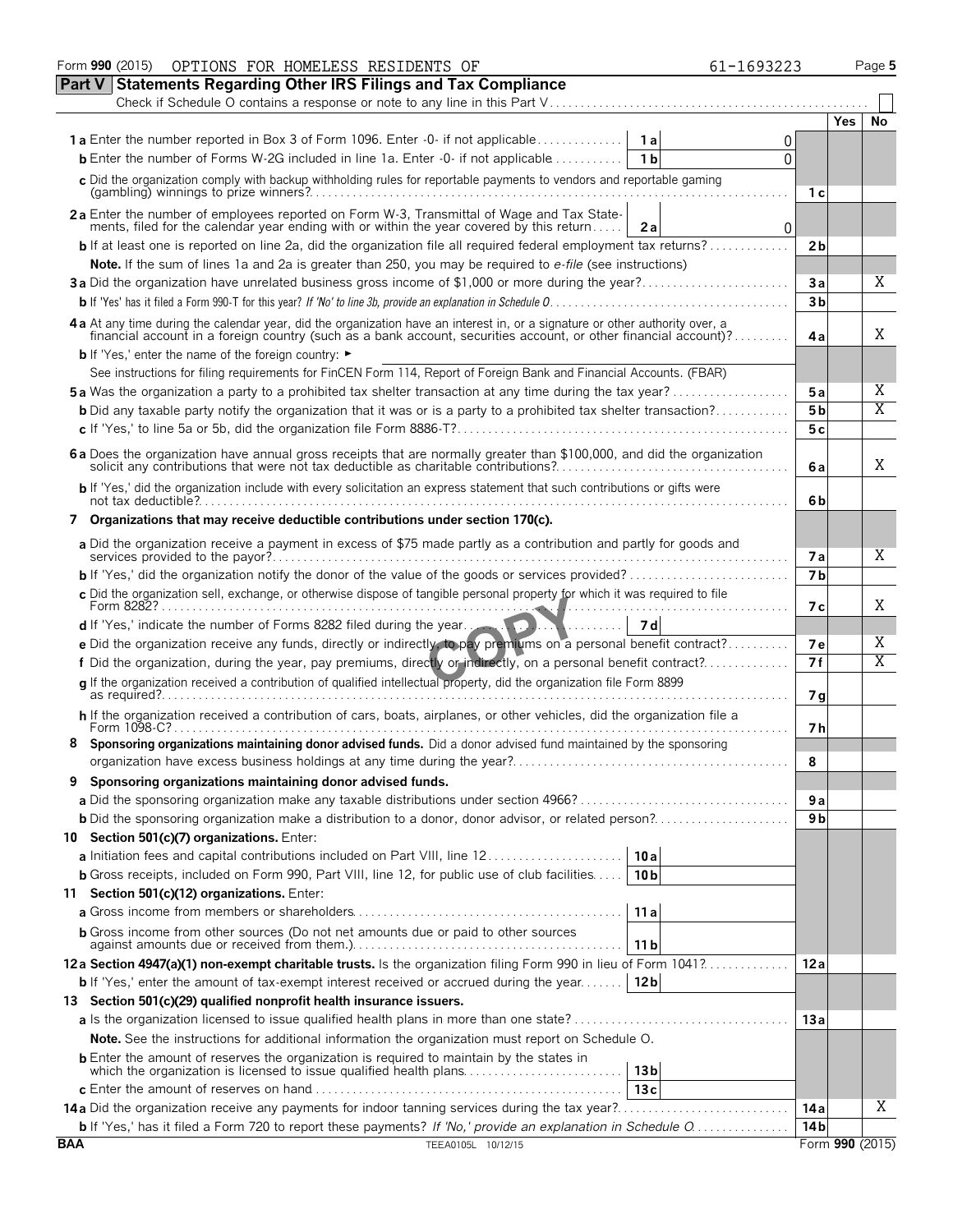|     | <b>Part VI</b> | Governance, Management, and Disclosure For each 'Yes' response to lines 2 through 7b below, and for                                                                                                                                                    |                 |            |                         |
|-----|----------------|--------------------------------------------------------------------------------------------------------------------------------------------------------------------------------------------------------------------------------------------------------|-----------------|------------|-------------------------|
|     |                | a 'No' response to line 8a, 8b, or 10b below, describe the circumstances, processes, or changes in<br>Schedule O. See instructions.                                                                                                                    |                 |            |                         |
|     |                |                                                                                                                                                                                                                                                        |                 |            | X                       |
|     |                | <b>Section A. Governing Body and Management</b>                                                                                                                                                                                                        |                 |            |                         |
|     |                |                                                                                                                                                                                                                                                        |                 | <b>Yes</b> | No                      |
|     |                | <b>1a</b> Enter the number of voting members of the governing body at the end of the tax year<br><b>1a</b>                                                                                                                                             |                 |            |                         |
|     |                | If there are material differences in voting rights among members<br>of the governing body, or if the governing body delegated broad<br>authority to an executive committee or similar committee, explain in Schedule O.                                |                 |            |                         |
|     |                |                                                                                                                                                                                                                                                        |                 |            |                         |
|     |                | <b>b</b> Enter the number of voting members included in line 1a, above, who are independent<br>- 1 b                                                                                                                                                   |                 |            |                         |
|     |                | 2 Did any officer, director, trustee, or key employee have a family relationship or a business relationship with any other                                                                                                                             | $\overline{2}$  |            | Χ                       |
|     |                | 3 Did the organization delegate control over management duties customarily performed by or under the direct supervision                                                                                                                                |                 |            |                         |
|     |                | of officers, directors, or trustees, or key employees to a management company or other person?<br>Did the organization make any significant changes to its governing documents                                                                         | 3               |            | Χ                       |
|     |                |                                                                                                                                                                                                                                                        | 4               |            | Χ                       |
| 5.  |                | Did the organization become aware during the year of a significant diversion of the organization's assets?                                                                                                                                             | 5               |            | X                       |
|     |                |                                                                                                                                                                                                                                                        | 6               |            | X                       |
|     |                | 7a Did the organization have members, stockholders, or other persons who had the power to elect or appoint one or more                                                                                                                                 | 7а              |            | X                       |
|     |                | <b>b</b> Are any governance decisions of the organization reserved to (or subject to approval by) members,                                                                                                                                             |                 |            |                         |
|     |                |                                                                                                                                                                                                                                                        | 7 b             |            | X                       |
|     |                | 8 Did the organization contemporaneously document the meetings held or written actions undertaken during the year by<br>the following:                                                                                                                 |                 |            |                         |
|     |                |                                                                                                                                                                                                                                                        | 8a              |            | Χ                       |
|     |                |                                                                                                                                                                                                                                                        | 8b              |            | X                       |
|     |                | 9 Is there any officer, director, trustee, or key employee listed in Part VII, Section A, who cannot be reached at the                                                                                                                                 | 9               |            | Χ                       |
|     |                | Section B. Policies (This Section B requests information about policies not required by the Internal Revenue Code.)                                                                                                                                    |                 |            |                         |
|     |                |                                                                                                                                                                                                                                                        |                 | <b>Yes</b> | No                      |
|     |                | 10 a Did the organization have local chapters, branches, or affiliates?                                                                                                                                                                                | 10a             |            | Χ                       |
|     |                | b If 'Yes,' did the organization have written policies and procedures governing the activities of such chapters, affiliates, and branches to ensure their<br>operations are consistent with the organization's exempt purposes?                        | 10 <sub>b</sub> |            |                         |
|     |                |                                                                                                                                                                                                                                                        | 11a             |            | Χ                       |
|     |                | <b>b</b> Describe in Schedule O the process, if any, used by the organization to review this Form 990. SEE SCHEDULE O                                                                                                                                  |                 |            |                         |
|     |                |                                                                                                                                                                                                                                                        | 12a             |            | Χ                       |
|     |                | <b>b</b> Were officers, directors, or trustees, and key employees required to disclose annually interests that could give rise<br>to conflicts?                                                                                                        | 12 <sub>b</sub> |            |                         |
|     |                | c Did the organization regularly and consistently monitor and enforce compliance with the policy? If 'Yes,' describe in                                                                                                                                | 12c             |            |                         |
| 13  |                |                                                                                                                                                                                                                                                        | 13              |            | X                       |
| 14  |                |                                                                                                                                                                                                                                                        | 14              |            | $\overline{X}$          |
|     |                | 15 Did the process for determining compensation of the following persons include a review and approval by independent<br>persons, comparability data, and contemporaneous substantiation of the deliberation and decision?                             |                 |            |                         |
|     |                |                                                                                                                                                                                                                                                        | 15 a            |            | Χ                       |
|     |                |                                                                                                                                                                                                                                                        | 15 <sub>b</sub> |            | $\overline{\mathbf{X}}$ |
|     |                | If 'Yes' to line 15a or 15b, describe the process in Schedule O (see instructions).                                                                                                                                                                    |                 |            |                         |
|     |                | 16a Did the organization invest in, contribute assets to, or participate in a joint venture or similar arrangement with a                                                                                                                              | 16 a            |            | Χ                       |
|     |                | b If 'Yes,' did the organization follow a written policy or procedure requiring the organization to evaluate its<br>participation in joint venture arrangements under applicable federal tax law, and take steps to safeguard the                      |                 |            |                         |
|     |                | <b>Section C. Disclosure</b>                                                                                                                                                                                                                           | 16 b            |            |                         |
| 17  |                | List the states with which a copy of this Form 990 is required to be filed ►<br>OR                                                                                                                                                                     |                 |            |                         |
| 18. |                | ____________________<br>Section 6104 requires an organization to make its Forms 1023 (or 1024 if applicable), 990, and 990-T (Section 501(c)(3)s only) available                                                                                       |                 |            |                         |
|     |                | for public inspection. Indicate how you made these available. Check all that apply.                                                                                                                                                                    |                 |            |                         |
| 19  |                | Own website<br>Another's website<br>Other (explain in Schedule O)<br>Upon request<br>Describe in Schedule O whether (and if so, how) the organization made its governing documents, conflict of interest policy, and financial statements available to |                 |            |                         |
|     |                | the public during the tax year.<br>SEE SCHEDULE O                                                                                                                                                                                                      |                 |            |                         |
| 20  |                | State the name, address, and telephone number of the person who possesses the organization's books and records:                                                                                                                                        |                 |            |                         |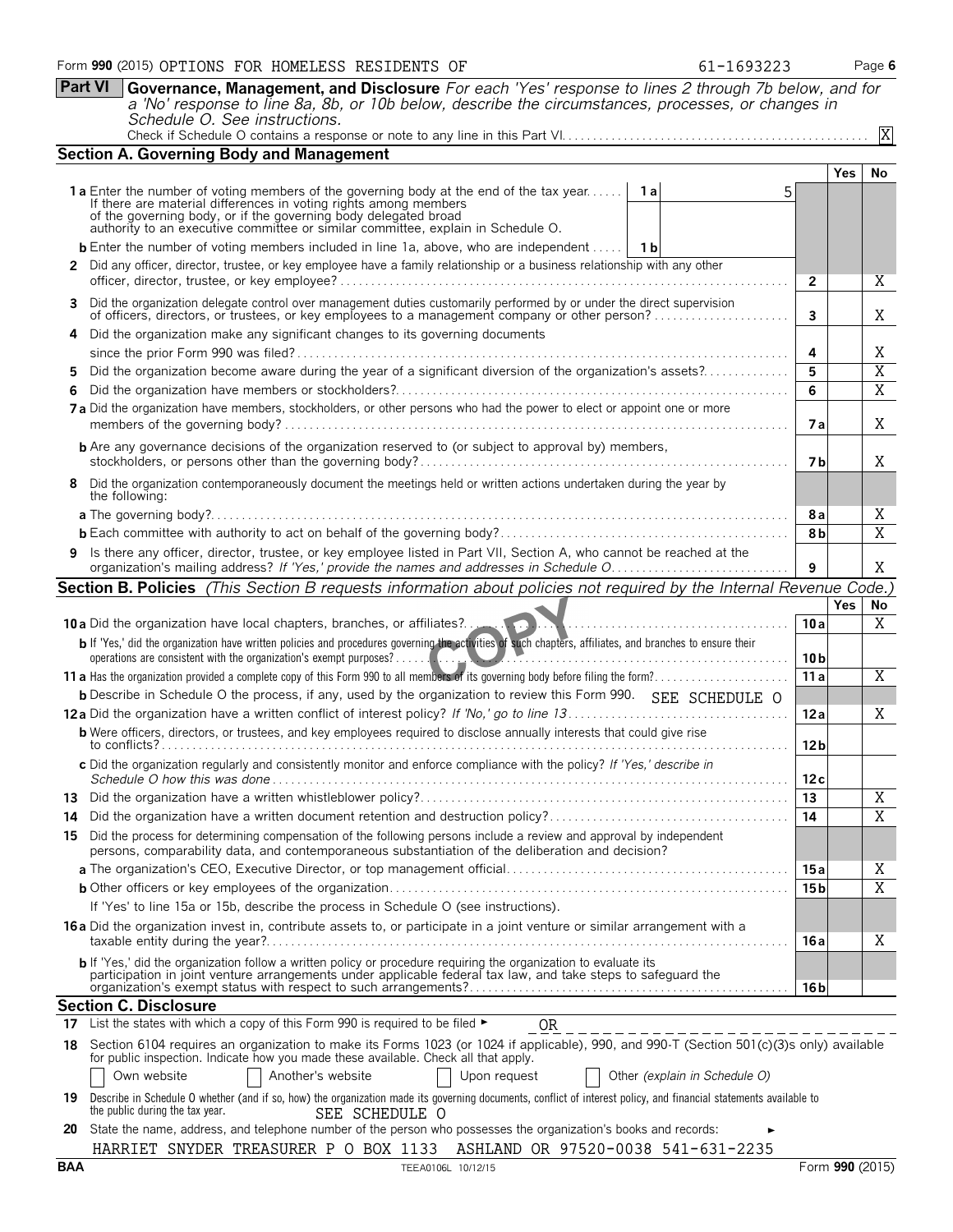|                          |                                | Form 990 (2015) OPTIONS FOR HOMELESS RESIDENTS OF                                    |                                                                                                                                                                                                                                                        | 61-1693223 | Page 7 |
|--------------------------|--------------------------------|--------------------------------------------------------------------------------------|--------------------------------------------------------------------------------------------------------------------------------------------------------------------------------------------------------------------------------------------------------|------------|--------|
| <b>Part VII</b>          | <b>Independent Contractors</b> |                                                                                      | Compensation of Officers, Directors, Trustees, Key Employees, Highest Compensated Employees, and                                                                                                                                                       |            |        |
|                          |                                |                                                                                      |                                                                                                                                                                                                                                                        |            |        |
|                          |                                |                                                                                      | Section A. Officers, Directors, Trustees, Key Employees, and Highest Compensated Employees                                                                                                                                                             |            |        |
| organization's tax year. |                                |                                                                                      | 1 a Complete this table for all persons required to be listed. Report compensation for the calendar year ending with or within the                                                                                                                     |            |        |
|                          |                                | compensation. Enter $-0$ - in columns (D), (E), and (F) if no compensation was paid. | • List all of the organization's current officers, directors, trustees (whether individuals or organizations), regardless of amount of                                                                                                                 |            |        |
|                          |                                |                                                                                      | • List all of the organization's current key employees, if any. See instructions for definition of 'key employee.'<br>• List the organization's five current highest compensated employees (other than an officer, director, trustee, or key employee) |            |        |

who received reportable compensation (Box 5 of Form W-2 and/or Box 7 of Form 1099-MISC) of more than \$100,000 from the organization and any related organizations.

? List all of the organization's **former** officers, key employees, and highest compensated employees who received more than \$100,000 of reportable compensation from the organization and any related organizations.

? List all of the organization's **former directors or trustees** that received, in the capacity as a former director or trustee of the

organization, more than \$10,000 of reportable compensation from the organization and any related organizations.

List persons in the following order: individual trustees or directors; institutional trustees; officers; key employees; highest compensated employees; and former such persons.

Check this box if neither the organization nor any related organization compensated any current officer, director, or trustee. X

|                                    |                                                                                             |                                |                                                                                                             | (C)                     |              |                                 |        |                                        |                                          |                                                          |
|------------------------------------|---------------------------------------------------------------------------------------------|--------------------------------|-------------------------------------------------------------------------------------------------------------|-------------------------|--------------|---------------------------------|--------|----------------------------------------|------------------------------------------|----------------------------------------------------------|
| (A)<br>Name and Title              | (B)<br>Average<br>hours<br>per                                                              |                                | Position (do not check more<br>than one box, unless person<br>is both an officer and a<br>director/trustee) |                         |              |                                 |        | (D)<br>Reportable<br>compensation from | (E)<br>Reportable<br>compensation from   | (F)<br>Estimated<br>amount of other<br>compensation      |
|                                    | week<br>(list any<br>hours for<br>related<br>organiza-<br>tions<br>below<br>dotted<br>line) | Individual trustee<br>director | Institutional trustee                                                                                       | Officer                 | Key employee | Highest compensated<br>employee | Former | the organization<br>(W-2/1099-MISC)    | related organizations<br>(W-2/1099-MISC) | from the<br>organization<br>and related<br>organizations |
| (1) JOHN WIECZOREK                 | 8                                                                                           |                                |                                                                                                             |                         |              |                                 |        |                                        |                                          |                                                          |
| PRESIDENT                          | 0<br>$\overline{5}$                                                                         |                                |                                                                                                             | Χ                       |              |                                 |        | 0                                      | $\pmb{0}$                                | 0.                                                       |
| (2) REGINA AYERS<br>COMM LIAISON   | $\overline{0}$                                                                              |                                |                                                                                                             | $\mathbf X$             |              |                                 |        | 0                                      | 0                                        | $\mathbf 0$ .                                            |
| (3) HARRIET SNYDER<br>TREASURER    | 15<br>$\Omega$                                                                              |                                |                                                                                                             | $\overline{\mathbf{X}}$ |              |                                 |        | 0                                      | 0                                        | $\mathbf 0$ .                                            |
| (4) KEN GUDGER<br><b>DIRECTOR</b>  | $\overline{6}$<br>$\mathbf 0$                                                               |                                |                                                                                                             | Χ                       |              |                                 |        | 0                                      | 0                                        | 0.                                                       |
| (5) MONTYE MALE<br><b>DIRECTOR</b> | $\overline{2}$<br>$\overline{0}$                                                            |                                |                                                                                                             | Χ                       |              |                                 |        | 0                                      | 0                                        | $0$ .                                                    |
| (6)                                |                                                                                             |                                |                                                                                                             |                         |              |                                 |        |                                        |                                          |                                                          |
| (7)                                |                                                                                             |                                |                                                                                                             |                         |              |                                 |        |                                        |                                          |                                                          |
| (8)                                |                                                                                             |                                |                                                                                                             |                         |              |                                 |        |                                        |                                          |                                                          |
| (9)                                |                                                                                             |                                |                                                                                                             |                         |              |                                 |        |                                        |                                          |                                                          |
| (10)                               |                                                                                             |                                |                                                                                                             |                         |              |                                 |        |                                        |                                          |                                                          |
| (11)                               |                                                                                             |                                |                                                                                                             |                         |              |                                 |        |                                        |                                          |                                                          |
| (12)                               |                                                                                             |                                |                                                                                                             |                         |              |                                 |        |                                        |                                          |                                                          |
| (13)                               |                                                                                             |                                |                                                                                                             |                         |              |                                 |        |                                        |                                          |                                                          |
| (14)                               |                                                                                             |                                |                                                                                                             |                         |              |                                 |        |                                        |                                          |                                                          |
| <b>BAA</b>                         | TEEA0107L 10/12/15                                                                          |                                |                                                                                                             |                         |              |                                 |        |                                        |                                          | Form 990 (2015)                                          |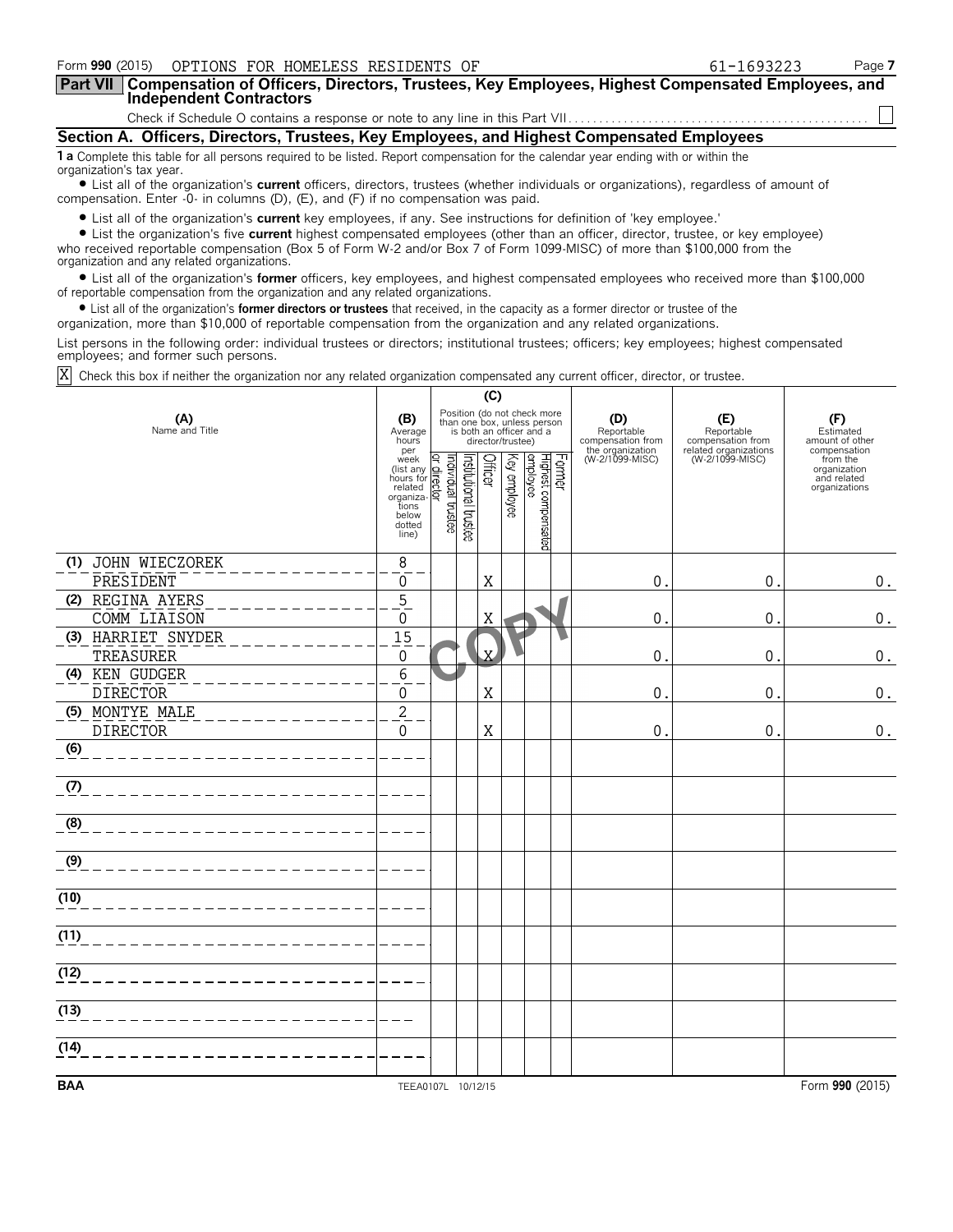#### Form **990** (2015) Page **8** OPTIONS FOR HOMELESS RESIDENTS OF 61-1693223

| 61-1693223 |  |
|------------|--|
|            |  |

| Part VII Section A. Officers, Directors, Trustees, Key Employees, and Highest Compensated Employees (continued)                                                                                                                                        |                                      |                               |                                                                                                 |              |                                 |        |                                        |                                          |   |                                                     |
|--------------------------------------------------------------------------------------------------------------------------------------------------------------------------------------------------------------------------------------------------------|--------------------------------------|-------------------------------|-------------------------------------------------------------------------------------------------|--------------|---------------------------------|--------|----------------------------------------|------------------------------------------|---|-----------------------------------------------------|
|                                                                                                                                                                                                                                                        | (B)                                  |                               |                                                                                                 | (C)          |                                 |        |                                        |                                          |   |                                                     |
| (A)<br>Name and title                                                                                                                                                                                                                                  | Average<br>hours<br>per<br>week      |                               | (do not check more than one<br>box, unless person is both an<br>officer and a director/trustee) | Position     |                                 |        | (D)<br>Reportable<br>compensation from | (E)<br>Reportable<br>compensation from   |   | (F)<br>Estimated<br>amount of other<br>compensation |
|                                                                                                                                                                                                                                                        | (list any<br>hours<br>for<br>related | ndividual trustee<br>director | nstitutional trustee<br>Officer                                                                 | Key employee | Highest compensated<br>employee | Former | the organization<br>(W-2/1099-MISC)    | related organizations<br>(W-2/1099-MISC) |   | from the<br>organization<br>and related             |
|                                                                                                                                                                                                                                                        | organiza<br>- tions<br>below         |                               |                                                                                                 |              |                                 |        |                                        |                                          |   | organizations                                       |
|                                                                                                                                                                                                                                                        | dotted<br>line)                      |                               |                                                                                                 |              |                                 |        |                                        |                                          |   |                                                     |
| (15)                                                                                                                                                                                                                                                   |                                      |                               |                                                                                                 |              |                                 |        |                                        |                                          |   |                                                     |
| (16)                                                                                                                                                                                                                                                   |                                      |                               |                                                                                                 |              |                                 |        |                                        |                                          |   |                                                     |
| (17)                                                                                                                                                                                                                                                   |                                      |                               |                                                                                                 |              |                                 |        |                                        |                                          |   |                                                     |
| (18)                                                                                                                                                                                                                                                   |                                      |                               |                                                                                                 |              |                                 |        |                                        |                                          |   |                                                     |
| (19)                                                                                                                                                                                                                                                   |                                      |                               |                                                                                                 |              |                                 |        |                                        |                                          |   |                                                     |
| (20)                                                                                                                                                                                                                                                   |                                      |                               |                                                                                                 |              |                                 |        |                                        |                                          |   |                                                     |
| (21)                                                                                                                                                                                                                                                   |                                      |                               |                                                                                                 |              |                                 |        |                                        |                                          |   |                                                     |
| (22)                                                                                                                                                                                                                                                   |                                      |                               |                                                                                                 |              |                                 |        |                                        |                                          |   |                                                     |
| (23)                                                                                                                                                                                                                                                   |                                      |                               |                                                                                                 |              |                                 |        |                                        |                                          |   |                                                     |
| (24)                                                                                                                                                                                                                                                   |                                      |                               |                                                                                                 |              |                                 |        |                                        |                                          |   |                                                     |
| (25)                                                                                                                                                                                                                                                   |                                      |                               |                                                                                                 |              |                                 |        |                                        |                                          |   |                                                     |
| 1 b Sub-total.                                                                                                                                                                                                                                         |                                      |                               |                                                                                                 |              |                                 |        | $\mathbf 0$                            | 0.                                       |   | $0$ .                                               |
|                                                                                                                                                                                                                                                        |                                      |                               |                                                                                                 |              |                                 |        | 0<br>0                                 | 0.<br>0                                  |   | 0.<br>$0$ .                                         |
| 2 Total number of individuals (including but not limited to those listed above) who received more than \$100,000 of reportable compensation<br>from the organization $\blacktriangleright$<br>0                                                        |                                      |                               |                                                                                                 |              |                                 |        |                                        |                                          |   |                                                     |
|                                                                                                                                                                                                                                                        |                                      |                               |                                                                                                 |              |                                 |        |                                        |                                          |   | Yes<br>No                                           |
| Did the organization list any former officer, director, or trustee, key employee, or highest compensated employee                                                                                                                                      |                                      |                               |                                                                                                 |              |                                 |        |                                        |                                          | 3 | X                                                   |
| 4<br>For any individual listed on line 1a, is the sum of reportable compensation and other compensation from the organization and related organizations greater than \$150,000? If 'Yes' complete Schedule J for                                       |                                      |                               |                                                                                                 |              |                                 |        |                                        |                                          | 4 | X                                                   |
| Did any person listed on line 1a receive or accrue compensation from any unrelated organization or individual<br>5.                                                                                                                                    |                                      |                               |                                                                                                 |              |                                 |        |                                        |                                          | 5 | Χ                                                   |
| <b>Section B. Independent Contractors</b>                                                                                                                                                                                                              |                                      |                               |                                                                                                 |              |                                 |        |                                        |                                          |   |                                                     |
| Complete this table for your five highest compensated independent contractors that received more than \$100,000 of<br>compensation from the organization. Report compensation for the calendar year ending with or within the organization's tax year. |                                      |                               |                                                                                                 |              |                                 |        |                                        |                                          |   |                                                     |
| (A)<br>Name and business address                                                                                                                                                                                                                       |                                      |                               |                                                                                                 |              |                                 |        | (B)<br>Description of services         |                                          |   | (C)<br>Compensation                                 |
|                                                                                                                                                                                                                                                        |                                      |                               |                                                                                                 |              |                                 |        |                                        |                                          |   |                                                     |
|                                                                                                                                                                                                                                                        |                                      |                               |                                                                                                 |              |                                 |        |                                        |                                          |   |                                                     |
|                                                                                                                                                                                                                                                        |                                      |                               |                                                                                                 |              |                                 |        |                                        |                                          |   |                                                     |
| 2 Total number of independent contractors (including but not limited to those listed above) who received more than                                                                                                                                     |                                      |                               |                                                                                                 |              |                                 |        |                                        |                                          |   |                                                     |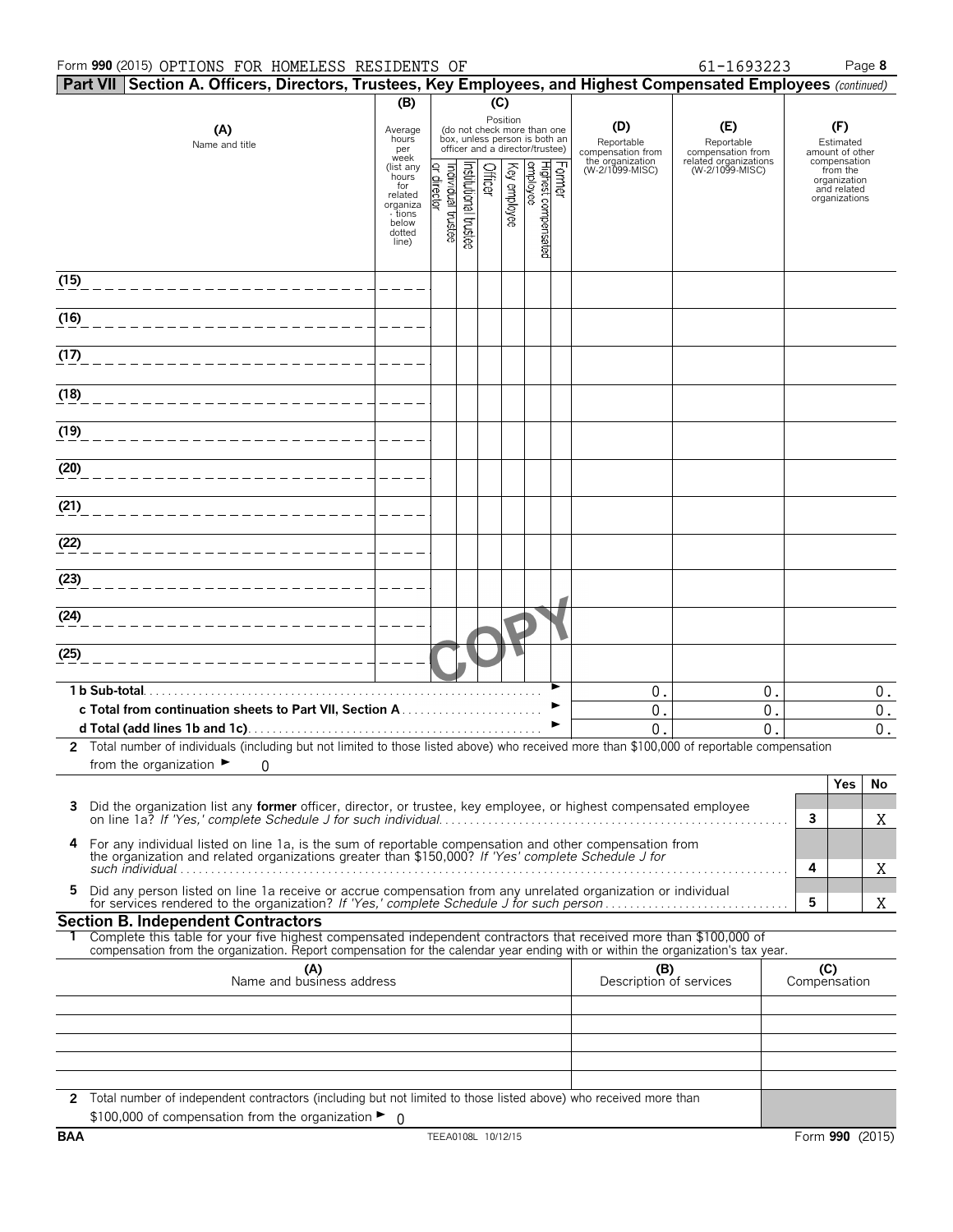### Form **990** (2015) Page **9** OPTIONS FOR HOMELESS RESIDENTS OF 61-1693223

### **Part VIII Statement of Revenue**

|                                                           |      |                                                                                           |                       | (A)<br>Total revenue | (B)<br>Related or<br>exempt<br>function<br>revenue | (C)<br>Unrelated<br>business<br>revenue | (D)<br>Revenue<br>excluded from tax<br>under sections<br>512-514 |
|-----------------------------------------------------------|------|-------------------------------------------------------------------------------------------|-----------------------|----------------------|----------------------------------------------------|-----------------------------------------|------------------------------------------------------------------|
|                                                           |      | <b>1a</b> Federated campaigns<br>1a                                                       |                       |                      |                                                    |                                         |                                                                  |
|                                                           |      | 1 <sub>b</sub><br><b>b</b> Membership dues                                                |                       |                      |                                                    |                                         |                                                                  |
|                                                           |      | c Fundraising events<br>1 <sub>c</sub>                                                    |                       |                      |                                                    |                                         |                                                                  |
|                                                           |      | d Related organizations<br>1 <sub>d</sub>                                                 |                       |                      |                                                    |                                         |                                                                  |
|                                                           |      | <b>e</b> Government grants (contributions) $\ldots$<br>1e                                 | 52,000.               |                      |                                                    |                                         |                                                                  |
| Contributions, Gifts, Grants<br>and Other Similar Amounts |      | f All other contributions, gifts, grants, and<br>similar amounts not included above<br>1f |                       |                      |                                                    |                                         |                                                                  |
|                                                           |      |                                                                                           | 194,450.              |                      |                                                    |                                         |                                                                  |
|                                                           |      | <b>g</b> Noncash contributions included in lines $1a-1f$ : $\zeta$                        | $\blacktriangleright$ |                      |                                                    |                                         |                                                                  |
|                                                           |      |                                                                                           | <b>Business Code</b>  | 246,450.             |                                                    |                                         |                                                                  |
| Program Service Revenue                                   |      |                                                                                           |                       |                      |                                                    |                                         |                                                                  |
|                                                           | 2a   |                                                                                           |                       |                      |                                                    |                                         |                                                                  |
|                                                           | b    |                                                                                           |                       |                      |                                                    |                                         |                                                                  |
|                                                           |      |                                                                                           |                       |                      |                                                    |                                         |                                                                  |
|                                                           |      |                                                                                           |                       |                      |                                                    |                                         |                                                                  |
|                                                           |      |                                                                                           |                       |                      |                                                    |                                         |                                                                  |
|                                                           |      | f All other program service revenue                                                       |                       |                      |                                                    |                                         |                                                                  |
|                                                           |      |                                                                                           |                       |                      |                                                    |                                         |                                                                  |
|                                                           | 3    |                                                                                           |                       |                      |                                                    |                                         |                                                                  |
|                                                           |      |                                                                                           |                       |                      |                                                    |                                         |                                                                  |
|                                                           | 4    | Income from investment of tax-exempt bond proceeds                                        |                       |                      |                                                    |                                         |                                                                  |
|                                                           | 5    |                                                                                           |                       |                      |                                                    |                                         |                                                                  |
|                                                           |      | (i) Real                                                                                  | (ii) Personal         |                      |                                                    |                                         |                                                                  |
|                                                           |      | 6a Gross rents                                                                            |                       |                      |                                                    |                                         |                                                                  |
|                                                           |      | <b>b</b> Less: rental expenses                                                            |                       |                      |                                                    |                                         |                                                                  |
|                                                           |      | <b>c</b> Rental income or (loss) $\ldots$                                                 |                       |                      |                                                    |                                         |                                                                  |
|                                                           |      |                                                                                           |                       |                      |                                                    |                                         |                                                                  |
|                                                           |      | (i) Securities<br>7 a Gross amount from sales of<br>assets other than inventory           | (ii) Other            |                      |                                                    |                                         |                                                                  |
|                                                           |      | <b>b</b> Less: cost or other basis                                                        |                       |                      |                                                    |                                         |                                                                  |
|                                                           |      | and sales expenses<br>c Gain or (loss). $\ldots$                                          |                       |                      |                                                    |                                         |                                                                  |
|                                                           |      |                                                                                           |                       |                      |                                                    |                                         |                                                                  |
| <b>Other Revenue</b>                                      |      | <b>8a</b> Gross income from fundraising events<br>(not including. $\uparrow$              |                       |                      |                                                    |                                         |                                                                  |
|                                                           |      | of contributions reported on line 1c).                                                    |                       |                      |                                                    |                                         |                                                                  |
|                                                           |      | See Part IV, line 18. a                                                                   |                       |                      |                                                    |                                         |                                                                  |
|                                                           |      | <b>b</b> Less: direct expenses <b>b</b>                                                   |                       |                      |                                                    |                                         |                                                                  |
|                                                           |      | c Net income or (loss) from fundraising events                                            |                       |                      |                                                    |                                         |                                                                  |
|                                                           |      | 9 a Gross income from gaming activities.<br>See Part IV, line 19. <b>a</b>                |                       |                      |                                                    |                                         |                                                                  |
|                                                           |      | <b>b</b> Less: direct expenses <b>b</b>                                                   |                       |                      |                                                    |                                         |                                                                  |
|                                                           |      | c Net income or (loss) from gaming activities                                             |                       |                      |                                                    |                                         |                                                                  |
|                                                           |      |                                                                                           |                       |                      |                                                    |                                         |                                                                  |
|                                                           |      | 10a Gross sales of inventory, less returns                                                |                       |                      |                                                    |                                         |                                                                  |
|                                                           |      | <b>b</b> Less: cost of goods sold <b>b</b>                                                |                       |                      |                                                    |                                         |                                                                  |
|                                                           |      | <b>c</b> Net income or (loss) from sales of inventory                                     |                       |                      |                                                    |                                         |                                                                  |
|                                                           |      | Miscellaneous Revenue                                                                     | <b>Business Code</b>  |                      |                                                    |                                         |                                                                  |
|                                                           | 11 a | _________________                                                                         |                       |                      |                                                    |                                         |                                                                  |
|                                                           | b    |                                                                                           |                       |                      |                                                    |                                         |                                                                  |
|                                                           | C    |                                                                                           |                       |                      |                                                    |                                         |                                                                  |
|                                                           |      | <b>d</b> All other revenue $\ldots$ , $\ldots$                                            |                       |                      |                                                    |                                         |                                                                  |
|                                                           |      | e Total. Add lines 11a-11d                                                                | $\blacktriangleright$ |                      |                                                    |                                         |                                                                  |
|                                                           |      |                                                                                           |                       | 246,450.             | 0.                                                 | 0.                                      | $0$ .                                                            |
|                                                           |      |                                                                                           |                       |                      |                                                    |                                         |                                                                  |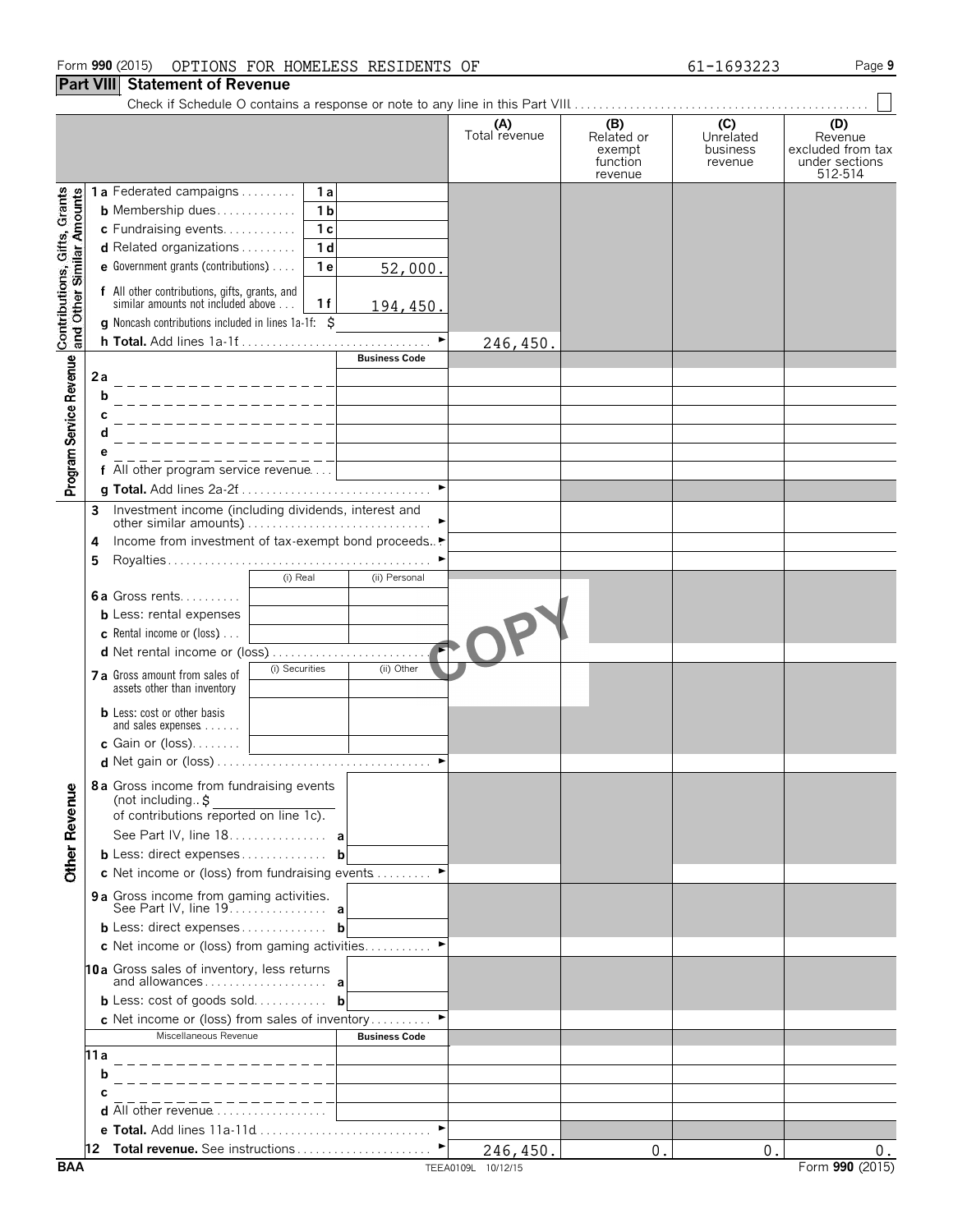*Section 501(c)(3) and 501(c)(4) organizations must complete all columns. All other organizations must complete column (A).*

**Part IX Statement of Functional Expenses** 

#### Check if Schedule O contains a response or note to any line in this Part IX.. Do not include amounts reported on lines<br> **6b, 7b, 8b, 9b, and 10b of Part VIII.**<br> **6b, 7b, 8b, 9b, and 10b of Part VIII.**<br>
expenses and the VIII. **1** Grants and other assistance to domestic organizations and domestic governments. See Part IV, line 21. . . . . . . . . . . . . . . . . . . . . . . . 2 Grants and other assistance to domestic individuals. See Part IV, line 22. . . . . . . . **3** Grants and other assistance to foreign organizations, foreign governments, and for-eign individuals. See Part IV, lines 15 and 16 **4** Benefits paid to or for members. . . . . . . . . . . . . Compensation of current officers, directors, **<sup>5</sup>** trustees, and key employees. . . . . . . . . . . . . . . . Compensation not included above, to **<sup>6</sup>** disqualified persons (as defined under section 4958(f)(1)) and persons described in section 4958(c)(3)(B). . . . . . . . . . . . . . . . . . . . **7** Other salaries and wages................. Pension plan accruals and contributions **<sup>8</sup>** (include section 401(k) and 403(b) employer contributions) . . . . . . . . . . **9** Other employee benefits . . . . . . . . **10** Payroll taxes . . . . . . . . . . . . . . . . . . . . . . . . . . . . . . **11** Fees for services (non-employees): **a** Management . . . . . . . . . . . . . . . . . . . . . . . . . . . . . . **b** Legal. . . . . . . . . . . . . . . . . . . . . . . . . . . . . . . . . . . . . . **c** Accounting. . . . . . . . . . . . . . . . . . . . . . . . . . . . . . . . **d** Lobbying. . . . . . . . . . . . . . . . . . . . . . . . . . . . . . . . . . **e** Professional fundraising services. See Part IV, line 17. . . **f** Investment management fees. . . . . . . . . . . . . . . **g** Other. (If line 11g amount exceeds 10% of line 25, column  $(A)$  amount, list line 11g expenses on Schedule  $0.$   $\overline{\text{SCH}}$  .  $\underline{\text{O}}$ 12 Advertising and promotion................. **13** Office expenses. . . . . . . . . . . . . . . . . . . . . . . . . . . . 14 Information technology............... **15** Royalties. . . . . . . . . . . . . . . . . . . . . . . . . . . . . . . . . . **16** Occupancy . . . . . . . . . . . . . **17** Travel. . . . . . . . . . . . . . . . . . . . . . . . . . . . . . . . . . . . . **18** Payments of travel or entertainment expenses for any federal, state, or local public officials. . . . . . . . . . . . . . . . . . . . . . . . . . . . . **19** Conferences, conventions, and meetings.... **20** Interest. . . . . . . . . . . . . . . . . . . . . . . . . . . . . . . . . . . . **21** Payments to affiliates. . . . . . . . . . . . . . . . . . . . . . **22** Depreciation, depletion, and amortization. . . . **23** Insurance . . . . . . . . . . . . . . . . . . . . . . . . . . . . . . . . . **24** Other expenses. Itemize expenses not covered above (List miscellaneous expenses in line 24e. If line 24e amount exceeds 10% of line 25, column (A) amount, list line 24e expenses on Schedule O.).................. **a** COMMUNITY OUTREACH **b** CLIENT LODGING **c** CLIENT ASSISTANCE **d** HOUSING EXPENSES **e** All other expenses. . . . . . . . . . . . . **25 Total functional expenses.** Add lines 1 through 24e. . . . **<sup>26</sup> Joint costs.** Complete this line only if the organization reported in column (B) joint costs from a combined educational campaign and fundraising solicitation.<br>Check here  $\blacktriangleright \Box$  if following  $\Box$  if following SOP 98-2 (ASC 958-720). . . . . . . . . . . . X  $0.$  0. 0. 0. 0.  $0.$  0. 0. 0. 0. 8,627. 4,898. 3,729. 906. 522. 522. 384. 2,016. 2,016. 64,710. 64,710.  $832.$  1,832. 1,518. 1,518. 1,179. 1,179. 61,943. 61,943. 14,299. 14,299. 10,391. 10,391. 9,646. 9,646. 11,599. 7,573. 4,026 188,666. 109,272. 79,394. 0.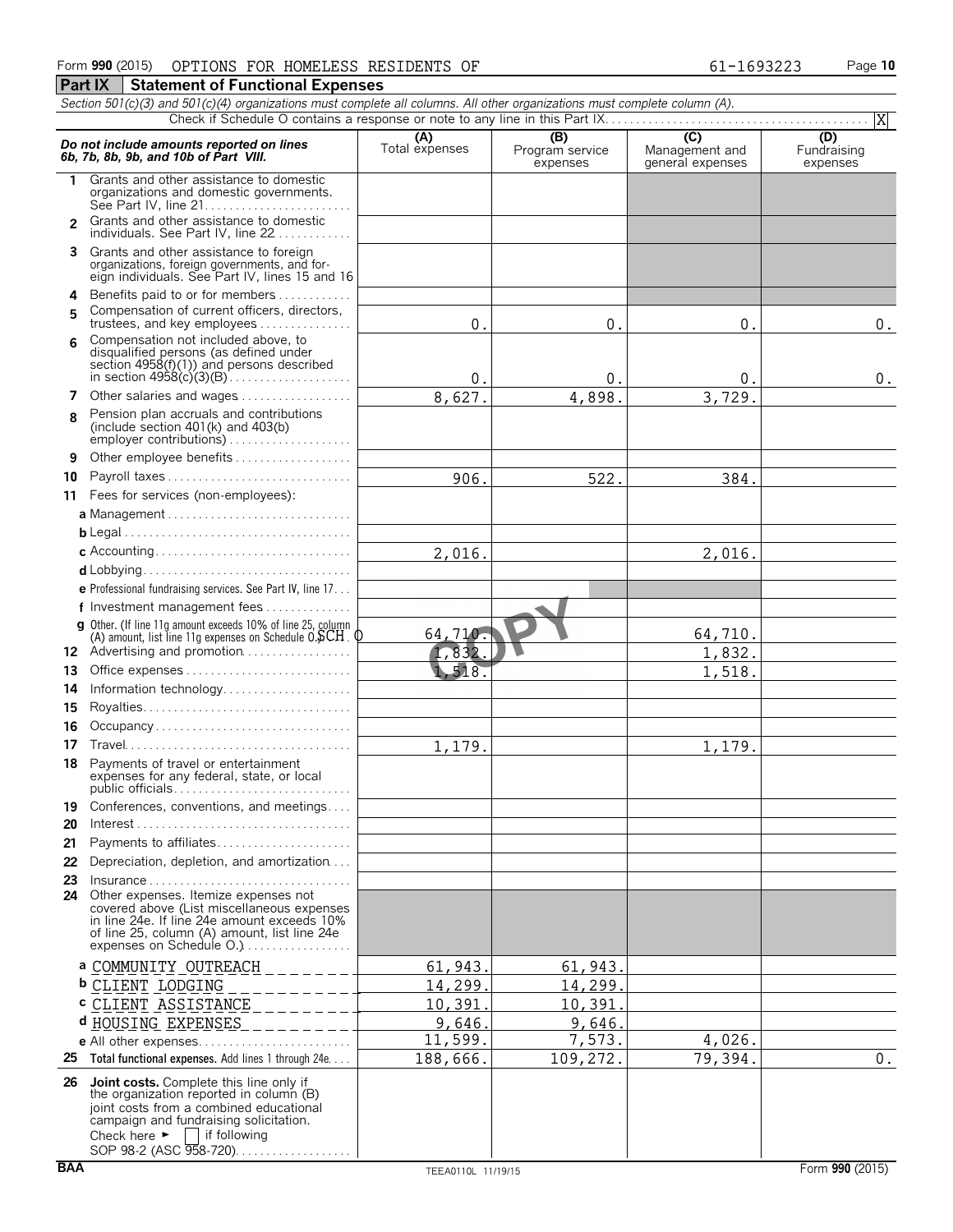### Form **990** (2015) OPTIONS FOR HOMELESS RESIDENTS OF 61-1693223 Page 11

|                             | <b>Part X</b> | <b>Balance Sheet</b>                                                                                                                                                                                                                                                                                                 |                          |                 |                    |
|-----------------------------|---------------|----------------------------------------------------------------------------------------------------------------------------------------------------------------------------------------------------------------------------------------------------------------------------------------------------------------------|--------------------------|-----------------|--------------------|
|                             |               |                                                                                                                                                                                                                                                                                                                      |                          |                 |                    |
|                             |               |                                                                                                                                                                                                                                                                                                                      | (A)<br>Beginning of year |                 | (B)<br>End of year |
|                             | 1.            |                                                                                                                                                                                                                                                                                                                      | 32,007.                  | 1               | 94,370.            |
|                             | 2             |                                                                                                                                                                                                                                                                                                                      |                          | 2               |                    |
|                             | 3             |                                                                                                                                                                                                                                                                                                                      |                          | 3               |                    |
|                             | 4             |                                                                                                                                                                                                                                                                                                                      |                          | 4               |                    |
|                             | 5             | Loans and other receivables from current and former officers, directors, trustees, key employees, and highest compensated employees. Complete                                                                                                                                                                        |                          | 5               |                    |
|                             | 6             | Loans and other receivables from other disqualified persons (as defined under<br>section 4958(f)(1)), persons described in section 4958(c)(3)(B), and contributing<br>employers and sponsoring organizations of section 501(c)(9) voluntary employees<br>beneficiary organizations (see instructions). Complete Part |                          | 6               |                    |
|                             | 7             |                                                                                                                                                                                                                                                                                                                      |                          | 7               |                    |
| Assets                      | 8             |                                                                                                                                                                                                                                                                                                                      |                          | 8               |                    |
|                             | 9             |                                                                                                                                                                                                                                                                                                                      | 327.                     | 9               | 327.               |
|                             |               | <b>10a</b> Land, buildings, and equipment: cost or other basis.<br>Complete Part VI of Schedule D<br>10a                                                                                                                                                                                                             |                          |                 |                    |
|                             |               | b Less: accumulated depreciation<br>10 <sub>b</sub>                                                                                                                                                                                                                                                                  |                          | 10c             |                    |
|                             | 11            |                                                                                                                                                                                                                                                                                                                      |                          | 11              |                    |
|                             | 12            |                                                                                                                                                                                                                                                                                                                      |                          | 12              |                    |
|                             | 13            | Investments – program-related. See Part IV, line 11                                                                                                                                                                                                                                                                  |                          | 13              |                    |
|                             | 14            |                                                                                                                                                                                                                                                                                                                      |                          | 14              |                    |
|                             | 15            |                                                                                                                                                                                                                                                                                                                      | 4,834.                   | 15              | 12,706.            |
|                             | 16            |                                                                                                                                                                                                                                                                                                                      | 37,168.                  | 16              | 107,403.           |
|                             | 17            |                                                                                                                                                                                                                                                                                                                      |                          | 17              | 12,451.            |
|                             | 18            |                                                                                                                                                                                                                                                                                                                      |                          | 18              |                    |
|                             | 19            |                                                                                                                                                                                                                                                                                                                      |                          | $\overline{19}$ |                    |
|                             | 20            |                                                                                                                                                                                                                                                                                                                      |                          | 20              |                    |
|                             | 21            | Escrow or custodial account liability. Complete Part IV of Schedule D.                                                                                                                                                                                                                                               |                          | 21              |                    |
| Liabilities                 | 22            | Loans and other payables to current and former officers, directors, trustees, key employees, highest compensated employees, and disqualified persons.                                                                                                                                                                |                          | 22              |                    |
|                             | 23            | Secured mortgages and notes payable to unrelated third parties                                                                                                                                                                                                                                                       |                          | 23              |                    |
|                             | 24            | Unsecured notes and loans payable to unrelated third parties                                                                                                                                                                                                                                                         |                          | 24              |                    |
|                             | 25            | Other liabilities (including federal income tax, payables to related third parties, and other liabilities not included on lines 17-24). Complete Part X of Schedule D.                                                                                                                                               |                          | 25              |                    |
|                             |               |                                                                                                                                                                                                                                                                                                                      | 0                        | 26              | 12,451             |
|                             |               | Organizations that follow SFAS 117 (ASC 958), check here ►<br>$\overline{X}$ and complete<br>lines 27 through 29, and lines 33 and 34.                                                                                                                                                                               |                          |                 |                    |
|                             | 27            |                                                                                                                                                                                                                                                                                                                      | <u>37,168.</u>           | 27              | 94,952.            |
|                             | 28            |                                                                                                                                                                                                                                                                                                                      |                          | 28              |                    |
|                             | 29            |                                                                                                                                                                                                                                                                                                                      |                          | 29              |                    |
| Net Assets or Fund Balances |               | Organizations that do not follow SFAS 117 (ASC 958), check here ►<br>and complete lines 30 through 34.                                                                                                                                                                                                               |                          |                 |                    |
|                             | 30            |                                                                                                                                                                                                                                                                                                                      |                          | 30              |                    |
|                             | 31            | Paid-in or capital surplus, or land, building, or equipment fund                                                                                                                                                                                                                                                     |                          | 31              |                    |
|                             | 32            | Retained earnings, endowment, accumulated income, or other funds                                                                                                                                                                                                                                                     |                          | 32              |                    |
|                             | 33            |                                                                                                                                                                                                                                                                                                                      | 37,168.                  | 33              | 94,952.            |
|                             | 34            |                                                                                                                                                                                                                                                                                                                      | 37,168.                  | 34              | 107,403.           |
| <b>BAA</b>                  |               |                                                                                                                                                                                                                                                                                                                      |                          |                 | Form 990 (2015)    |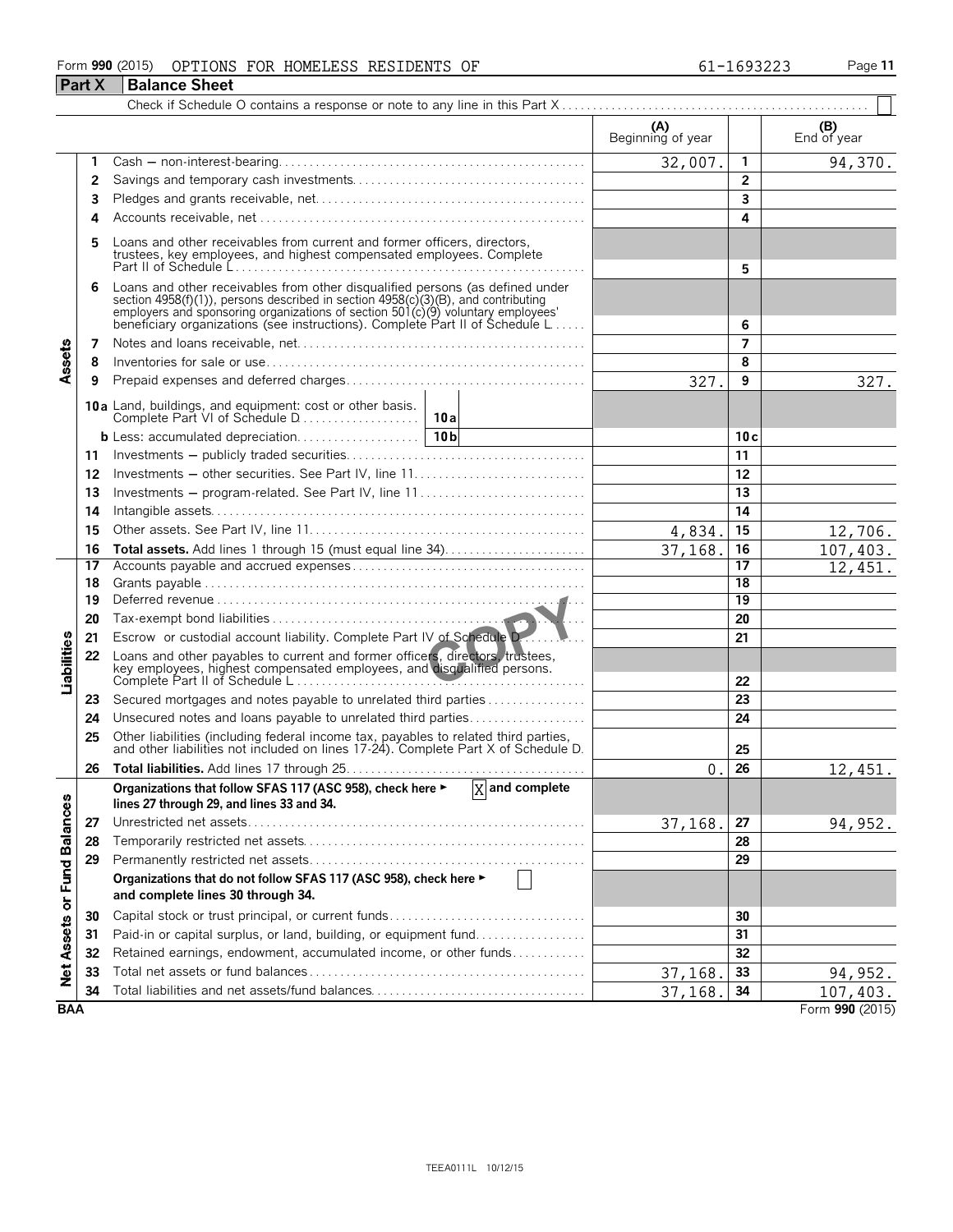|            | Form 990 (2015)<br>OPTIONS FOR HOMELESS RESIDENTS OF                                                                                                                                                                                    | 61-1693223     |                 |            | Page 12  |
|------------|-----------------------------------------------------------------------------------------------------------------------------------------------------------------------------------------------------------------------------------------|----------------|-----------------|------------|----------|
|            | <b>Part XI</b><br>Reconciliation of Net Assets                                                                                                                                                                                          |                |                 |            |          |
|            |                                                                                                                                                                                                                                         |                |                 |            |          |
| 1          |                                                                                                                                                                                                                                         | $\mathbf{1}$   |                 |            | 246,450. |
| 2          |                                                                                                                                                                                                                                         | $\overline{2}$ |                 |            | 188,666. |
| 3          |                                                                                                                                                                                                                                         | $\overline{3}$ |                 |            | 57,784.  |
| 4          | Net assets or fund balances at beginning of year (must equal Part X, line 33, column (A))                                                                                                                                               | 4              |                 |            | 37,168.  |
| 5          |                                                                                                                                                                                                                                         | 5              |                 |            |          |
| 6          |                                                                                                                                                                                                                                         | 6              |                 |            |          |
| 7          |                                                                                                                                                                                                                                         | 7              |                 |            |          |
| 8          |                                                                                                                                                                                                                                         | 8              |                 |            |          |
| 9          |                                                                                                                                                                                                                                         | 9              |                 |            | $0$ .    |
| 10         | Net assets or fund balances at end of year. Combine lines 3 through 9 (must equal Part X, line 33,                                                                                                                                      |                |                 |            |          |
|            |                                                                                                                                                                                                                                         | 10             |                 |            | 94, 952. |
|            | <b>Part XII Financial Statements and Reporting</b>                                                                                                                                                                                      |                |                 |            |          |
|            |                                                                                                                                                                                                                                         |                |                 |            |          |
|            |                                                                                                                                                                                                                                         |                |                 | <b>Yes</b> | No       |
|            | 1 Accounting method used to prepare the Form 990:   Cash<br>X Accrual<br>Other                                                                                                                                                          |                |                 |            |          |
|            | If the organization changed its method of accounting from a prior year or checked 'Other,' explain<br>in Schedule O.                                                                                                                    |                |                 |            |          |
|            | 2a Were the organization's financial statements compiled or reviewed by an independent accountant?                                                                                                                                      |                | 2a              |            | Χ        |
|            | If 'Yes,' check a box below to indicate whether the financial statements for the year were compiled or reviewed on a<br>separate basis, consolidated basis, or both:                                                                    |                |                 |            |          |
|            | Separate basis<br>Consolidated basis<br>Both consolidated and separate basis                                                                                                                                                            |                |                 |            |          |
|            | <b>b</b> Were the organization's financial statements audited by an independent accountant?                                                                                                                                             |                | 2 <sub>b</sub>  |            | Χ        |
|            | If 'Yes,' check a box below to indicate whether the financial statements for the year were audited on a separate<br>basis, consolidated basis, or both:<br>Consolidated basis<br>Separate basis<br>Both consolidated and separate basis |                |                 |            |          |
|            | c If 'Yes' to line 2a or 2b, does the organization have a committee that assumes responsibility for oversight of the audit,<br>review, or compilation of its financial statements and selection of an independent accountant?           |                | 2c              |            |          |
|            | If the organization changed either its oversight process or selection process during the tax year, explain<br>in Schedule O.                                                                                                            |                |                 |            |          |
|            | 3a As a result of a federal award, was the organization required to undergo an audit or audits as set forth in the Single                                                                                                               |                | 3a              |            | X        |
|            | b If 'Yes,' did the organization undergo the required audit or audits? If the organization did not undergo the required audit<br>or audits, explain why in Schedule O and describe any steps taken to undergo such audits               |                | 3 <sub>b</sub>  |            |          |
| <b>BAA</b> |                                                                                                                                                                                                                                         |                | Form 990 (2015) |            |          |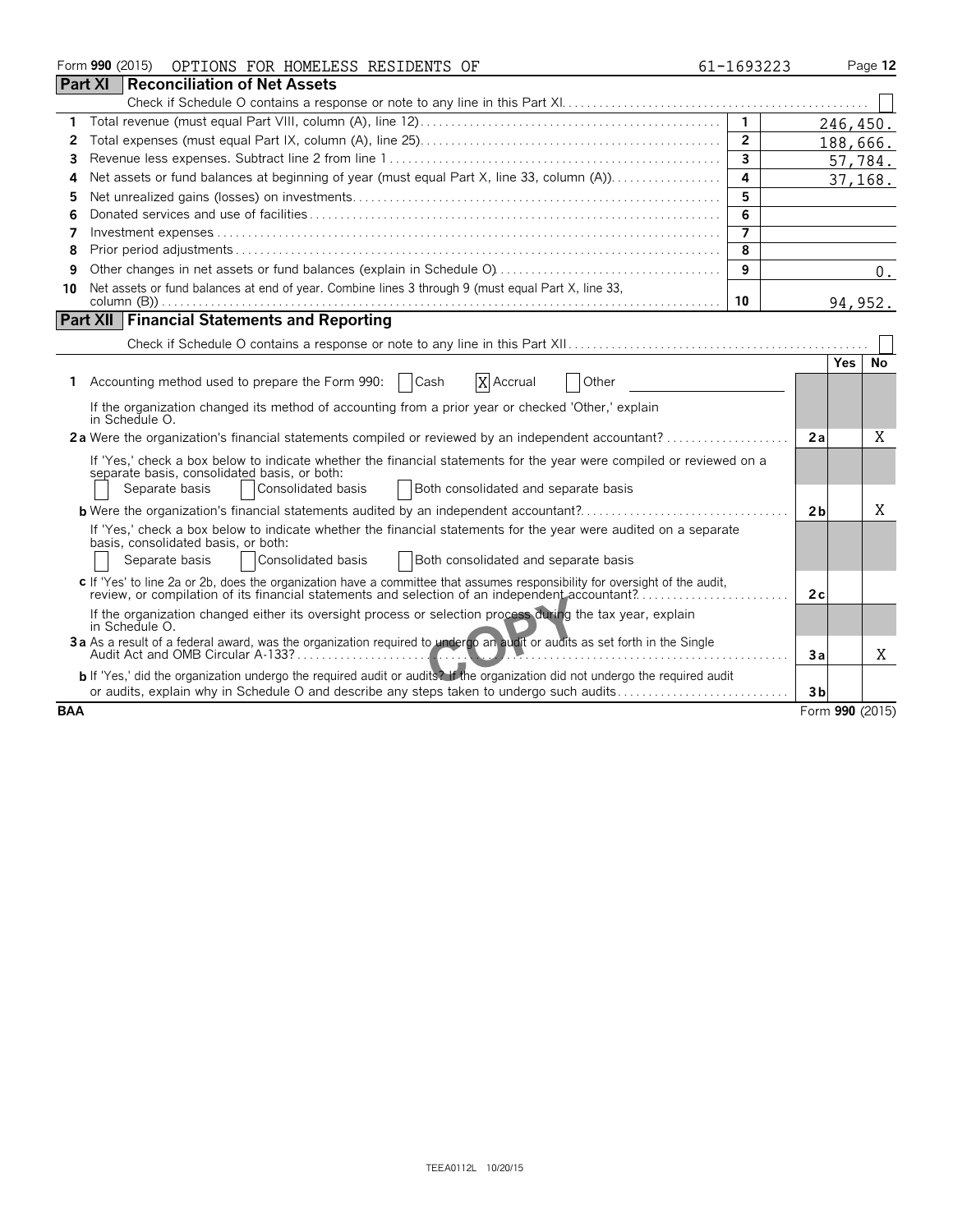|                                                        |                                          |                                                                                                                                                                 | <b>Public Charity Status and Public Support</b>                                                                                                                                                                                                                                                                                                                                                                      |                                               |                     |                                                      | OMB No. 1545-0047                                  |
|--------------------------------------------------------|------------------------------------------|-----------------------------------------------------------------------------------------------------------------------------------------------------------------|----------------------------------------------------------------------------------------------------------------------------------------------------------------------------------------------------------------------------------------------------------------------------------------------------------------------------------------------------------------------------------------------------------------------|-----------------------------------------------|---------------------|------------------------------------------------------|----------------------------------------------------|
| <b>SCHEDULE A</b><br>(Form 990 or 990-EZ)              |                                          | Complete if the organization is a section $501(c)(3)$ organization or a section<br>4947(a)(1) nonexempt charitable trust.<br>Attach to Form 990 or Form 990-EZ. |                                                                                                                                                                                                                                                                                                                                                                                                                      |                                               |                     |                                                      |                                                    |
| Department of the Treasury<br>Internal Revenue Service |                                          |                                                                                                                                                                 | Information about Schedule A (Form 990 or 990-EZ) and its instructions is<br>at www.irs.gov/form990.                                                                                                                                                                                                                                                                                                                 |                                               |                     |                                                      | <b>Open to Public</b><br>Inspection                |
| Name of the organization                               |                                          | OPTIONS FOR HOMELESS RESIDENTS OF                                                                                                                               |                                                                                                                                                                                                                                                                                                                                                                                                                      |                                               |                     | <b>Employer identification number</b>                |                                                    |
|                                                        | ASHLAND                                  |                                                                                                                                                                 |                                                                                                                                                                                                                                                                                                                                                                                                                      |                                               |                     | 61-1693223                                           |                                                    |
| Part I                                                 |                                          |                                                                                                                                                                 | <b>Reason for Public Charity Status</b> (All organizations must complete this part.) See instructions.<br>The organization is not a private foundation because it is: (For lines 1 through 11, check only one box.)                                                                                                                                                                                                  |                                               |                     |                                                      |                                                    |
| 1                                                      |                                          |                                                                                                                                                                 | A church, convention of churches, or association of churches described in section 170(b)(1)(A)(i).                                                                                                                                                                                                                                                                                                                   |                                               |                     |                                                      |                                                    |
| 2                                                      |                                          |                                                                                                                                                                 | A school described in section 170(b)(1)(A)(ii). (Attach Schedule E (Form 990 or 990-EZ).)                                                                                                                                                                                                                                                                                                                            |                                               |                     |                                                      |                                                    |
| 3                                                      |                                          |                                                                                                                                                                 | A hospital or a cooperative hospital service organization described in section 170(b)(1)(A)(iii).                                                                                                                                                                                                                                                                                                                    |                                               |                     |                                                      |                                                    |
| 4<br>name, city, and state:                            |                                          |                                                                                                                                                                 | A medical research organization operated in conjunction with a hospital described in section 170(b)(1)(A)(iii). Enter the hospital's                                                                                                                                                                                                                                                                                 |                                               |                     |                                                      |                                                    |
| 5                                                      | $170(b)(1)(A)(iv)$ . (Complete Part II.) |                                                                                                                                                                 | An organization operated for the benefit of a college or university owned or operated by a governmental unit described in section                                                                                                                                                                                                                                                                                    |                                               |                     |                                                      |                                                    |
| 6<br>7                                                 |                                          | in section 170(b)(1)(A)(vi). (Complete Part II.)                                                                                                                | A federal, state, or local government or governmental unit described in section 170(b)(1)(A)(v).<br>An organization that normally receives a substantial part of its support from a governmental unit or from the general public described                                                                                                                                                                           |                                               |                     |                                                      |                                                    |
| 8                                                      |                                          |                                                                                                                                                                 | A community trust described in section 170(b)(1)(A)(vi). (Complete Part II.)                                                                                                                                                                                                                                                                                                                                         |                                               |                     |                                                      |                                                    |
| 9                                                      |                                          | June 30, 1975. See section 509(a)(2). (Complete Part III.)                                                                                                      | An organization that normally receives: (1) more than 33-1/3% of its support from contributions, membership fees, and gross receipts<br>from activities related to its exempt functions – subject to certain exceptions, and (2) no more than 33-1/3% of its support from gross<br>investment income and unrelated business taxable income (less section 511 tax) from businesses acquired by the organization after |                                               |                     |                                                      |                                                    |
| 10                                                     |                                          |                                                                                                                                                                 | An organization organized and operated exclusively to test for public safety. See section 509(a)(4).                                                                                                                                                                                                                                                                                                                 |                                               |                     |                                                      |                                                    |
| 11                                                     |                                          |                                                                                                                                                                 | An organization organized and operated exclusively for the benefit of, to perform the functions of, or to carry out the purposes of one<br>or more publicly supported organizations described in section 509(a)(1) or section 509(a)(2). See section 509(a)(3). Check the box in<br>lines 11a through 11d that describes the type of supporting organization and complete lines 11e, 11f, and 11g.                   |                                               |                     |                                                      |                                                    |
| а                                                      | complete Part IV, Sections A and B.      |                                                                                                                                                                 | Type I. A supporting organization operated, supervised, or controlled by its supported organization(s), typically by giving the supported<br>organization(s) the power to regularly appoint or elect a majority of the directors or trustees of the supporting organization. You must                                                                                                                                |                                               |                     |                                                      |                                                    |
| b                                                      | must complete Part IV, Sections A and C. |                                                                                                                                                                 | Type II. A supporting organization supervised or controlled in connection with its supported organization(s), by having control or<br>management of the supporting organization vested in the same persons that control or manage the supported organization(s). You                                                                                                                                                 |                                               |                     |                                                      |                                                    |
| C                                                      |                                          |                                                                                                                                                                 | Type III functionally integrated. A supporting organization operated in connection with, and functionally integrated with, its supported organization(s) (see instructions). You must complete Part IV, Sections A, D, and E.                                                                                                                                                                                        |                                               |                     |                                                      |                                                    |
| d                                                      |                                          |                                                                                                                                                                 | Type III non-functionally integrated. A supporting organization operated in connection with its supported organization(s) that is not<br>functionally integrated. The organization generally must satisfy a distribution requirement and an attentiveness requirement (see<br>instructions). You must complete Part IV, Sections A and D, and Part V.                                                                |                                               |                     |                                                      |                                                    |
| е                                                      |                                          |                                                                                                                                                                 | Check this box if the organization received a written determination from the IRS that it is a Type I, Type II, Type III functionally<br>integrated, or Type III non-functionally integrated supporting organization.                                                                                                                                                                                                 |                                               |                     |                                                      |                                                    |
|                                                        |                                          | g Provide the following information about the supported organization(s).                                                                                        |                                                                                                                                                                                                                                                                                                                                                                                                                      |                                               |                     |                                                      |                                                    |
|                                                        | (i) Name of supported<br>organization    | $(ii)$ $EIN$                                                                                                                                                    | (iii) Type of organization<br>(described on lines 1-9<br>above (see instructions))                                                                                                                                                                                                                                                                                                                                   | (iv) is the<br>in your governing<br>document? | organization listed | (v) Amount of monetary<br>support (see instructions) | (vi) Amount of other<br>support (see instructions) |
|                                                        |                                          |                                                                                                                                                                 |                                                                                                                                                                                                                                                                                                                                                                                                                      | Yes                                           | No                  |                                                      |                                                    |
| (A)                                                    |                                          |                                                                                                                                                                 |                                                                                                                                                                                                                                                                                                                                                                                                                      |                                               |                     |                                                      |                                                    |
| (B)                                                    |                                          |                                                                                                                                                                 |                                                                                                                                                                                                                                                                                                                                                                                                                      |                                               |                     |                                                      |                                                    |
| (C)                                                    |                                          |                                                                                                                                                                 |                                                                                                                                                                                                                                                                                                                                                                                                                      |                                               |                     |                                                      |                                                    |
| (D)                                                    |                                          |                                                                                                                                                                 |                                                                                                                                                                                                                                                                                                                                                                                                                      |                                               |                     |                                                      |                                                    |
| (E)                                                    |                                          |                                                                                                                                                                 |                                                                                                                                                                                                                                                                                                                                                                                                                      |                                               |                     |                                                      |                                                    |
| <b>Total</b>                                           |                                          |                                                                                                                                                                 |                                                                                                                                                                                                                                                                                                                                                                                                                      |                                               |                     |                                                      |                                                    |
|                                                        |                                          |                                                                                                                                                                 | BAA For Paperwork Reduction Act Notice, see the Instructions for Form 990 or 990-EZ.                                                                                                                                                                                                                                                                                                                                 |                                               |                     |                                                      | Schedule A (Form 990 or 990-EZ) 2015               |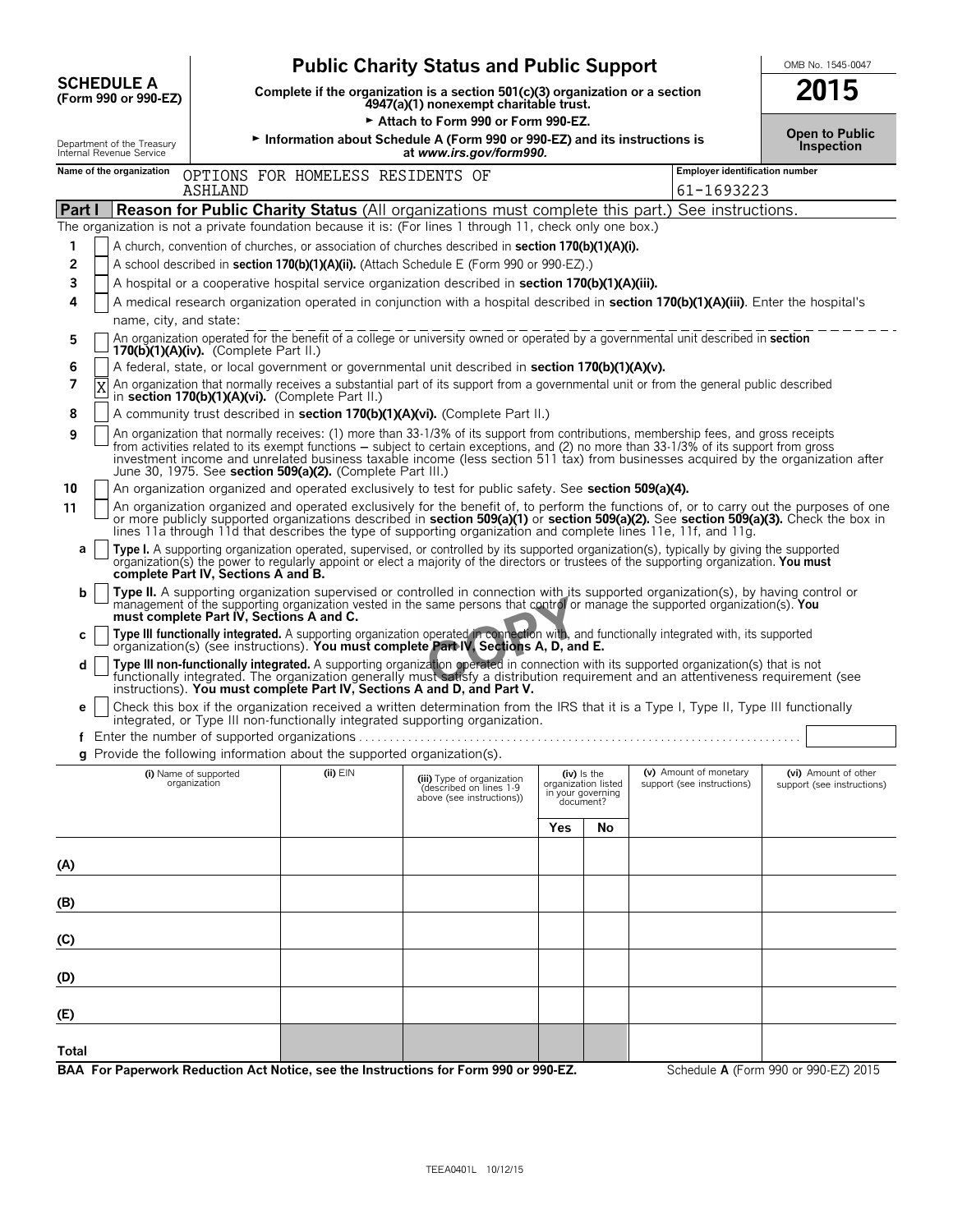| Schedule A (Form 990 or 990-EZ) 2015 | OPTIONS<br>FOR | HOMELESS | RESIDENTS | ΟF | 1693223 | $\overline{\phantom{a}}$ age $\overline{\phantom{a}}$ |
|--------------------------------------|----------------|----------|-----------|----|---------|-------------------------------------------------------|
|                                      |                |          |           |    |         |                                                       |

### **Part II Support Schedule for Organizations Described in Sections 170(b)(1)(A)(iv) and 170(b)(1)(A)(vi)**

(Complete only if you checked the box on line 5, 7, or 8 of Part I or if the organization failed to qualify under Part III. If the organization fails to qualify under the tests listed below, please complete Part III.)

|    | <b>Section A. Public Support</b>                                                                                                                                                                                                                                                                                                                                                                                                                                                                                                                         |            |               |            |            |            |                                      |  |
|----|----------------------------------------------------------------------------------------------------------------------------------------------------------------------------------------------------------------------------------------------------------------------------------------------------------------------------------------------------------------------------------------------------------------------------------------------------------------------------------------------------------------------------------------------------------|------------|---------------|------------|------------|------------|--------------------------------------|--|
|    | Calendar year (or fiscal year<br>beginning in) $\rightarrow$                                                                                                                                                                                                                                                                                                                                                                                                                                                                                             | (a) 2011   | (b) 2012      | $(c)$ 2013 | $(d)$ 2014 | (e) $2015$ | (f) Total                            |  |
| 1. | Gifts, grants, contributions, and<br>membership fees received. (Do not<br>include any 'unusual grants.')                                                                                                                                                                                                                                                                                                                                                                                                                                                 |            |               | 1,287.     | 65,865.    | 246,450.   | 313,602.                             |  |
|    | 2 Tax revenues levied for the<br>organization's benefit and<br>either paid to or expended<br>on its behalf                                                                                                                                                                                                                                                                                                                                                                                                                                               |            |               |            |            |            | $0$ .                                |  |
| 3  | The value of services or<br>facilities furnished by a<br>governmental unit to the<br>organization without charge                                                                                                                                                                                                                                                                                                                                                                                                                                         |            |               |            |            |            | 0.                                   |  |
| 4  | <b>Total.</b> Add lines 1 through 3                                                                                                                                                                                                                                                                                                                                                                                                                                                                                                                      | $\theta$ . | $\mathbf 0$ . | 1,287.     | 65,865.    | 246,450.   | 313,602.                             |  |
| 5  | The portion of total<br>contributions by each person<br>(other than a governmental<br>unit or publicly supported<br>organization) included on line 1<br>that exceeds 2% of the amount<br>shown on line 11, column (f)                                                                                                                                                                                                                                                                                                                                    |            |               |            |            |            | $0$ .                                |  |
|    | <b>Public support.</b> Subtract line 5<br>from line $4$                                                                                                                                                                                                                                                                                                                                                                                                                                                                                                  |            |               |            |            |            | 313,602.                             |  |
|    | <b>Section B. Total Support</b>                                                                                                                                                                                                                                                                                                                                                                                                                                                                                                                          |            |               |            |            |            |                                      |  |
|    | Calendar year (or fiscal year<br>beginning in) $\rightarrow$                                                                                                                                                                                                                                                                                                                                                                                                                                                                                             | (a) 2011   | (b) 2012      | $(c)$ 2013 | $(d)$ 2014 | (e) 2015   | (f) Total                            |  |
| 7  | Amounts from line 4                                                                                                                                                                                                                                                                                                                                                                                                                                                                                                                                      | $\Omega$ . | 0.            | 1,287.     | 65,865.    | 246,450.   | 313,602.                             |  |
| 8  | Gross income from interest,<br>dividends, payments received<br>on securities loans, rents,<br>royalties and income from<br>similar sources                                                                                                                                                                                                                                                                                                                                                                                                               |            |               |            |            |            | $0$ .                                |  |
| 9  | Net income from unrelated<br>business activities, whether or<br>not the business is regularly<br>carried on                                                                                                                                                                                                                                                                                                                                                                                                                                              |            |               |            |            |            | $0$ .                                |  |
|    | 10 Other income. Do not include<br>gain or loss from the sale of<br>capital assets (Explain in                                                                                                                                                                                                                                                                                                                                                                                                                                                           |            |               |            |            |            | $0$ .                                |  |
|    | 11 Total support. Add lines 7                                                                                                                                                                                                                                                                                                                                                                                                                                                                                                                            |            |               |            |            |            | 313,602.                             |  |
|    |                                                                                                                                                                                                                                                                                                                                                                                                                                                                                                                                                          |            |               |            |            | 12         | 0.                                   |  |
| 13 | First five years. If the Form 990 is for the organization's first, second, third, fourth, or fifth tax year as a section 501(c)(3)<br>organization, check this box and <b>stop here</b>                                                                                                                                                                                                                                                                                                                                                                  |            |               |            |            |            | $\blacktriangleright$ $\overline{X}$ |  |
|    | <b>Section C. Computation of Public Support Percentage</b>                                                                                                                                                                                                                                                                                                                                                                                                                                                                                               |            |               |            |            |            |                                      |  |
|    |                                                                                                                                                                                                                                                                                                                                                                                                                                                                                                                                                          |            |               |            |            |            | %                                    |  |
|    |                                                                                                                                                                                                                                                                                                                                                                                                                                                                                                                                                          |            |               |            |            | 15         | %                                    |  |
|    | 16a 33-1/3% support test - 2015. If the organization did not check the box on line 13, and line 14 is 33-1/3% or more, check this box                                                                                                                                                                                                                                                                                                                                                                                                                    |            |               |            |            |            |                                      |  |
|    | <b>b 33-1/3% support test - 2014.</b> If the organization did not check a box on line 13 or 16a, and line 15 is 33-1/3% or more, check this box                                                                                                                                                                                                                                                                                                                                                                                                          |            |               |            |            |            |                                      |  |
|    | 17a 10%-facts-and-circumstances test - 2015. If the organization did not check a box on line 13, 16a, or 16b, and line 14 is 10%<br>or more, and if the organization meets the 'facts-and-circumstances' test, check this box and stop here. Explain in Part VI how<br>the organization meets the 'facts-and-circumstances' test. The organization qualifies as a publicly supported organization                                                                                                                                                        |            |               |            |            |            |                                      |  |
|    | <b>b 10%-facts-and-circumstances test - 2014.</b> If the organization did not check a box on line 13, 16a, 16b, or 17a, and line 15 is 10%<br>or more, and if the organization meets the 'facts-and-circumstances' test, check this box and stop here. Explain in Part VI how the<br>organization meets the 'facts-and-circumstances' test. The organization qualifies as a publicly supported organization ▶<br>18 Private foundation. If the organization did not check a box on line 13, 16a, 16b, 17a, or 17b, check this box and see instructions ► |            |               |            |            |            |                                      |  |

**BAA** Schedule **A** (Form 990 or 990-EZ) 2015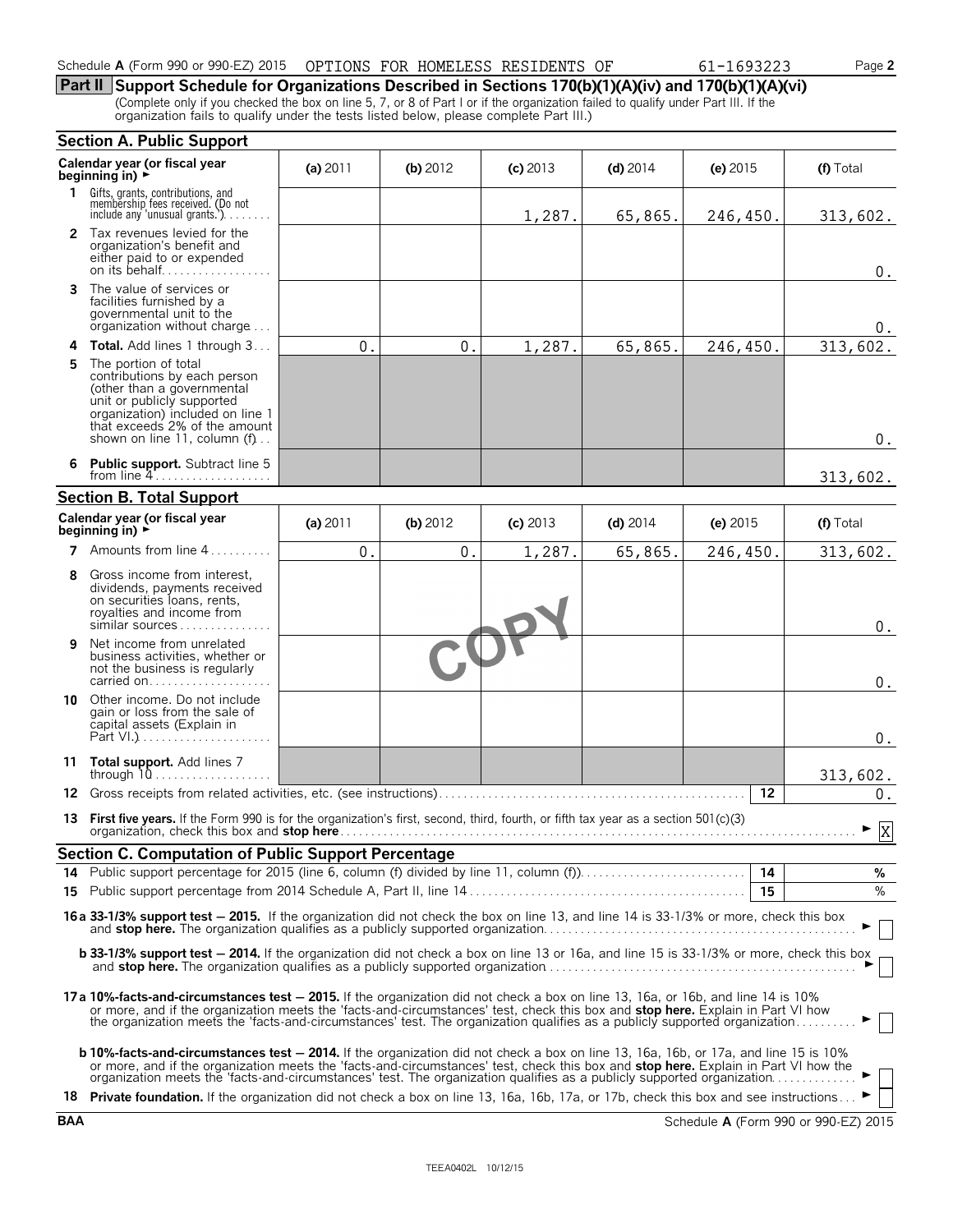### **Part III Support Schedule for Organizations Described in Section 509(a)(2)**

(Complete only if you checked the box on line 9 of Part I or if the organization failed to qualify under Part II. If the organization fails to qualify under the tests listed below, please complete Part II.)

|     | <b>Section A. Public Support</b>                                                                                                             |          |            |            |            |          |           |
|-----|----------------------------------------------------------------------------------------------------------------------------------------------|----------|------------|------------|------------|----------|-----------|
|     | Calendar year (or fiscal year beginning in) ►                                                                                                | (a) 2011 | (b) $2012$ | $(c)$ 2013 | $(d)$ 2014 | (e) 2015 | (f) Total |
| 1.  | Gifts, grants, contributions<br>and membership fees<br>received. (Do not include<br>any 'unusual grants.').                                  |          |            |            |            |          |           |
| 2   | Gross receipts from admis-                                                                                                                   |          |            |            |            |          |           |
|     | sions, merchandise sold or                                                                                                                   |          |            |            |            |          |           |
|     | services performed, or facilities                                                                                                            |          |            |            |            |          |           |
|     | furnished in any activity that is<br>related to the organization's                                                                           |          |            |            |            |          |           |
|     | tax-exempt purpose                                                                                                                           |          |            |            |            |          |           |
| 3.  | Gross receipts from activities                                                                                                               |          |            |            |            |          |           |
|     | that are not an unrelated trade                                                                                                              |          |            |            |            |          |           |
|     | or business under section 513.<br>Tax revenues levied for the                                                                                |          |            |            |            |          |           |
| 4   | organization's benefit and                                                                                                                   |          |            |            |            |          |           |
|     | either paid to or expended on                                                                                                                |          |            |            |            |          |           |
|     |                                                                                                                                              |          |            |            |            |          |           |
| 5   | The value of services or<br>facilities furnished by a                                                                                        |          |            |            |            |          |           |
|     | governmental unit to the                                                                                                                     |          |            |            |            |          |           |
|     | organization without charge                                                                                                                  |          |            |            |            |          |           |
|     | <b>6 Total.</b> Add lines 1 through 5                                                                                                        |          |            |            |            |          |           |
|     | <b>7 a</b> Amounts included on lines 1,                                                                                                      |          |            |            |            |          |           |
|     | 2, and 3 received from                                                                                                                       |          |            |            |            |          |           |
|     | <b>b</b> Amounts included on lines 2                                                                                                         |          |            |            |            |          |           |
|     | and 3 received from other than                                                                                                               |          |            |            |            |          |           |
|     | disqualified persons that                                                                                                                    |          |            |            |            |          |           |
|     | exceed the greater of \$5,000 or<br>1% of the amount on line 13                                                                              |          |            |            |            |          |           |
|     |                                                                                                                                              |          |            |            |            |          |           |
|     | c Add lines 7a and $7b$                                                                                                                      |          |            |            |            |          |           |
| 8   | Public support. (Subtract line                                                                                                               |          |            |            |            |          |           |
|     | 7c from line 6.)                                                                                                                             |          |            |            |            |          |           |
|     | <b>Section B. Total Support</b>                                                                                                              |          |            |            |            |          |           |
|     | Calendar year (or fiscal year beginning in) $\blacktriangleright$                                                                            | (a) 2011 | (b) $2012$ | $(c)$ 2013 | $(d)$ 2014 | (e) 2015 | (f) Total |
|     | <b>9</b> Amounts from line $6$                                                                                                               |          |            |            |            |          |           |
|     | <b>10 a</b> Gross income from interest, dividends,                                                                                           |          |            |            |            |          |           |
|     | payments received on securities loans,                                                                                                       |          |            |            |            |          |           |
|     | rents, royalties and income from<br>similar sources $\ldots$                                                                                 |          |            |            |            |          |           |
|     | <b>b</b> Unrelated business taxable                                                                                                          |          |            |            |            |          |           |
|     | income (less section 511                                                                                                                     |          |            |            |            |          |           |
|     | taxes) from businesses<br>acquired after June 30, 1975                                                                                       |          |            |            |            |          |           |
|     | c Add lines 10a and 10b $\dots\dots$                                                                                                         |          |            |            |            |          |           |
| 11. | Net income from unrelated business                                                                                                           |          |            |            |            |          |           |
|     | activities not included in line 10b,                                                                                                         |          |            |            |            |          |           |
|     | whether or not the business is                                                                                                               |          |            |            |            |          |           |
|     | regularly carried on $\dots\dots\dots\dots\dots$<br>12 Other income. Do not include                                                          |          |            |            |            |          |           |
|     | gain or loss from the sale of                                                                                                                |          |            |            |            |          |           |
|     | capital assets (Explain in                                                                                                                   |          |            |            |            |          |           |
|     |                                                                                                                                              |          |            |            |            |          |           |
|     | 13 Total support. (Add lines 9,<br>10c, 11, and 12.) $\ldots$                                                                                |          |            |            |            |          |           |
|     | 14 First five years. If the Form 990 is for the organization's first, second, third, fourth, or fifth tax year as a section 501(c)(3)        |          |            |            |            |          |           |
|     |                                                                                                                                              |          |            |            |            |          |           |
|     | <b>Section C. Computation of Public Support Percentage</b>                                                                                   |          |            |            |            |          |           |
|     | 15 Public support percentage for 2015 (line 8, column (f) divided by line 13, column (f)                                                     |          |            |            |            | 15       | %         |
| 16. |                                                                                                                                              |          |            |            |            | 16       | နွ        |
|     | Section D. Computation of Investment Income Percentage                                                                                       |          |            |            |            |          |           |
|     | 17 Investment income percentage for 2015 (line 10c, column (f) divided by line 13, column (f)                                                |          |            |            |            | 17       | %         |
| 18  |                                                                                                                                              |          |            |            |            | 18       | နွ        |
|     | 19 a 33-1/3% support tests - 2015. If the organization did not check the box on line 14, and line 15 is more than 33-1/3%, and line 17       |          |            |            |            |          |           |
|     | is not more than 33-1/3%, check this box and stop here. The organization qualifies as a publicly supported organization                      |          |            |            |            |          |           |
|     | <b>b 33-1/3% support tests - 2014.</b> If the organization did not check a box on line 14 or line 19a, and line 16 is more than 33-1/3%, and |          |            |            |            |          |           |
|     | line 18 is not more than 33-1/3%, check this box and stop here. The organization qualifies as a publicly supported organization              |          |            |            |            |          |           |
|     | 20 Private foundation. If the organization did not check a box on line 14, 19a, or 19b, check this box and see instructions                  |          |            |            |            |          |           |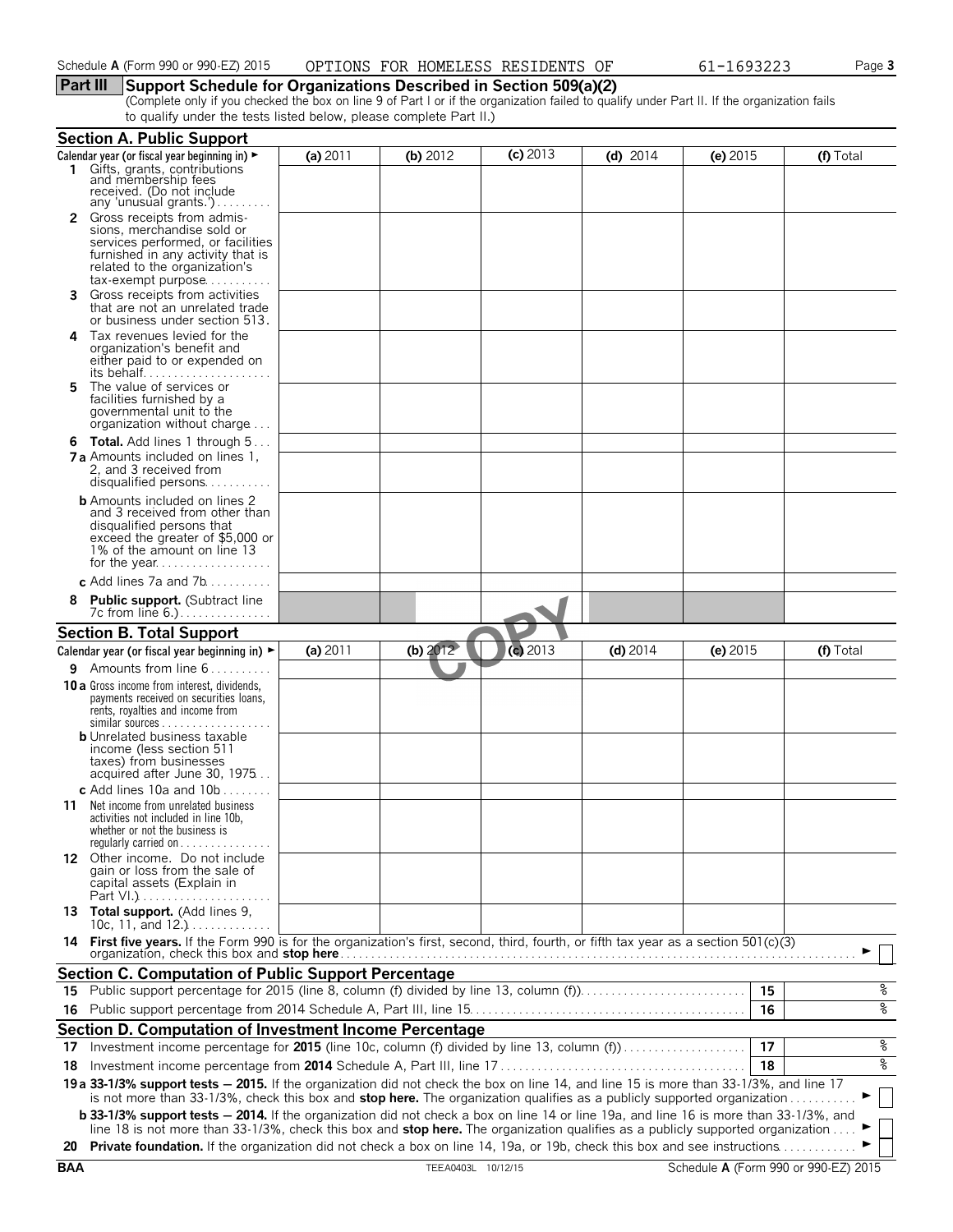### **Part IV Supporting Organizations**

(Complete only if you checked a box in line 11 on Part I. If you checked 11a of Part I, complete Sections A and B. If you checked 11b of Part I, complete Sections A and C. If you checked 11c of Part I, complete Sections A, D, and E. If you checked 11d of Part I, complete Sections A and D, and complete Part V.)

### **Section A. All Supporting Organizations**

|              |                                                                                                                                                                                                                                                                                 |                 | Yes | No. |
|--------------|---------------------------------------------------------------------------------------------------------------------------------------------------------------------------------------------------------------------------------------------------------------------------------|-----------------|-----|-----|
|              | Are all of the organization's supported organizations listed by name in the organization's governing documents?                                                                                                                                                                 |                 |     |     |
|              | If 'No,' describe in Part VI how the supported organizations are designated. If designated by class or purpose, describe                                                                                                                                                        | $\mathbf{1}$    |     |     |
|              |                                                                                                                                                                                                                                                                                 |                 |     |     |
| $\mathbf{2}$ | Did the organization have any supported organization that does not have an IRS determination of status under section<br>$509(a)(1)$ or (2)? If 'Yes,' explain in Part VI how the organization determined that the supported organization was                                    |                 |     |     |
|              |                                                                                                                                                                                                                                                                                 | $\overline{2}$  |     |     |
|              |                                                                                                                                                                                                                                                                                 |                 |     |     |
|              | 3a Did the organization have a supported organization described in section 501(c)(4), (5), or (6)? If 'Yes,' answer (b)<br>and (c) below $\ldots$ $\ldots$ $\ldots$ $\ldots$ $\ldots$ $\ldots$ $\ldots$ $\ldots$ $\ldots$ $\ldots$ $\ldots$ $\ldots$ $\ldots$ $\ldots$ $\ldots$ | 3a              |     |     |
|              | <b>b</b> Did the organization confirm that each supported organization qualified under section 501 $(c)(4)$ , $(5)$ , or $(6)$ and                                                                                                                                              |                 |     |     |
|              | satisfied the public support tests under section 509(a)(2)? If 'Yes,' describe in Part VI when and how the organization                                                                                                                                                         |                 |     |     |
|              |                                                                                                                                                                                                                                                                                 | 3b              |     |     |
|              | c Did the organization ensure that all support to such organizations was used exclusively for section 170(c)(2)(B)                                                                                                                                                              |                 |     |     |
|              |                                                                                                                                                                                                                                                                                 | 3 <sub>c</sub>  |     |     |
|              | 4a Was any supported organization not organized in the United States ('foreign supported organization')? If 'Yes' and                                                                                                                                                           |                 |     |     |
|              |                                                                                                                                                                                                                                                                                 | 4a              |     |     |
|              | <b>b</b> Did the organization have ultimate control and discretion in deciding whether to make grants to the foreign supported                                                                                                                                                  |                 |     |     |
|              | organization? If 'Yes,' describe in Part VI how the organization had such control and discretion despite being controlled                                                                                                                                                       |                 |     |     |
|              |                                                                                                                                                                                                                                                                                 | 4b              |     |     |
|              | c Did the organization support any foreign supported organization that does not have an IRS determination under                                                                                                                                                                 |                 |     |     |
|              | sections 501(c)(3) and 509(a)(1) or (2)? If 'Yes,' explain in <b>Part VI</b> what controls the organization used to ensure that<br>all support to the foreign supported organization was used exclusively for section $170(c)(2)(B)$ purposes                                   | 4c              |     |     |
|              |                                                                                                                                                                                                                                                                                 |                 |     |     |
|              | 5a Did the organization add, substitute, or remove any supported organizations during the tax year? If 'Yes,' answer (b)<br>and (c) below (if applicable). Also, provide detail in Part VI, including (i) the names and EIN numbers of the supported                            |                 |     |     |
|              | organizations added, substituted, or removed; (ii) the reasons for each such action; (iii) the authority under the                                                                                                                                                              |                 |     |     |
|              | organization's organizing document authorizing such action, and (iv) how the action was accomplished (such as by                                                                                                                                                                | 5а              |     |     |
|              |                                                                                                                                                                                                                                                                                 |                 |     |     |
|              | <b>b Type I or Type II only.</b> Was any added or substituted supported organization part of a class already designated in the                                                                                                                                                  | 5b              |     |     |
|              |                                                                                                                                                                                                                                                                                 |                 |     |     |
|              | c Substitutions only. Was the substitution the result of an event beyond the organization's control?                                                                                                                                                                            | 5c              |     |     |
| 6            | Did the organization provide support (whether in the form of grants or the provision of services or facilities) to<br>anyone other than (i) its supported organizations, (ii) individuals that are part of the charitable class benefited by one                                |                 |     |     |
|              | or more of its supported organizations, or (iii) other supporting organizations that also support or benefit one or more of                                                                                                                                                     |                 |     |     |
|              |                                                                                                                                                                                                                                                                                 | 6               |     |     |
| 7            | Did the organization provide a grant, loan, compensation, or other similar payment to a substantial contributor                                                                                                                                                                 |                 |     |     |
|              | (defined in section 4958(c)(3)(C)), a family member of a substantial contributor, or a 35% controlled entity with                                                                                                                                                               | 7               |     |     |
|              |                                                                                                                                                                                                                                                                                 |                 |     |     |
| 8            | Did the organization make a loan to a disqualified person (as defined in section 4958) not described in line 7? If 'Yes,'                                                                                                                                                       | 8               |     |     |
|              |                                                                                                                                                                                                                                                                                 |                 |     |     |
|              | <b>9 a</b> Was the organization controlled directly or indirectly at any time during the tax year by one or more disqualified persons<br>as defined in section 4946 (other than foundation managers and organizations described in section 509(a)(1) or (2))?                   |                 |     |     |
|              |                                                                                                                                                                                                                                                                                 | 9a              |     |     |
|              | <b>b</b> Did one or more disqualified persons (as defined in line 9a) hold a controlling interest in any entity in which the                                                                                                                                                    |                 |     |     |
|              |                                                                                                                                                                                                                                                                                 | 9 <sub>b</sub>  |     |     |
|              | c Did a disqualified person (as defined in line 9a) have an ownership interest in, or derive any personal benefit from,                                                                                                                                                         |                 |     |     |
|              |                                                                                                                                                                                                                                                                                 | 9с              |     |     |
|              | 10 a Was the organization subject to the excess business holdings rules of section 4943 because of section 4943(f) (regarding<br>certain Type II supporting organizations, and all Type III non-functionally integrated supporting organizations)? If 'Yes,'                    |                 |     |     |
|              |                                                                                                                                                                                                                                                                                 | 10a             |     |     |
|              | <b>b</b> Did the organization, have any excess business holdings in the tax year? (Use Schedule C, Form 4720, to determine                                                                                                                                                      |                 |     |     |
|              |                                                                                                                                                                                                                                                                                 | 10 <sub>b</sub> |     |     |
| <b>BAA</b>   | TEEA0404L 10/12/15<br>Schedule A (Form 990 or 990-EZ) 2015                                                                                                                                                                                                                      |                 |     |     |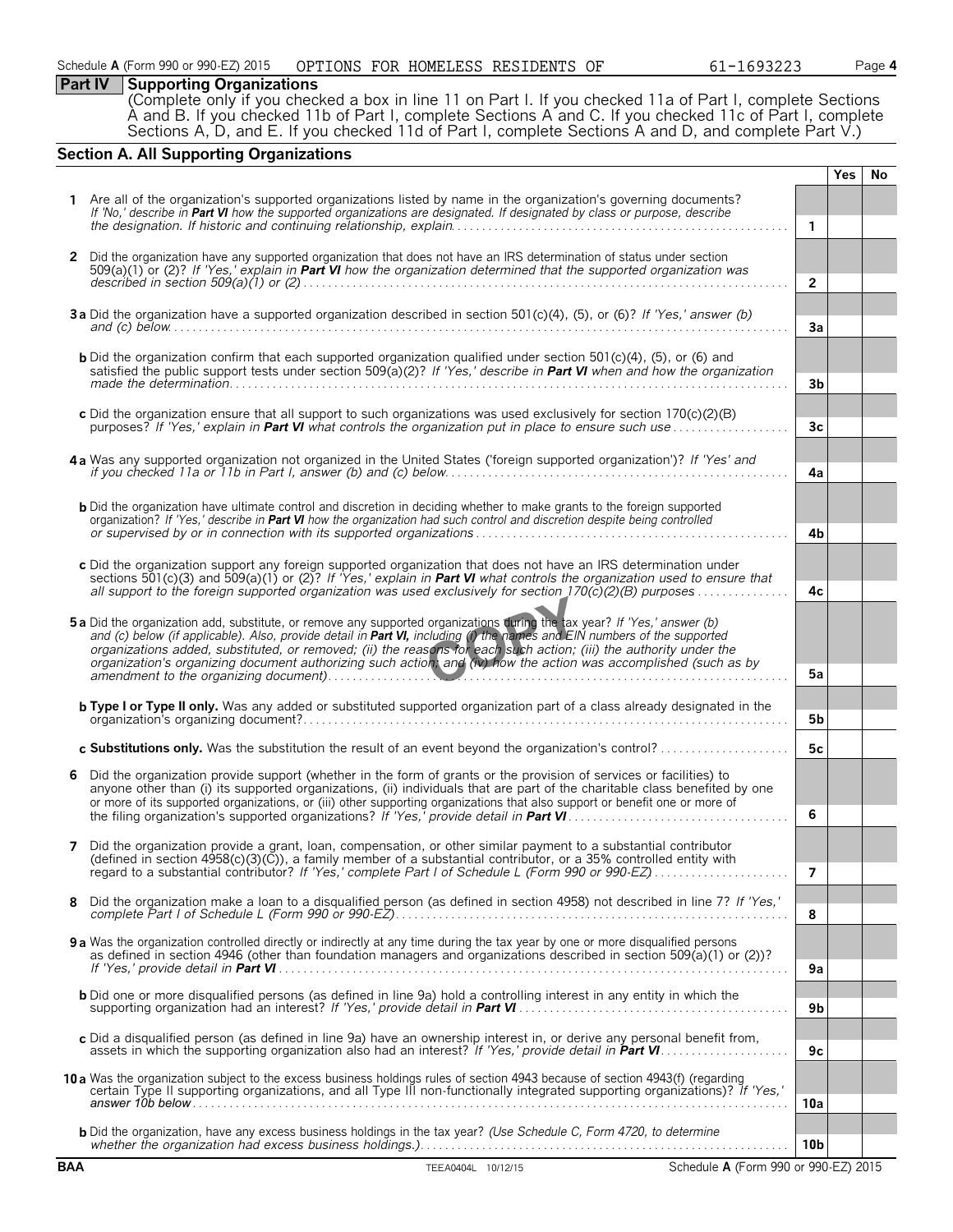| Schedule A (Form 990 or 990-EZ) 2015 | OPTIONS FOR HOMELESS RESIDENTS OF |  | 61-1693223 | Page 5 |
|--------------------------------------|-----------------------------------|--|------------|--------|
|--------------------------------------|-----------------------------------|--|------------|--------|

| 1-1693223، |  |
|------------|--|
|------------|--|

| <b>Part IV</b><br>Supporting Organizations (continued)                                                                                                                       |                 |     |    |
|------------------------------------------------------------------------------------------------------------------------------------------------------------------------------|-----------------|-----|----|
|                                                                                                                                                                              |                 | Yes | No |
| Has the organization accepted a gift or contribution from any of the following persons?<br>11                                                                                |                 |     |    |
|                                                                                                                                                                              |                 |     |    |
| a A person who directly or indirectly controls, either alone or together with persons described in (b) and (c) below, the governing body of a supported organization?<br>11a |                 |     |    |
|                                                                                                                                                                              | 11 <sub>b</sub> |     |    |
| 11c<br>c A 35% controlled entity of a person described in (a) or (b) above? If 'Yes' to a, b, or c, provide detail in <b>Part VI</b>                                         |                 |     |    |

### **Section B. Type I Supporting Organizations**

|   | Did the directors, trustees, or membership of one or more supported organizations have the power to regularly appoint<br>or elect at least a majority of the organization's directors or trustees at all times during the tax year? If 'No,' describe in<br>Part VI how the supported organization(s) effectively operated, supervised, or controlled the organization's activities.<br>If the organization had more than one supported organization, describe how the powers to appoint and/or remove<br>directors or trustees were allocated among the supported organizations and what conditions or restrictions, if any, |  |  |  |  |  |
|---|-------------------------------------------------------------------------------------------------------------------------------------------------------------------------------------------------------------------------------------------------------------------------------------------------------------------------------------------------------------------------------------------------------------------------------------------------------------------------------------------------------------------------------------------------------------------------------------------------------------------------------|--|--|--|--|--|
|   |                                                                                                                                                                                                                                                                                                                                                                                                                                                                                                                                                                                                                               |  |  |  |  |  |
| 2 | Did the organization operate for the benefit of any supported organization other than the supported organization(s)<br>that operated, supervised, or controlled the supporting organization? If 'Yes,' explain in Part VI how providing such<br>benefit carried out the purposes of the supported organization(s) that operated, supervised, or controlled the<br>supporting organization                                                                                                                                                                                                                                     |  |  |  |  |  |

### **Section C. Type II Supporting Organizations**

|                                                                                                                                                                                                                                                               | Yes | .No |
|---------------------------------------------------------------------------------------------------------------------------------------------------------------------------------------------------------------------------------------------------------------|-----|-----|
| Were a majority of the organization's directors or trustees during the tax year also a majority of the directors or trustees<br>of each of the organization's supported organization(s)? If 'No,' describe in <b>Part VI</b> how control or management of the |     |     |
| supporting organization was vested in the same persons that controlled or managed the supported organization(s)                                                                                                                                               |     |     |
|                                                                                                                                                                                                                                                               |     |     |

### **Section D. All Type III Supporting Organizations**

|                                                                                                                                                                                                                                                                                                                                                                             |  | 'es |  |
|-----------------------------------------------------------------------------------------------------------------------------------------------------------------------------------------------------------------------------------------------------------------------------------------------------------------------------------------------------------------------------|--|-----|--|
| Did the organization provide to each of its supported organizations, by the last day of the fifth month of the<br>organization's tax year, (i) a written notice describing the type and amount of support provided during the prior tax<br>year, (ii) a copy of the Form 990 that was most recently filed as of the date of notification, and (iii) copies of the           |  |     |  |
| organization's governing documents in effect on the date of notification, to the extent not previously provided?                                                                                                                                                                                                                                                            |  |     |  |
| 2 Were any of the organization's officers, directors, or trustees either (i) appointed or elected by the supported                                                                                                                                                                                                                                                          |  |     |  |
| organization(s) or (ii) serving on the governing body of a supported organization? If No, explain in <b>Part VI</b> how<br>the organization maintained a close and continuous working relationship with the supported organization(s).                                                                                                                                      |  |     |  |
| 3 By reason of the relationship described in (2), did the organization's supported organizations have a significant<br>voice in the organization's investment policies and in directing the use of the organization's income or assets at<br>all times during the tax year? If 'Yes,' describe in <b>Part VI</b> the role the organization's supported organizations played |  |     |  |
| in this regard.                                                                                                                                                                                                                                                                                                                                                             |  |     |  |

### **Section E. Type III Functionally-Integrated Supporting Organizations**

| 1 Check the box next to the method that the organization used to satisfy the Integral Part Test during the year (see instructions): |  |  |
|-------------------------------------------------------------------------------------------------------------------------------------|--|--|
|                                                                                                                                     |  |  |

|  | <b>a</b>     The organization satisfied the Activities Test. Complete line 2 below. |  |  |  |
|--|-------------------------------------------------------------------------------------|--|--|--|
|  |                                                                                     |  |  |  |

**b** The organization is the parent of each of its supported organizations. *Complete line 3 below.*

**c** The organization supported a governmental entity. *Describe in Part VI how you supported a government entity (see instructions).*

### **2** Activities Test. *Answer (a) and (b) below.* **Yes No**

| $\sim$ Activities rest. Answer (a) and (b) below.                                                                                                                                                                                                                                                                                                                                                                                                                                             |                | 152 | IV. |
|-----------------------------------------------------------------------------------------------------------------------------------------------------------------------------------------------------------------------------------------------------------------------------------------------------------------------------------------------------------------------------------------------------------------------------------------------------------------------------------------------|----------------|-----|-----|
| a Did substantially all of the organization's activities during the tax year directly further the exempt purposes of the<br>supported organization(s) to which the organization was responsive? If 'Yes,' then in Part VI identify those supported<br>organizations and explain how these activities directly furthered their exempt purposes, how the organization was<br>responsive to those supported organizations, and how the organization determined that these activities constituted |                |     |     |
| substantially all of its activities                                                                                                                                                                                                                                                                                                                                                                                                                                                           | 2a             |     |     |
| <b>b</b> Did the activities described in (a) constitute activities that, but for the organization's involvement, one or more of<br>the organization's supported organization(s) would have been engaged in? If 'Yes,' explain in Part VI the reasons for<br>the organization's position that its supported organization(s) would have engaged in these activities but for the                                                                                                                 |                |     |     |
| organization's involvement                                                                                                                                                                                                                                                                                                                                                                                                                                                                    | 2 <sub>b</sub> |     |     |
| <b>3</b> Parent of Supported Organizations. Answer (a) and (b) below.                                                                                                                                                                                                                                                                                                                                                                                                                         |                |     |     |
| a Did the organization have the power to regularly appoint or elect a majority of the officers, directors, or trustees of                                                                                                                                                                                                                                                                                                                                                                     | 3a             |     |     |
| <b>b</b> Did the organization exercise a substantial degree of direction over the policies, programs, and activities of each of its                                                                                                                                                                                                                                                                                                                                                           |                |     |     |
| supported organizations? If 'Yes,' describe in Part VI the role played by the organization in this regard                                                                                                                                                                                                                                                                                                                                                                                     | 3b             |     |     |

**BAA** TEEA0405L 10/12/15 Schedule **A** (Form 990 or 990-EZ) 2015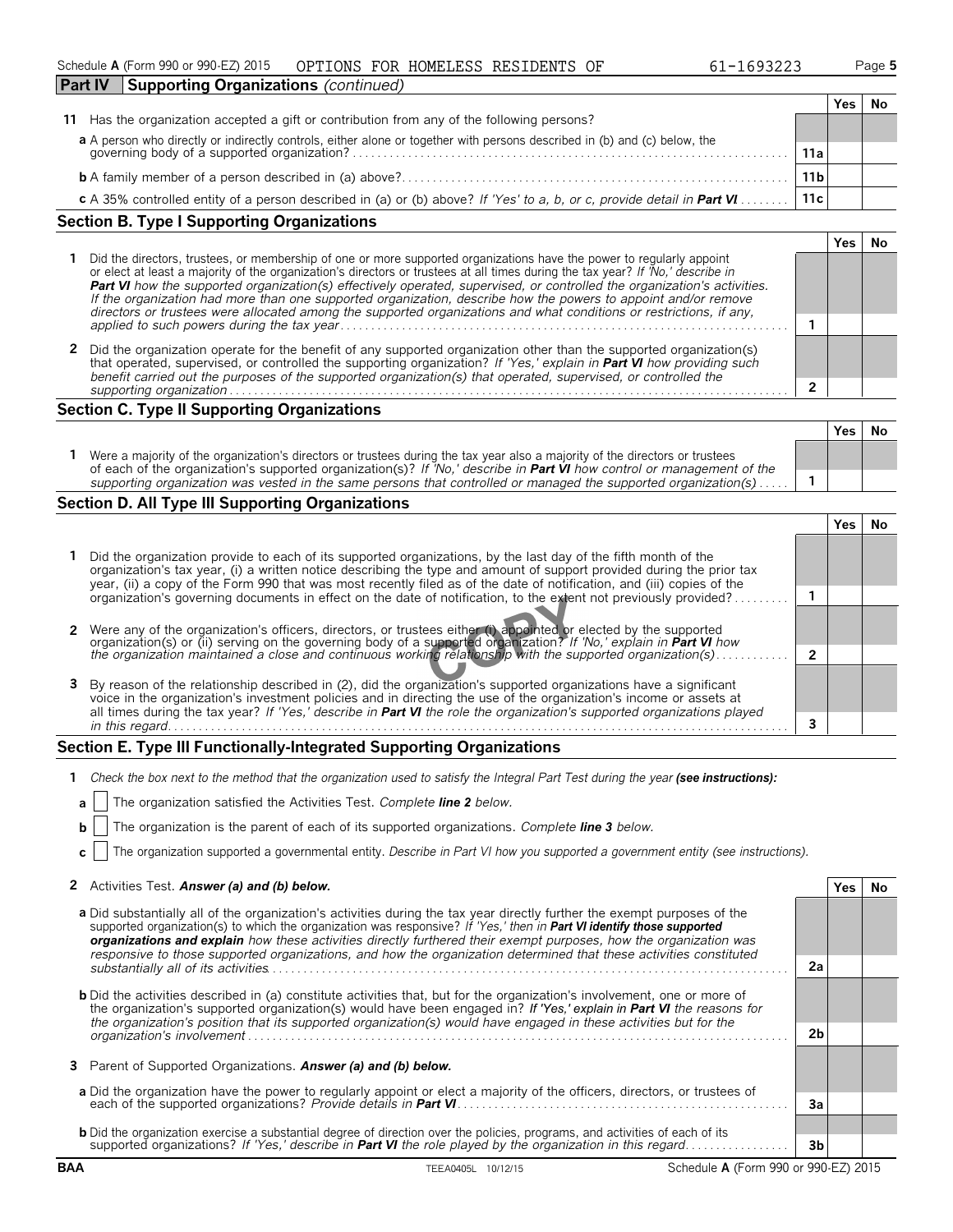**1** Check here if the organization satisfied the Integral Part Test as a qualifying trust on November 20, 1970. **See instructions.** All other Type III non-functionally integrated supporting organizations must complete Sections A through E.

|    | Section A - Adjusted Net Income                                                                                                                                     |                         | (A) Prior Year | (B) Current Year<br>(optional) |
|----|---------------------------------------------------------------------------------------------------------------------------------------------------------------------|-------------------------|----------------|--------------------------------|
| 1  |                                                                                                                                                                     | $\mathbf{1}$            |                |                                |
| 2  |                                                                                                                                                                     | $\overline{2}$          |                |                                |
| 3  |                                                                                                                                                                     | 3                       |                |                                |
| 4  |                                                                                                                                                                     | 4                       |                |                                |
| 5  |                                                                                                                                                                     | 5                       |                |                                |
| 6  | Portion of operating expenses paid or incurred for production or collection of gross<br>income or for management, conservation, or maintenance of property held for | 6                       |                |                                |
| 7  |                                                                                                                                                                     | $\overline{7}$          |                |                                |
| 8  | Adjusted Net Income (subtract lines 5, 6 and 7 from line 4)                                                                                                         | 8                       |                |                                |
|    | Section B - Minimum Asset Amount                                                                                                                                    |                         | (A) Prior Year | (B) Current Year<br>(optional) |
| 1. | Aggregate fair market value of all non-exempt-use assets (see instructions for short<br>tax year or assets held for part of year):                                  |                         |                |                                |
|    |                                                                                                                                                                     | 1a                      |                |                                |
|    |                                                                                                                                                                     | 1b                      |                |                                |
|    |                                                                                                                                                                     | 1c                      |                |                                |
|    |                                                                                                                                                                     | 1 <sub>d</sub>          |                |                                |
|    | <b>e Discount</b> claimed for blockage or other<br>factors (explain in detail in Part VI):                                                                          |                         |                |                                |
| 2  | Acquisition indebtedness applicable to non-exempt-use assets                                                                                                        | $\overline{2}$          |                |                                |
| 3  |                                                                                                                                                                     | $\overline{\mathbf{3}}$ |                |                                |
| 4  | Cash deemed held for exempt use. Enter 1-1/2% of line 3 (for greater amount,                                                                                        | 4                       |                |                                |
| 5  | Net value of non-exempt-use assets (subtract line 4 from line 3).<br>. <del>.</del>                                                                                 | 5                       |                |                                |
| 6  |                                                                                                                                                                     | 6                       |                |                                |
| 7  |                                                                                                                                                                     | $\overline{7}$          |                |                                |
| 8  |                                                                                                                                                                     | 8                       |                |                                |
|    | Section C - Distributable Amount                                                                                                                                    |                         |                | <b>Current Year</b>            |
| 1  | Adjusted net income for prior year (from Section A, line 8, Column A)                                                                                               | $\mathbf{1}$            |                |                                |
| 2  |                                                                                                                                                                     | $\overline{2}$          |                |                                |
| 3  | Minimum asset amount for prior year (from Section B, line 8, Column A)                                                                                              | $\overline{\mathbf{3}}$ |                |                                |
| 4  |                                                                                                                                                                     | 4                       |                |                                |
| 5  |                                                                                                                                                                     | 5                       |                |                                |
| 6  | <b>Distributable Amount.</b> Subtract line 5 from line 4, unless subject to emergency                                                                               | 6                       |                |                                |

**7**  $\mid$  Check here if the current year is the organization's first as a non-functionally-integrated Type III supporting organization (see instructions).

**BAA** Schedule **A** (Form 990 or 990-EZ) 2015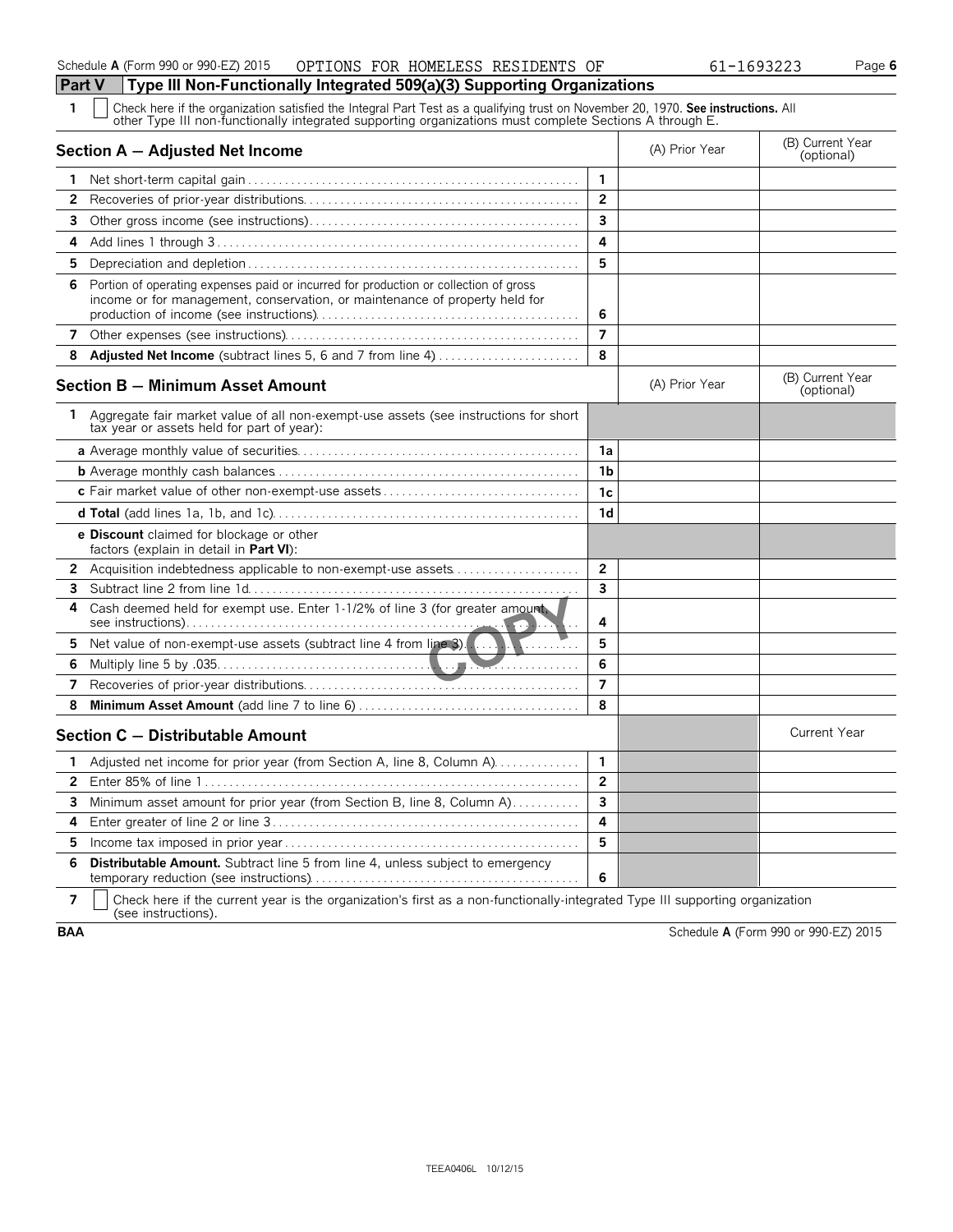| Schedule A (Form 990 or 990-EZ) 2015 | OPTIONS FOR HOMELESS RESIDENTS OF |  |  |  | 61-1693223 | $a$ aqe. |
|--------------------------------------|-----------------------------------|--|--|--|------------|----------|
|--------------------------------------|-----------------------------------|--|--|--|------------|----------|

|            | Part V            Type III Non-Functionally Integrated 509(a)(3) Supporting Organizations (continued)                          |                                      |                                               |                                                  |
|------------|--------------------------------------------------------------------------------------------------------------------------------|--------------------------------------|-----------------------------------------------|--------------------------------------------------|
|            | <b>Section D - Distributions</b>                                                                                               |                                      |                                               | <b>Current Year</b>                              |
| 1.         |                                                                                                                                |                                      |                                               |                                                  |
| 2          | Amounts paid to perform activity that directly furthers exempt purposes of supported organizations,                            |                                      |                                               |                                                  |
| 3          | Administrative expenses paid to accomplish exempt purposes of supported organizations                                          |                                      |                                               |                                                  |
| 4          |                                                                                                                                |                                      |                                               |                                                  |
| 5          |                                                                                                                                |                                      |                                               |                                                  |
| 6          |                                                                                                                                |                                      |                                               |                                                  |
| 7          |                                                                                                                                |                                      |                                               |                                                  |
| 8          | Distributions to attentive supported organizations to which the organization is responsive (provide details                    |                                      |                                               |                                                  |
| 9          |                                                                                                                                |                                      |                                               |                                                  |
|            |                                                                                                                                |                                      |                                               |                                                  |
|            | Section $E -$ Distribution Allocations (see instructions)                                                                      | i)<br>Excess<br><b>Distributions</b> | (ii)<br><b>Underdistributions</b><br>Pre-2015 | (iii)<br><b>Distributable</b><br>Amount for 2015 |
| 1          | Distributable amount for 2015 from Section C, line 6                                                                           |                                      |                                               |                                                  |
|            | 2 Underdistributions, if any, for years prior to 2015 (reasonable                                                              |                                      |                                               |                                                  |
|            |                                                                                                                                |                                      |                                               |                                                  |
|            | 3 Excess distributions carryover, if any, to 2015:                                                                             |                                      |                                               |                                                  |
| а          |                                                                                                                                |                                      |                                               |                                                  |
| b          |                                                                                                                                |                                      |                                               |                                                  |
| С          |                                                                                                                                |                                      |                                               |                                                  |
|            |                                                                                                                                |                                      |                                               |                                                  |
|            |                                                                                                                                |                                      |                                               |                                                  |
|            |                                                                                                                                |                                      |                                               |                                                  |
|            |                                                                                                                                |                                      |                                               |                                                  |
|            |                                                                                                                                |                                      |                                               |                                                  |
|            | i Carryover from 2010 not applied (see instructions)                                                                           |                                      |                                               |                                                  |
|            |                                                                                                                                |                                      |                                               |                                                  |
| 4          | Distributions for 2015 from Section D.<br>\$<br>line $7:$                                                                      |                                      |                                               |                                                  |
|            | a Applied to underdistributions of prior years                                                                                 |                                      |                                               |                                                  |
|            |                                                                                                                                |                                      |                                               |                                                  |
|            | c Remainder. Subtract lines 4a and 4b from 4                                                                                   |                                      |                                               |                                                  |
| 5          | Remaining underdistributions for years prior to 2015, if any.<br>Subtract lines 3g and 4a from line 2 (if amount greater than  |                                      |                                               |                                                  |
| 6          | Remaining underdistributions for 2015. Subtract lines 3h and 4b<br>from line 1 (if amount greater than zero, see instructions) |                                      |                                               |                                                  |
| 7          | Excess distributions carryover to 2016. Add lines 3j and 4c                                                                    |                                      |                                               |                                                  |
| 8          | Breakdown of line 7:                                                                                                           |                                      |                                               |                                                  |
| а          |                                                                                                                                |                                      |                                               |                                                  |
| b          |                                                                                                                                |                                      |                                               |                                                  |
|            | <b>c</b> Excess from 2013.                                                                                                     |                                      |                                               |                                                  |
|            | <b>d</b> Excess from 2014                                                                                                      |                                      |                                               |                                                  |
|            | <b>e</b> Excess from 2015                                                                                                      |                                      |                                               |                                                  |
| <b>BAA</b> |                                                                                                                                |                                      |                                               | Schedule A (Form 990 or 990-EZ) 2015             |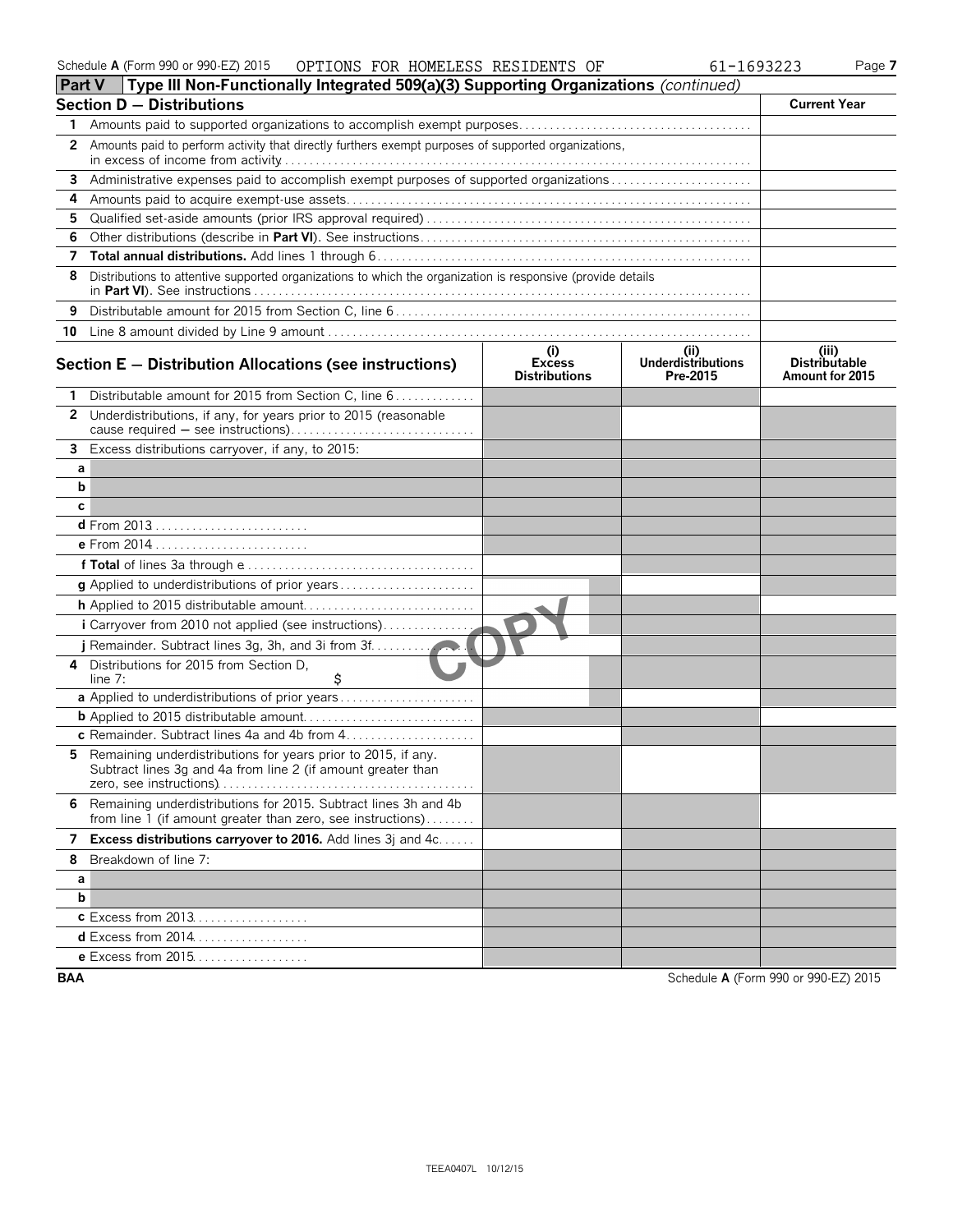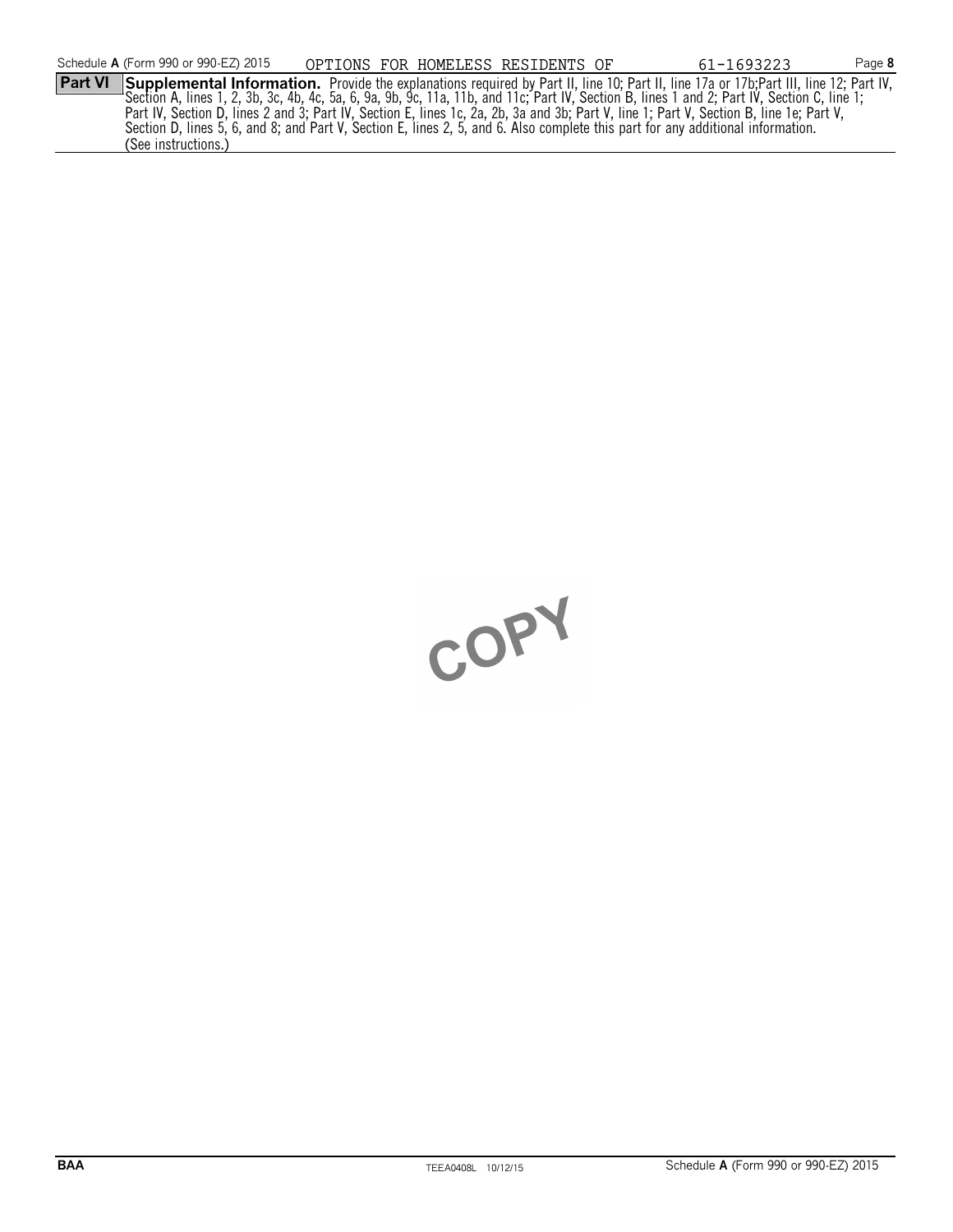Department of the Treasury<br>Internal Revenue Service

### **Schedule of Contributors**

<sup>G</sup>**Attach to Form 990, Form 990-EZ, or Form 990-PF. 2015**

► Information about Schedule B (Form 990, 990-EZ, 990-PF) and its instructions is at www.irs.gov/form990.

|                                | Name of the organization OPTIONS FOR HOMELESS RESIDENTS OF                        | <b>Employer identification number</b> |
|--------------------------------|-----------------------------------------------------------------------------------|---------------------------------------|
| ASHLAND                        |                                                                                   | 61-1693223                            |
| Organization type (check one): |                                                                                   |                                       |
| Filers of:                     | Section:                                                                          |                                       |
| Form 990 or 990-EZ             | $\overline{X}$ 501(c)( 3) (enter number) organization                             |                                       |
|                                | $\vert$ 4947(a)(1) nonexempt charitable trust not treated as a private foundation |                                       |
|                                | 527 political organization                                                        |                                       |
| Form 990-PF                    | $\frac{1}{2}$ 501(c)(3) exempt private foundation                                 |                                       |
|                                | $\vert$ 4947(a)(1) nonexempt charitable trust treated as a private foundation     |                                       |
|                                | $\frac{1}{2}$ 501(c)(3) taxable private foundation                                |                                       |

Check if your organization is covered by the **General Rule** or a **Special Rule.**

**Note.** Only a section 501(c)(7), (8), or (10) organization can check boxes for both the General Rule and a Special Rule. See instructions.

#### **General Rule**

For an organization filing Form 990, 990-EZ, or 990-PF that received, during the year, contributions totaling \$5,000 or more (in money or Xproperty) from any one contributor. Complete Parts I and II. See instructions for determining a contributor's total contributions.

#### **Special Rules**

For an organization described in section 501(c)(3) filing Form 990 or 990-EZ that met the 33-1/3% support test of the regulations<br>under sections 509(a)(1) and 170(b)(1)(A)(vi), that checked Schedule A (Form 990 or 990-EZ), Form 990, Part VIII, line 1h, or (ii) Form 990-EZ, line 1. Complete Parts I and II.

For an organization described in section 501(c)(7), (8), or (10) filing Form 990 or 990-EZ that received from any one contributor, during the year, total contributions of more than \$1,000 *exclusively* for religious, charitable, scientific, literary, or educational purposes, or for the prevention of cruelty to children or animals. Complete Parts I, II, and III.

For an organization described in section 501(c)(7), (8), or (10) filing Form 990 or 990-EZ that received from any one contributor, during the year, contributions *exclusively* for religious, charitable, etc., purposes, but no such contributions totaled more than \$1,000. If this box is checked, enter here the total contributions that were received during the year for an *exclusively* religious, charitable, etc., purpose. Do not complete any of the parts unless the **General Rule** applies to this organization because it received *nonexclusively* religious, charitable, etc., contributions totaling \$5,000 or more during the year ......

**Caution.** An organization that is not covered by the General Rule and/or the Special Rules does not file Schedule B (Form 990, 990-EZ, or 990-PF), but it **must** answer 'No' on Part IV, line 2, of its Form 990; or check the box on line H of its Form 990-EZ or on its Form 990-PF, Part I, line 2, to certify that it does not meet the filing requirements of Schedule B (Form 990, 990-EZ, or 990-PF).

**BAA For Paperwork Reduction Act Notice, see the Instructions for Form 990, 990-EZ, or 990-PF. Schedule B (Form 990, 990-EZ, or 990-PF) (2015)**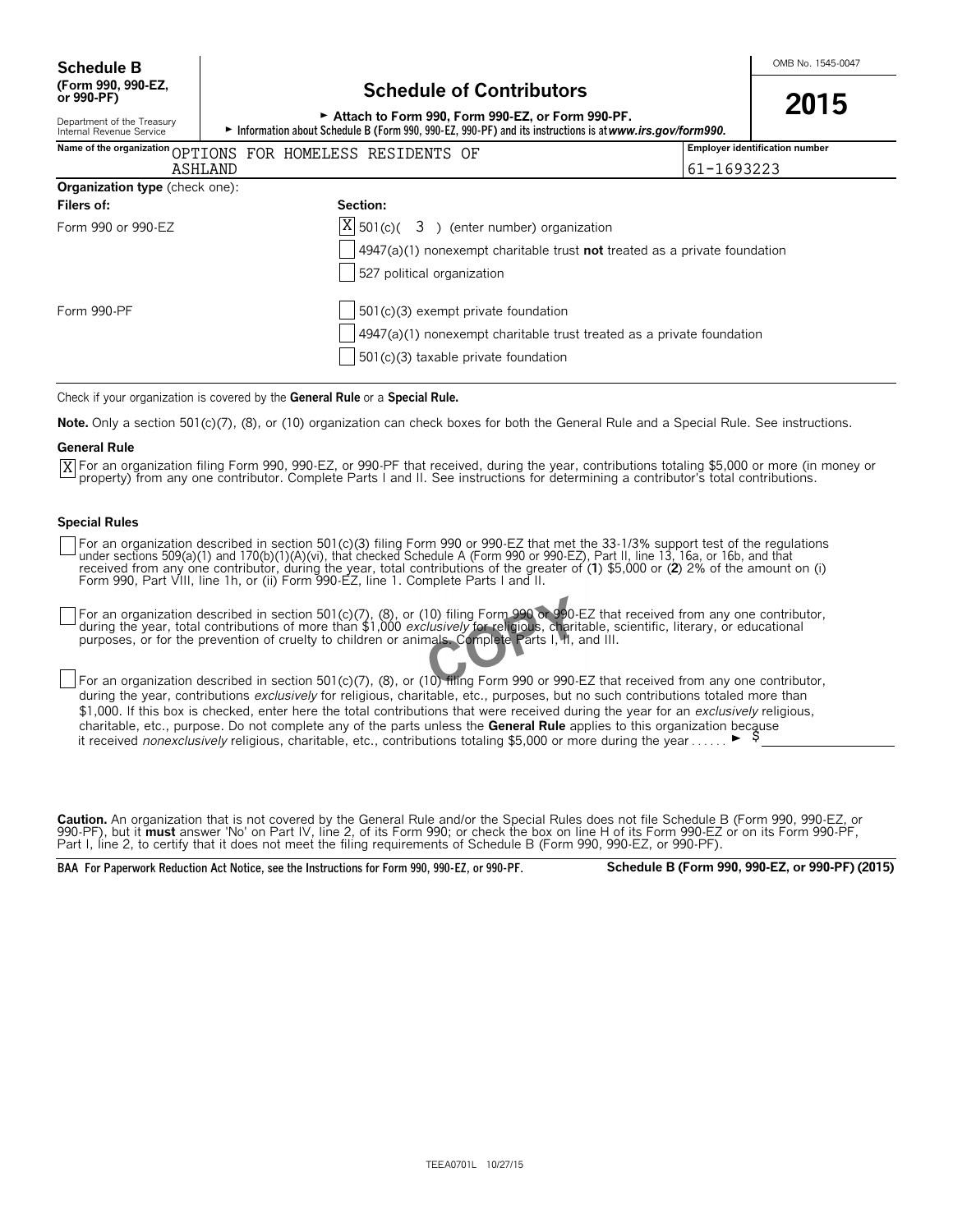| Schedule B (Form 990, 990-EZ, or 990-PF) (2015) | Page       |  | Ωt                                    |  | of <b>Part</b> I |
|-------------------------------------------------|------------|--|---------------------------------------|--|------------------|
| Name of organization                            |            |  | <b>Employer identification number</b> |  |                  |
| OPTIONS FOR HOMELESS RESIDENTS OF               | 61-1693223 |  |                                       |  |                  |

| Part I               | Contributors (see instructions). Use duplicate copies of Part I if additional space is needed. |                               |                                                                                  |
|----------------------|------------------------------------------------------------------------------------------------|-------------------------------|----------------------------------------------------------------------------------|
| (a)<br>Number        | (b)<br>Name, address, and ZIP + 4                                                              | (c)<br>Total<br>contributions | (d)<br>Type of contribution                                                      |
| 1                    | CARPENTER FOUNDATION                                                                           |                               | X<br>Person<br>Payroll                                                           |
|                      | 824 E. MAIN STREET                                                                             | l\$<br>10,000.                | Noncash                                                                          |
|                      | MEDFORD, OR 97504                                                                              |                               | (Complete Part II for<br>noncash contributions.)                                 |
| (a)<br>Number        | (b)<br>Name, address, and ZIP + 4                                                              | (c)<br>Total<br>contributions | (d)<br>Type of contribution                                                      |
| $\frac{2}{2}$        | CITY OF ASHLAND                                                                                |                               | X<br>Person<br>Payroll                                                           |
|                      | 20 E. MAIN STREET                                                                              | l\$<br>52,000.                | Noncash                                                                          |
|                      | ASHLAND, OR 97520                                                                              |                               | (Complete Part II for<br>noncash contributions.)                                 |
| (a)<br><b>Number</b> | (b)<br>Name, address, and ZIP + 4                                                              | (c)<br>Total<br>contributions | (d)<br>Type of contribution                                                      |
|                      |                                                                                                |                               | Person<br>Payroll<br>Noncash<br>(Complete Part II for<br>noncash contributions.) |
| (a)<br><b>Number</b> | (b)<br>Name, address, and ZIP + 4                                                              | (c)<br>Total<br>contributions | (d)<br>Type of contribution                                                      |
|                      |                                                                                                |                               | Person<br>Payroll<br>Noncash<br>(Complete Part II for<br>noncash contributions.) |
| (a)<br><b>Number</b> | (b)<br>Name, address, and ZIP + 4                                                              | (c)<br>Total<br>contributions | (d)<br>Type of contribution                                                      |
|                      |                                                                                                |                               | Person<br>Payroll<br>Noncash<br>(Complete Part II for<br>noncash contributions.) |
| (a)<br>Number        | (b)<br>Name, address, and ZIP + 4                                                              | (c)<br>Total<br>contributions | (d)<br>Type of contribution                                                      |
|                      |                                                                                                |                               | Person<br>Payroll<br>Noncash<br>(Complete Part II for<br>noncash contributions.) |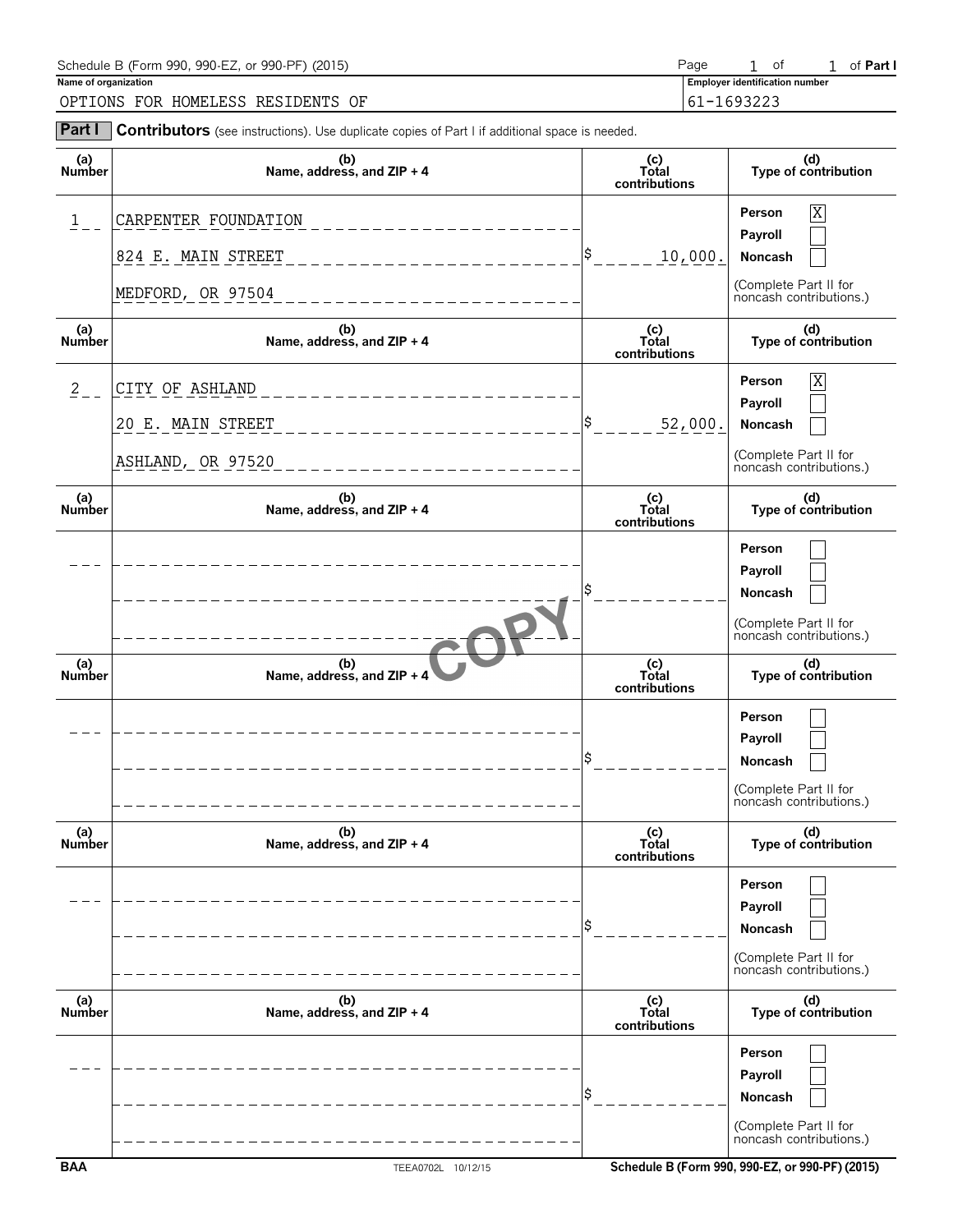| Schedule B (Form 990, 990-EZ, or 990-PF) (2015)<br>Page |            |  | to                                    |  | of <b>Part II</b> |
|---------------------------------------------------------|------------|--|---------------------------------------|--|-------------------|
| Name of organization                                    |            |  | <b>Employer identification number</b> |  |                   |
| OPTIONS FOR HOMELESS RESIDENTS OF                       | 61-1693223 |  |                                       |  |                   |

**Part II** Noncash Property (see instructions). Use duplicate copies of Part II if additional space is needed.

| (a) $No.$ from<br>Part I  | (b)<br>Description of noncash property given | (c)<br>FMV (or estimate)<br>(see instructions)  | (d)<br>Date received |
|---------------------------|----------------------------------------------|-------------------------------------------------|----------------------|
|                           | N/A                                          |                                                 |                      |
|                           |                                              |                                                 |                      |
| (a) No.<br>from<br>Part I | (b)<br>Description of noncash property given | (c)<br>FMV (or estimate)<br>(see instructions)  | (d)<br>Date received |
|                           |                                              |                                                 |                      |
| (a) No.<br>from<br>Part I | (b)<br>Description of noncash property given | (c)<br>FMV (or estimate)<br>(see instructions)  | (d)<br>Date received |
|                           |                                              |                                                 |                      |
| (a) No.<br>from<br>Part I | (b)<br>Description of noncash property given | (c)<br>FMV (or estimate)<br>(see instructions)  | (d)<br>Date received |
|                           |                                              | \$                                              |                      |
| (a) $No.$ from<br>Part I  | (b)<br>Description of noncash property given | (c)<br>FMV (or estimate)<br>(see instructions)  | (d)<br>Date received |
|                           |                                              | \$                                              |                      |
| (a) $No.$ from<br>Part I  | (b)<br>Description of noncash property given | (c)<br>FMV (or estimate)<br>(see instructions)  | (d)<br>Date received |
|                           |                                              |                                                 |                      |
|                           |                                              | \$                                              |                      |
| <b>BAA</b>                |                                              | Schedule B (Form 990, 990-EZ, or 990-PF) (2015) |                      |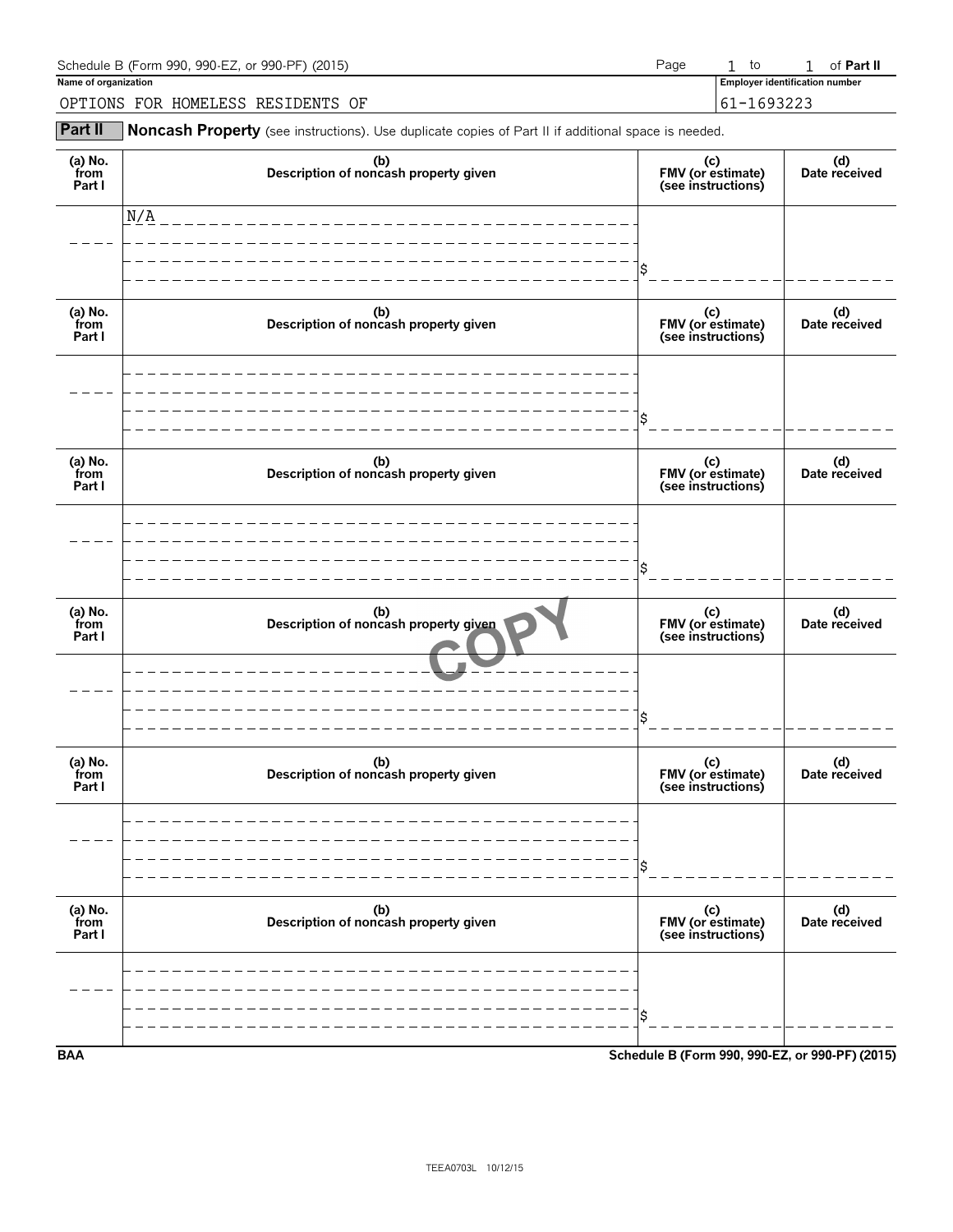|                           | Schedule B (Form 990, 990-EZ, or 990-PF) (2015)                                                                                                                                                                                                                                                                                                                                                                                                                                                                                                                     |                         | Page                                     | $1$ to<br>of Part III<br>$\mathbf{1}$               |  |  |  |
|---------------------------|---------------------------------------------------------------------------------------------------------------------------------------------------------------------------------------------------------------------------------------------------------------------------------------------------------------------------------------------------------------------------------------------------------------------------------------------------------------------------------------------------------------------------------------------------------------------|-------------------------|------------------------------------------|-----------------------------------------------------|--|--|--|
| Name of organization      | OPTIONS FOR HOMELESS RESIDENTS OF                                                                                                                                                                                                                                                                                                                                                                                                                                                                                                                                   |                         |                                          | <b>Employer identification number</b><br>61-1693223 |  |  |  |
|                           | Part III Exclusively religious, charitable, etc., contributions to organizations described in section 501(c)(7), (8),<br>or (10) that total more than \$1,000 for the year from any one contributor. Complete columns (a) through (e) and<br>the following line entry. For organizations completing Part III, enter the total of exclusively religious, charitable, etc.,<br>contributions of \$1,000 or less for the year. (Enter this information once. See instructions.) $\triangleright$ \$<br>Use duplicate copies of Part III if additional space is needed. |                         |                                          |                                                     |  |  |  |
| (a)<br>No. from<br>Part I | (b)<br>Purpose of gift                                                                                                                                                                                                                                                                                                                                                                                                                                                                                                                                              | (c)<br>Use of gift      |                                          | (d)<br>Description of how gift is held              |  |  |  |
|                           | N/A                                                                                                                                                                                                                                                                                                                                                                                                                                                                                                                                                                 |                         |                                          |                                                     |  |  |  |
|                           |                                                                                                                                                                                                                                                                                                                                                                                                                                                                                                                                                                     |                         |                                          |                                                     |  |  |  |
|                           |                                                                                                                                                                                                                                                                                                                                                                                                                                                                                                                                                                     |                         |                                          |                                                     |  |  |  |
|                           | Transferee's name, address, and ZIP + 4                                                                                                                                                                                                                                                                                                                                                                                                                                                                                                                             | (e)<br>Transfer of gift |                                          | Relationship of transferor to transferee            |  |  |  |
|                           |                                                                                                                                                                                                                                                                                                                                                                                                                                                                                                                                                                     |                         |                                          |                                                     |  |  |  |
| (a)<br>No. from<br>Part I | (b)<br>Purpose of gift                                                                                                                                                                                                                                                                                                                                                                                                                                                                                                                                              | (c)<br>Use of gift      |                                          | (d)<br>Description of how gift is held              |  |  |  |
|                           |                                                                                                                                                                                                                                                                                                                                                                                                                                                                                                                                                                     |                         |                                          |                                                     |  |  |  |
|                           | (e)<br>Transfer of gift<br>Transferee's name, address, and ZIP + 4<br>Relationship of transferor to transferee                                                                                                                                                                                                                                                                                                                                                                                                                                                      |                         |                                          |                                                     |  |  |  |
|                           |                                                                                                                                                                                                                                                                                                                                                                                                                                                                                                                                                                     |                         |                                          |                                                     |  |  |  |
| (a)<br>No. from<br>Part I | (b)<br>Purpose of gift                                                                                                                                                                                                                                                                                                                                                                                                                                                                                                                                              | (c)<br>Use of gift      |                                          | (d)<br>Description of how gift is held              |  |  |  |
|                           |                                                                                                                                                                                                                                                                                                                                                                                                                                                                                                                                                                     |                         |                                          |                                                     |  |  |  |
|                           | Transferee's name, address, and ZIP + 4                                                                                                                                                                                                                                                                                                                                                                                                                                                                                                                             |                         | Relationship of transferor to transferee |                                                     |  |  |  |
|                           |                                                                                                                                                                                                                                                                                                                                                                                                                                                                                                                                                                     |                         |                                          |                                                     |  |  |  |
|                           |                                                                                                                                                                                                                                                                                                                                                                                                                                                                                                                                                                     |                         |                                          |                                                     |  |  |  |
| (a)<br>No. from<br>Part I | (b)<br>Purpose of gift                                                                                                                                                                                                                                                                                                                                                                                                                                                                                                                                              | (c)<br>Use of gift      |                                          | (d)<br>Description of how gift is held              |  |  |  |
|                           |                                                                                                                                                                                                                                                                                                                                                                                                                                                                                                                                                                     |                         |                                          |                                                     |  |  |  |
|                           |                                                                                                                                                                                                                                                                                                                                                                                                                                                                                                                                                                     |                         |                                          |                                                     |  |  |  |
|                           | Transferee's name, address, and ZIP + 4                                                                                                                                                                                                                                                                                                                                                                                                                                                                                                                             |                         | Relationship of transferor to transferee |                                                     |  |  |  |
|                           |                                                                                                                                                                                                                                                                                                                                                                                                                                                                                                                                                                     |                         |                                          |                                                     |  |  |  |
|                           |                                                                                                                                                                                                                                                                                                                                                                                                                                                                                                                                                                     |                         |                                          |                                                     |  |  |  |
| <b>BAA</b>                |                                                                                                                                                                                                                                                                                                                                                                                                                                                                                                                                                                     |                         |                                          | Schedule B (Form 990, 990-EZ, or 990-PF) (2015)     |  |  |  |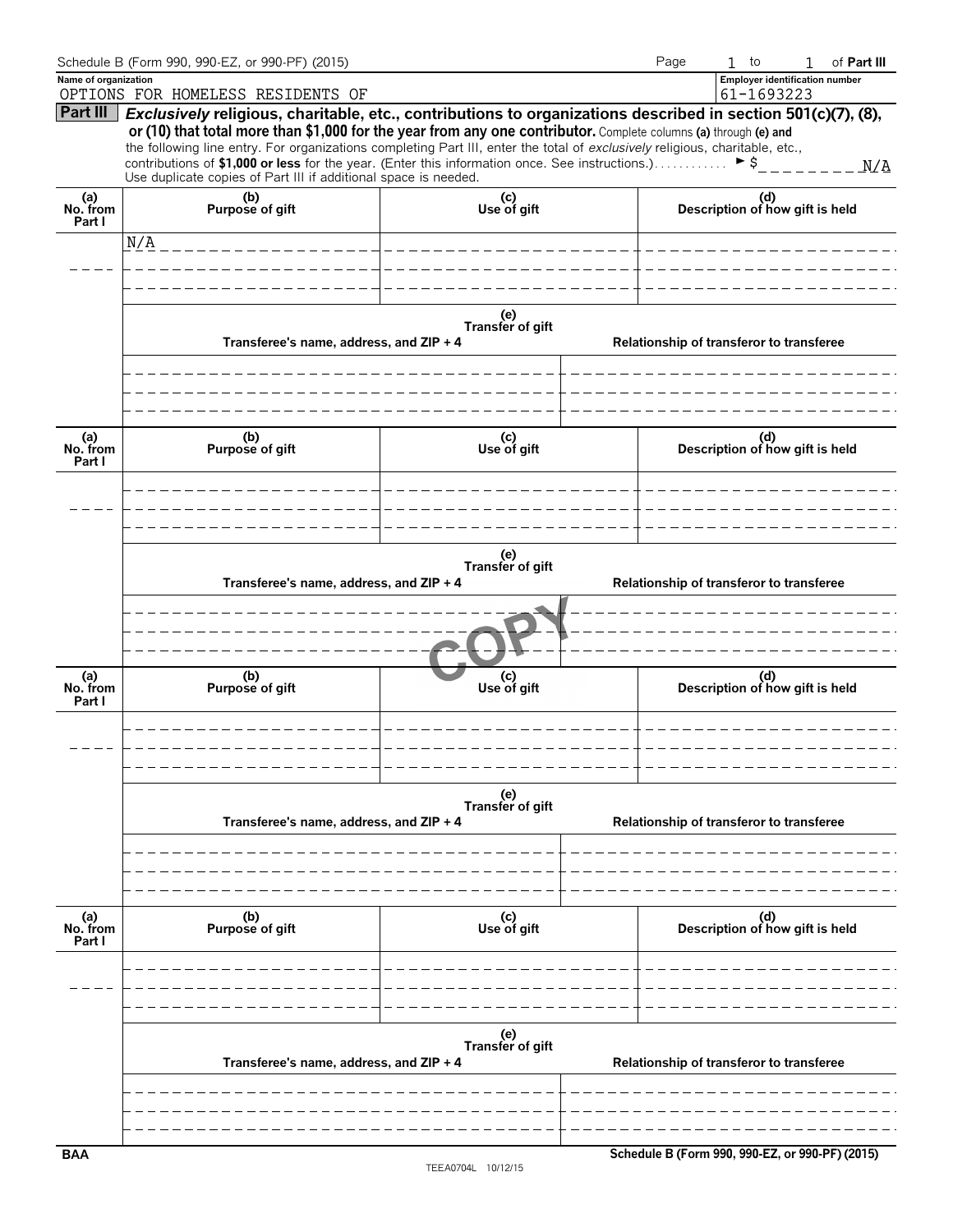|              |                                                        |                                                                               |                                                                                                                                                                                                                                                                                                                                                                                                |                                                    |                      |                          |                                       | OMB No. 1545-0047          |  |
|--------------|--------------------------------------------------------|-------------------------------------------------------------------------------|------------------------------------------------------------------------------------------------------------------------------------------------------------------------------------------------------------------------------------------------------------------------------------------------------------------------------------------------------------------------------------------------|----------------------------------------------------|----------------------|--------------------------|---------------------------------------|----------------------------|--|
|              | <b>SCHEDULE D</b><br>(Form 990)                        |                                                                               | <b>Supplemental Financial Statements</b><br>► Complete if the organization answered 'Yes' on Form 990,                                                                                                                                                                                                                                                                                         |                                                    |                      |                          |                                       | 2015                       |  |
|              |                                                        |                                                                               | Part IV, line 6, 7, 8, 9, 10, 11a, 11b, 11c, 11d, 11e, 11f, 12a, or 12b.<br>Attach to Form 990.                                                                                                                                                                                                                                                                                                |                                                    |                      |                          | <b>Open to Public</b>                 |                            |  |
|              | Department of the Treasury<br>Internal Revenue Service |                                                                               | Information about Schedule D (Form 990) and its instructions is at www.irs.gov/form990.                                                                                                                                                                                                                                                                                                        |                                                    |                      |                          | <b>Inspection</b>                     |                            |  |
|              | Name of the organization                               | OPTIONS FOR HOMELESS RESIDENTS OF                                             |                                                                                                                                                                                                                                                                                                                                                                                                |                                                    |                      |                          | <b>Employer identification number</b> |                            |  |
|              | ASHLAND                                                |                                                                               |                                                                                                                                                                                                                                                                                                                                                                                                |                                                    |                      | 61-1693223               |                                       |                            |  |
| Part I       |                                                        |                                                                               | Organizations Maintaining Donor Advised Funds or Other Similar Funds or Accounts.                                                                                                                                                                                                                                                                                                              |                                                    |                      |                          |                                       |                            |  |
|              |                                                        |                                                                               | Complete if the organization answered 'Yes' on Form 990, Part IV, line 6.                                                                                                                                                                                                                                                                                                                      |                                                    |                      |                          |                                       |                            |  |
| 1            |                                                        | Total number at end of year                                                   | (a) Donor advised funds                                                                                                                                                                                                                                                                                                                                                                        |                                                    |                      |                          | (b) Funds and other accounts          |                            |  |
| 2            |                                                        | Aggregate value of contributions to (during year)                             |                                                                                                                                                                                                                                                                                                                                                                                                |                                                    |                      |                          |                                       |                            |  |
| 3            |                                                        | Aggregate value of grants from (during year) $\ldots$                         |                                                                                                                                                                                                                                                                                                                                                                                                |                                                    |                      |                          |                                       |                            |  |
| 4            |                                                        | Aggregate value at end of year                                                |                                                                                                                                                                                                                                                                                                                                                                                                |                                                    |                      |                          |                                       |                            |  |
| 5            |                                                        |                                                                               | Did the organization inform all donors and donor advisors in writing that the assets held in donor advised funds<br>are the organization's property, subject to the organization's exclusive legal control?                                                                                                                                                                                    |                                                    |                      |                          | Yes                                   | No                         |  |
| 6            |                                                        |                                                                               | Did the organization inform all grantees, donors, and donor advisors in writing that grant funds can be used only<br>for charitable purposes and not for the benefit of the donor or donor advisor, or for any other purpose conferring                                                                                                                                                        |                                                    |                      |                          | Yes                                   | No                         |  |
|              | Part II                                                | <b>Conservation Easements.</b>                                                |                                                                                                                                                                                                                                                                                                                                                                                                |                                                    |                      |                          |                                       |                            |  |
|              |                                                        |                                                                               | Complete if the organization answered 'Yes' on Form 990, Part IV, line 7.                                                                                                                                                                                                                                                                                                                      |                                                    |                      |                          |                                       |                            |  |
|              |                                                        | Preservation of land for public use (e.g., recreation or education)           | Purpose(s) of conservation easements held by the organization (check all that apply).                                                                                                                                                                                                                                                                                                          | Preservation of a historically important land area |                      |                          |                                       |                            |  |
|              |                                                        | Protection of natural habitat                                                 |                                                                                                                                                                                                                                                                                                                                                                                                | Preservation of a certified historic structure     |                      |                          |                                       |                            |  |
|              |                                                        | Preservation of open space                                                    |                                                                                                                                                                                                                                                                                                                                                                                                |                                                    |                      |                          |                                       |                            |  |
| $\mathbf{2}$ | last day of the tax year.                              |                                                                               | Complete lines 2a through 2d if the organization held a qualified conservation contribution in the form of a conservation easement on the                                                                                                                                                                                                                                                      |                                                    |                      |                          |                                       |                            |  |
|              |                                                        |                                                                               |                                                                                                                                                                                                                                                                                                                                                                                                |                                                    |                      |                          | Held at the End of the Tax Year       |                            |  |
|              |                                                        |                                                                               |                                                                                                                                                                                                                                                                                                                                                                                                |                                                    | 2a<br>2 <sub>b</sub> |                          |                                       |                            |  |
|              |                                                        |                                                                               | c Number of conservation easements on a certified historic structure included in $(a)$                                                                                                                                                                                                                                                                                                         |                                                    | 2c                   |                          |                                       |                            |  |
|              |                                                        |                                                                               | d Number of conservation easements included in (c) acquired after 8/17/06, and not on a historic                                                                                                                                                                                                                                                                                               |                                                    | 2d                   |                          |                                       |                            |  |
| 3.           | tax year ►                                             |                                                                               | Number of conservation easements modified, transferred, released, extinguished, or terminated by the organization during the                                                                                                                                                                                                                                                                   |                                                    |                      |                          |                                       |                            |  |
|              |                                                        | Number of states where property subject to conservation easement is located ► |                                                                                                                                                                                                                                                                                                                                                                                                |                                                    |                      |                          |                                       |                            |  |
| 5            |                                                        |                                                                               | Does the organization have a written policy regarding the periodic monitoring, inspection, handling of violations,<br>and enforcement of the conservation easements it holds?                                                                                                                                                                                                                  |                                                    |                      |                          |                                       | No                         |  |
| 6            |                                                        |                                                                               | Staff and volunteer hours devoted to monitoring, inspecting, handling of violations, and enforcing conservation easements during the year                                                                                                                                                                                                                                                      |                                                    |                      |                          |                                       |                            |  |
| 7            | ►\$                                                    |                                                                               | Amount of expenses incurred in monitoring, inspecting, handling of violations, and enforcing conservation easements during the year                                                                                                                                                                                                                                                            |                                                    |                      |                          |                                       |                            |  |
| 8            |                                                        |                                                                               | Does each conservation easement reported on line 2(d) above satisfy the requirements of section 170(h)(4)(B)(i)                                                                                                                                                                                                                                                                                |                                                    |                      |                          | $\mathsf{T}$ Yes                      | No                         |  |
| 9            | conservation easements.                                |                                                                               | In Part XIII, describe how the organization reports conservation easements in its revenue and expense statement, and balance sheet, and<br>include, if applicable, the text of the footnote to the organization's financial statements that describes the organization's accounting for                                                                                                        |                                                    |                      |                          |                                       |                            |  |
|              | Part III                                               |                                                                               | Organizations Maintaining Collections of Art, Historical Treasures, or Other Similar Assets.<br>Complete if the organization answered 'Yes' on Form 990, Part IV, line 8.                                                                                                                                                                                                                      |                                                    |                      |                          |                                       |                            |  |
|              |                                                        |                                                                               | 1a If the organization elected, as permitted under SFAS 116 (ASC 958), not to report in its revenue statement and balance sheet works of<br>art, historical treasures, or other similar assets held for public exhibition, education, or research in furtherance of public service, provide,<br>in Part XIII, the text of the footnote to its financial statements that describes these items. |                                                    |                      |                          |                                       |                            |  |
|              |                                                        | following amounts relating to these items:                                    | b If the organization elected, as permitted under SFAS 116 (ASC 958), to report in its revenue statement and balance sheet works of art,<br>historical treasures, or other similar assets held for public exhibition, education, or research in furtherance of public service, provide the                                                                                                     |                                                    |                      |                          |                                       |                            |  |
|              |                                                        |                                                                               |                                                                                                                                                                                                                                                                                                                                                                                                |                                                    |                      | $\triangleright$ \$      |                                       |                            |  |
| 2            |                                                        |                                                                               | If the organization received or held works of art, historical treasures, or other similar assets for financial gain, provide the following                                                                                                                                                                                                                                                     |                                                    |                      |                          |                                       |                            |  |
|              |                                                        |                                                                               | amounts required to be reported under SFAS 116 (ASC 958) relating to these items:                                                                                                                                                                                                                                                                                                              |                                                    |                      | $\blacktriangleright$ \$ |                                       |                            |  |
|              |                                                        |                                                                               |                                                                                                                                                                                                                                                                                                                                                                                                |                                                    |                      | $\triangleright$ \$      |                                       |                            |  |
|              |                                                        |                                                                               | BAA For Paperwork Reduction Act Notice, see the Instructions for Form 990. TEEA3301L 06/03/15                                                                                                                                                                                                                                                                                                  |                                                    |                      |                          |                                       | Schedule D (Form 990) 2015 |  |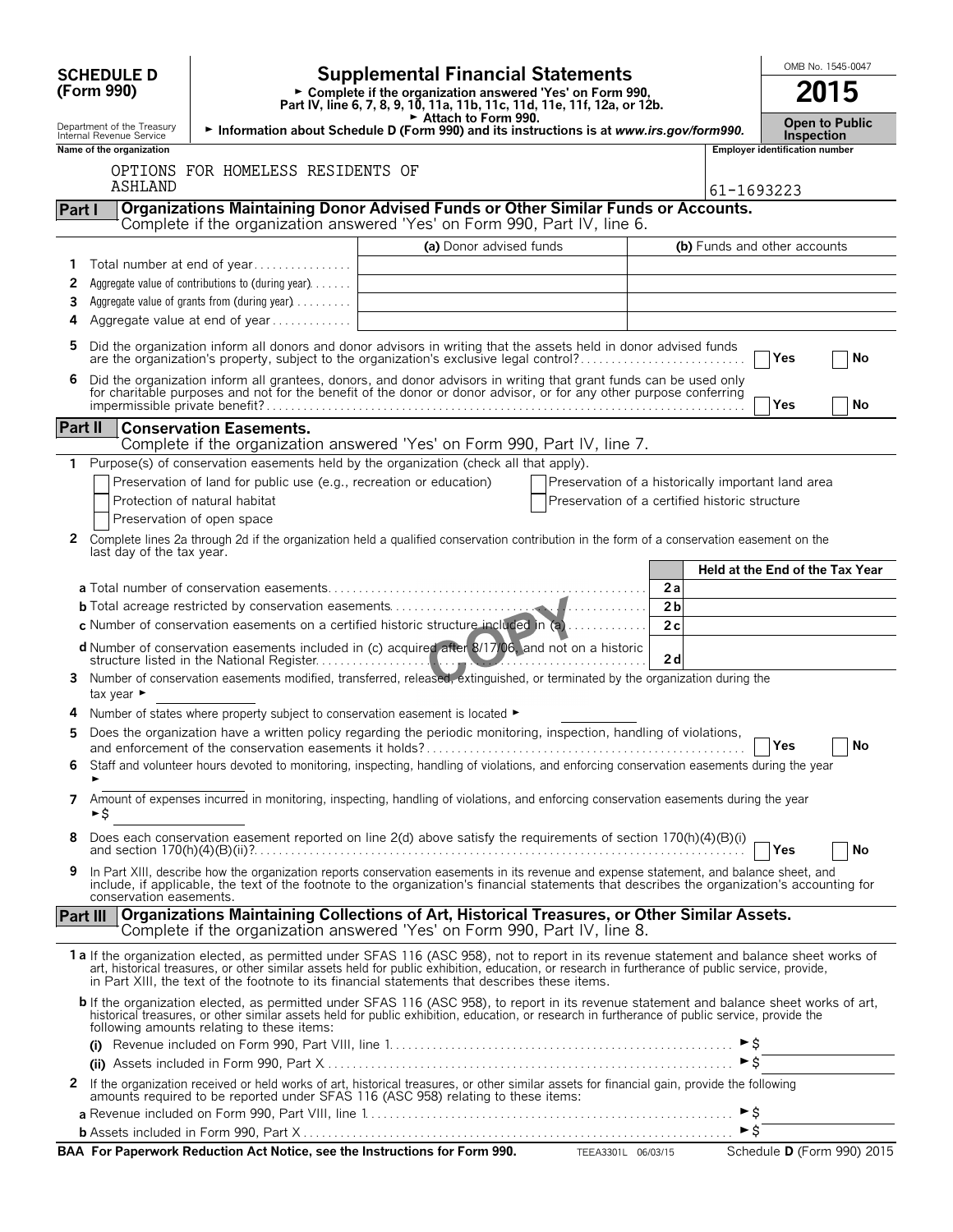|                 | Schedule D (Form 990) 2015 OPTIONS FOR HOMELESS RESIDENTS OF                                                                                                                                                              |                  |                                         |                                    | 61-1693223                      |                            | Page 2 |
|-----------------|---------------------------------------------------------------------------------------------------------------------------------------------------------------------------------------------------------------------------|------------------|-----------------------------------------|------------------------------------|---------------------------------|----------------------------|--------|
| Part III        | Organizations Maintaining Collections of Art, Historical Treasures, or Other Similar Assets (continued)                                                                                                                   |                  |                                         |                                    |                                 |                            |        |
| 3               | Using the organization's acquisition, accession, and other records, check any of the following that are a significant use of its collection                                                                               |                  |                                         |                                    |                                 |                            |        |
| a               | items (check all that apply):<br>Public exhibition                                                                                                                                                                        |                  |                                         | Loan or exchange programs          |                                 |                            |        |
| b               | Scholarly research                                                                                                                                                                                                        |                  | Other<br>е                              |                                    |                                 |                            |        |
| С               | Preservation for future generations                                                                                                                                                                                       |                  |                                         |                                    |                                 |                            |        |
| 4<br>Part XIII. | Provide a description of the organization's collections and explain how they further the organization's exempt purpose in                                                                                                 |                  |                                         |                                    |                                 |                            |        |
|                 | During the year, did the organization solicit or receive donations of art, historical treasures, or other similar assets to be sold to raise funds rather than to be maintained as part of the organization's collection? |                  |                                         |                                    |                                 |                            |        |
|                 |                                                                                                                                                                                                                           |                  |                                         |                                    |                                 | <b>Yes</b>                 | No     |
| Part IV         | <b>Escrow and Custodial Arrangements.</b> Complete if the organization answered 'Yes' on Form 990, Part IV,<br>line 9, or reported an amount on Form 990, Part X, line 21.                                                |                  |                                         |                                    |                                 |                            |        |
|                 | 1a Is the organization an agent, trustee, custodian or other intermediary for contributions or other assets not included                                                                                                  |                  |                                         |                                    |                                 |                            |        |
|                 |                                                                                                                                                                                                                           |                  |                                         |                                    |                                 | Yes                        | No     |
|                 | <b>b</b> If 'Yes,' explain the arrangement in Part XIII and complete the following table:                                                                                                                                 |                  |                                         |                                    |                                 |                            |        |
|                 |                                                                                                                                                                                                                           |                  |                                         |                                    |                                 | Amount                     |        |
|                 |                                                                                                                                                                                                                           |                  |                                         |                                    | 1 с<br>1 d                      |                            |        |
|                 |                                                                                                                                                                                                                           |                  |                                         |                                    | 1е                              |                            |        |
|                 |                                                                                                                                                                                                                           |                  |                                         |                                    | 1f                              |                            |        |
|                 | 2a Did the organization include an amount on Form 990, Part X, line 21, for escrow or custodial account liability?                                                                                                        |                  |                                         |                                    |                                 |                            | No     |
|                 |                                                                                                                                                                                                                           |                  |                                         |                                    |                                 |                            |        |
|                 |                                                                                                                                                                                                                           |                  |                                         |                                    |                                 |                            |        |
| <b>Part V</b>   | Endowment Funds. Complete if the organization answered 'Yes' on Form 990, Part IV, line 10.                                                                                                                               |                  |                                         |                                    |                                 |                            |        |
|                 |                                                                                                                                                                                                                           | (a) Current year | (b) Prior year                          | (c) Two years back                 | (d) Three years back            | (e) Four years back        |        |
|                 | <b>1 a</b> Beginning of year balance                                                                                                                                                                                      |                  |                                         |                                    |                                 |                            |        |
|                 | <b>b</b> Contributions                                                                                                                                                                                                    |                  |                                         |                                    |                                 |                            |        |
|                 | c Net investment earnings, gains,<br>and losses                                                                                                                                                                           |                  |                                         |                                    |                                 |                            |        |
|                 | <b>d</b> Grants or scholarships $\ldots \ldots \ldots$                                                                                                                                                                    |                  |                                         |                                    |                                 |                            |        |
|                 | <b>e</b> Other expenditures for facilities                                                                                                                                                                                |                  |                                         |                                    |                                 |                            |        |
|                 | and programs                                                                                                                                                                                                              |                  |                                         |                                    |                                 |                            |        |
|                 | f Administrative expenses                                                                                                                                                                                                 |                  |                                         |                                    |                                 |                            |        |
|                 | <b>q</b> End of year balance $\ldots \ldots \ldots$<br>2 Provide the estimated percentage of the current year end balance (line 1g, column (a)) held as:                                                                  |                  |                                         |                                    |                                 |                            |        |
|                 | a Board designated or quasi-endowment $\blacktriangleright$                                                                                                                                                               |                  |                                         |                                    |                                 |                            |        |
|                 | <b>b</b> Permanent endowment ►                                                                                                                                                                                            | နွ               |                                         |                                    |                                 |                            |        |
|                 | $c$ Temporarily restricted endowment $\blacktriangleright$                                                                                                                                                                |                  |                                         |                                    |                                 |                            |        |
|                 | The percentages on lines 2a, 2b, and 2c should equal 100%.                                                                                                                                                                |                  |                                         |                                    |                                 |                            |        |
|                 |                                                                                                                                                                                                                           |                  |                                         |                                    |                                 |                            |        |
|                 | 3a Are there endowment funds not in the possession of the organization that are held and administered for the<br>organization by:                                                                                         |                  |                                         |                                    |                                 | <b>Yes</b>                 | No     |
|                 |                                                                                                                                                                                                                           |                  |                                         |                                    |                                 | 3a(i)                      |        |
|                 |                                                                                                                                                                                                                           |                  |                                         |                                    |                                 | 3a(ii)                     |        |
|                 |                                                                                                                                                                                                                           |                  |                                         |                                    |                                 | 3b                         |        |
|                 | 4 Describe in Part XIII the intended uses of the organization's endowment funds.                                                                                                                                          |                  |                                         |                                    |                                 |                            |        |
|                 | <b>Part VI</b> Land, Buildings, and Equipment.                                                                                                                                                                            |                  |                                         |                                    |                                 |                            |        |
|                 | Complete if the organization answered 'Yes' on Form 990, Part IV, line 11a. See Form 990, Part X, line 10.                                                                                                                |                  |                                         |                                    |                                 |                            |        |
|                 | Description of property                                                                                                                                                                                                   |                  | (a) Cost or other basis<br>(investment) | (b) Cost or other<br>basis (other) | (c) Accumulated<br>depreciation | (d) Book value             |        |
|                 |                                                                                                                                                                                                                           |                  |                                         |                                    |                                 |                            |        |
|                 |                                                                                                                                                                                                                           |                  |                                         |                                    |                                 |                            |        |
|                 | c Leasehold improvements                                                                                                                                                                                                  |                  |                                         |                                    |                                 |                            |        |
|                 |                                                                                                                                                                                                                           |                  |                                         |                                    |                                 |                            |        |
|                 |                                                                                                                                                                                                                           |                  |                                         |                                    |                                 |                            |        |
|                 | Total. Add lines 1a through 1e. (Column (d) must equal Form 990, Part X, column (B), line 10c.)                                                                                                                           |                  |                                         |                                    | ▶                               |                            | О.     |
| <b>BAA</b>      |                                                                                                                                                                                                                           |                  |                                         |                                    |                                 | Schedule D (Form 990) 2015 |        |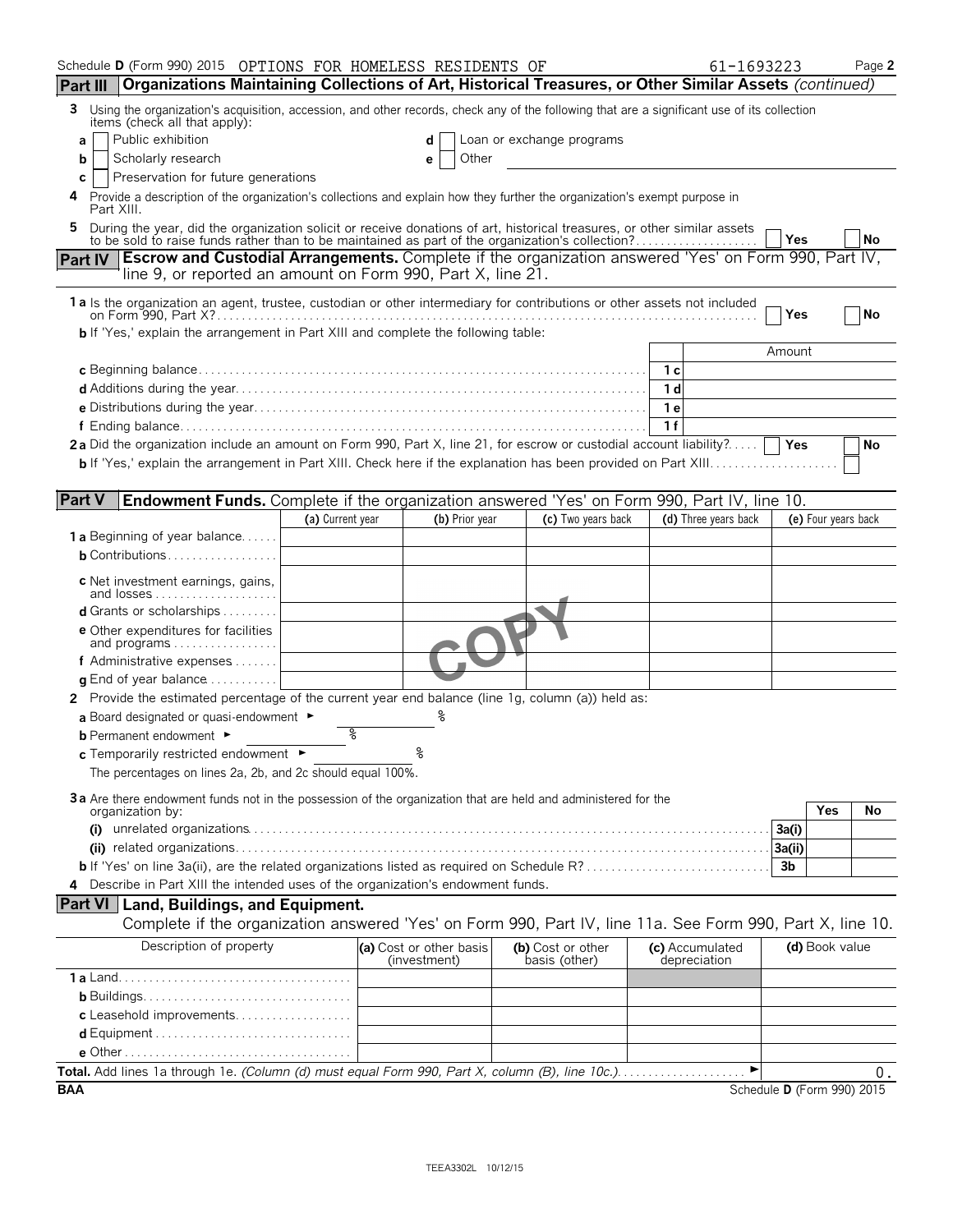|                         |                               | Part VII Investments - Other Securities.                                                                                 |                 | N/A                                                                                                                                                                                         |                |
|-------------------------|-------------------------------|--------------------------------------------------------------------------------------------------------------------------|-----------------|---------------------------------------------------------------------------------------------------------------------------------------------------------------------------------------------|----------------|
|                         |                               |                                                                                                                          |                 | Complete if the organization answered 'Yes' on Form 990, Part IV, line 11b. See Form 990, Part X, line 12.                                                                                  |                |
|                         |                               | (a) Description of security or category (including name of security)                                                     | (b) Book value  | (c) Method of valuation: Cost or end-of-year market value                                                                                                                                   |                |
|                         |                               |                                                                                                                          |                 |                                                                                                                                                                                             |                |
| (3) Other               |                               |                                                                                                                          |                 |                                                                                                                                                                                             |                |
| (A)                     |                               | ------------------                                                                                                       |                 |                                                                                                                                                                                             |                |
| (B)                     |                               |                                                                                                                          |                 |                                                                                                                                                                                             |                |
| (C)                     |                               |                                                                                                                          |                 |                                                                                                                                                                                             |                |
| (D)                     |                               |                                                                                                                          |                 |                                                                                                                                                                                             |                |
| (E)                     |                               |                                                                                                                          |                 |                                                                                                                                                                                             |                |
| (F)                     |                               |                                                                                                                          |                 |                                                                                                                                                                                             |                |
| (G)                     |                               |                                                                                                                          |                 |                                                                                                                                                                                             |                |
| (H)                     |                               |                                                                                                                          |                 |                                                                                                                                                                                             |                |
| $($ l $)$               |                               |                                                                                                                          |                 |                                                                                                                                                                                             |                |
|                         |                               | Total. (Column (b) must equal Form 990, Part X, column (B) line 12.). $\Box$<br>Part VIII Investments - Program Related. |                 | N/A                                                                                                                                                                                         |                |
|                         |                               |                                                                                                                          |                 | Complete if the organization answered 'Yes' on Form 990, Part IV, line 11c. See Form 990, Part X, line 13.                                                                                  |                |
|                         | (a) Description of investment |                                                                                                                          | (b) Book value  | (c) Method of valuation: Cost or end-of-year market value                                                                                                                                   |                |
| (1)                     |                               |                                                                                                                          |                 |                                                                                                                                                                                             |                |
| (2)                     |                               |                                                                                                                          |                 |                                                                                                                                                                                             |                |
| (3)                     |                               |                                                                                                                          |                 |                                                                                                                                                                                             |                |
| (4)                     |                               |                                                                                                                          |                 |                                                                                                                                                                                             |                |
| (5)<br>(6)              |                               |                                                                                                                          |                 |                                                                                                                                                                                             |                |
| (7)                     |                               |                                                                                                                          |                 |                                                                                                                                                                                             |                |
| (8)                     |                               |                                                                                                                          |                 |                                                                                                                                                                                             |                |
| (9)                     |                               |                                                                                                                          |                 |                                                                                                                                                                                             |                |
| (10)                    |                               |                                                                                                                          |                 |                                                                                                                                                                                             |                |
|                         |                               | Total. (Column (b) must equal Form 990, Part X, column (B) line 13.)<br>▶                                                |                 |                                                                                                                                                                                             |                |
| Part IX                 | <b>Other Assets.</b>          |                                                                                                                          |                 | Complete if the organization answered 'Yes' on Form 990, Part IV, line 11d. See Form 990, Part X, line 15.                                                                                  |                |
|                         |                               |                                                                                                                          | (a) Description |                                                                                                                                                                                             | (b) Book value |
|                         | (1) DONATED GOODS INVENTORY   |                                                                                                                          |                 |                                                                                                                                                                                             | 12,706.        |
| (2)                     |                               |                                                                                                                          |                 |                                                                                                                                                                                             |                |
| (3)<br>(4)              |                               |                                                                                                                          |                 |                                                                                                                                                                                             |                |
| $\overline{(5)}$        |                               |                                                                                                                          |                 |                                                                                                                                                                                             |                |
| $\overline{(6)}$        |                               |                                                                                                                          |                 |                                                                                                                                                                                             |                |
| (7)                     |                               |                                                                                                                          |                 |                                                                                                                                                                                             |                |
| (8)<br>$\overline{(9)}$ |                               |                                                                                                                          |                 |                                                                                                                                                                                             |                |
| (10)                    |                               |                                                                                                                          |                 |                                                                                                                                                                                             |                |
|                         |                               |                                                                                                                          |                 | ▶                                                                                                                                                                                           | 12,706.        |
| Part X                  | <b>Other Liabilities.</b>     |                                                                                                                          |                 |                                                                                                                                                                                             |                |
|                         |                               |                                                                                                                          |                 | Complete if the organization answered 'Yes' on Form 990, Part IV, line 11e or 11f. See Form 990, Part X, line 25                                                                            |                |
| (1)                     | Federal income taxes          | (a) Description of liability                                                                                             | (b) Book value  |                                                                                                                                                                                             |                |
| (2)                     |                               |                                                                                                                          |                 |                                                                                                                                                                                             |                |
| (3)                     |                               |                                                                                                                          |                 |                                                                                                                                                                                             |                |
| (4)                     |                               |                                                                                                                          |                 |                                                                                                                                                                                             |                |
| (5)                     |                               |                                                                                                                          |                 |                                                                                                                                                                                             |                |
| $\overline{(6)}$        |                               |                                                                                                                          |                 |                                                                                                                                                                                             |                |
| (7)<br>(8)              |                               |                                                                                                                          |                 |                                                                                                                                                                                             |                |
| (9)                     |                               |                                                                                                                          |                 |                                                                                                                                                                                             |                |
| (10)                    |                               |                                                                                                                          |                 |                                                                                                                                                                                             |                |
| (11)                    |                               |                                                                                                                          |                 |                                                                                                                                                                                             |                |
|                         |                               | Total. (Column (b) must equal Form 990, Part X, column (B) line 25.). $\blacktriangleright$                              |                 | 2. Liability for uncertain tax positions. In Part XIII, provide the text of the footnote to the organization's financial statements that reports the organization's liability for uncertain |                |
|                         |                               |                                                                                                                          |                 |                                                                                                                                                                                             |                |

tax positions under FIN 48 (ASC 740). Check here if the text of the footnote has been provided in Part XIII. . . . . . . . . . . . . . . . . . . . . . . . . . . . . . . . . . . . . . . . . . . . . . . . . . . . . .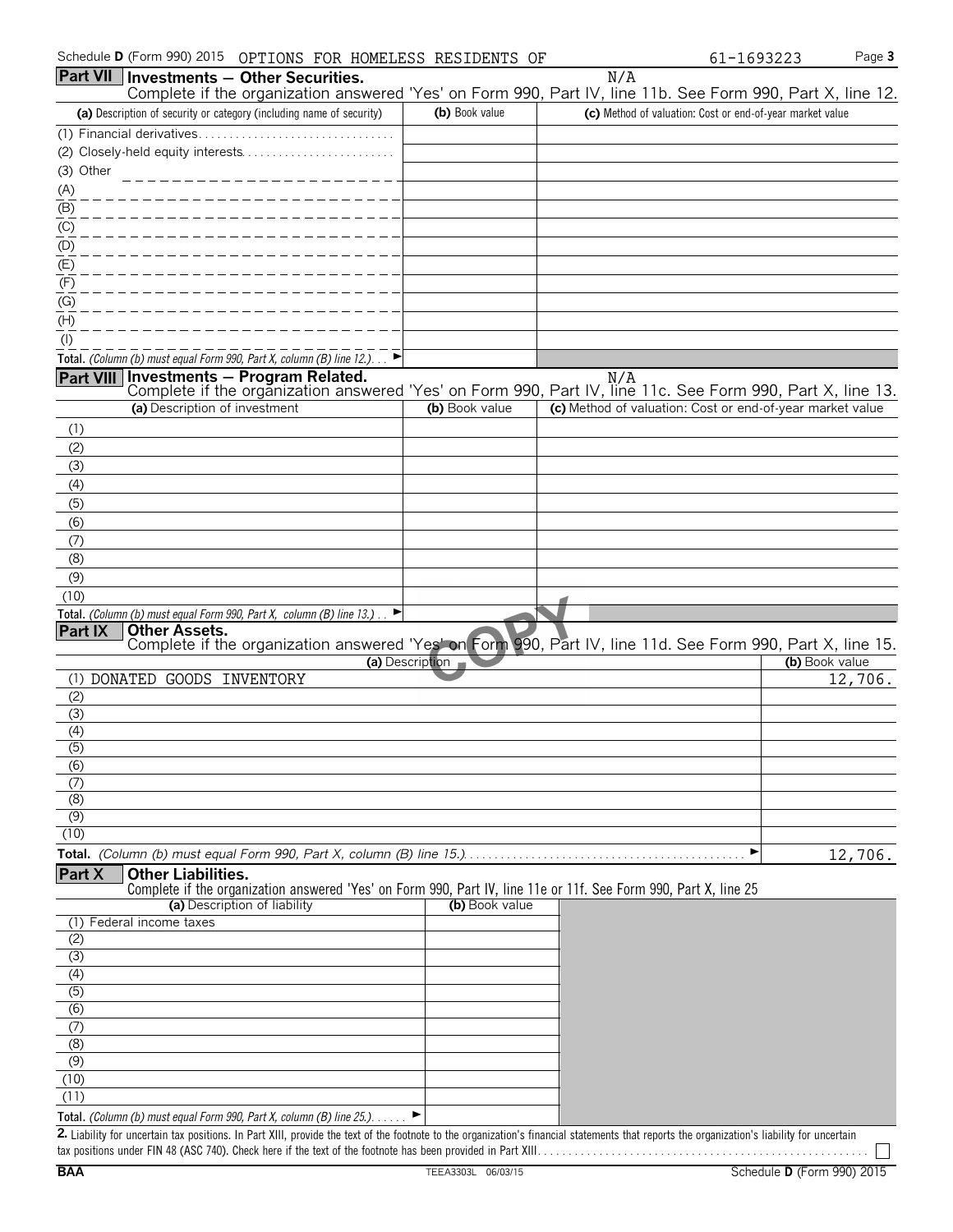| Schedule D (Form 990) 2015 OPTIONS FOR HOMELESS RESIDENTS OF                                                                         | 61-1693223     | Page 4 |
|--------------------------------------------------------------------------------------------------------------------------------------|----------------|--------|
| <b>Part XI</b> Reconciliation of Revenue per Audited Financial Statements With Revenue per Return. N/A                               |                |        |
| Complete if the organization answered 'Yes' on Form 990, Part IV, line 12a.                                                          |                |        |
| $\mathbf{1}$                                                                                                                         | $\mathbf{1}$   |        |
| Amounts included on line 1 but not on Form 990, Part VIII, line 12:<br>$\mathbf{2}^{\prime}$                                         |                |        |
|                                                                                                                                      |                |        |
|                                                                                                                                      |                |        |
|                                                                                                                                      |                |        |
|                                                                                                                                      |                |        |
|                                                                                                                                      | <b>2e</b>      |        |
| 3.                                                                                                                                   | $\overline{3}$ |        |
| Amounts included on Form 990, Part VIII, line 12, but not on line 1:<br>4                                                            |                |        |
| a Investment expenses not included on Form 990, Part VIII, line 7b. 4a                                                               |                |        |
| <b>b</b> Other (Describe in Part XIII.) $\ldots$ $\ldots$ $\ldots$ $\ldots$ $\ldots$ $\ldots$ $\ldots$ $\ldots$ $\ldots$ $\ldots$ 4b |                |        |
|                                                                                                                                      | 4 c            |        |
|                                                                                                                                      | 5              |        |
| Part XII   Reconciliation of Expenses per Audited Financial Statements With Expenses per Return. N/A                                 |                |        |
| Complete if the organization answered 'Yes' on Form 990, Part IV, line 12a.                                                          |                |        |
|                                                                                                                                      | 1              |        |
| Amounts included on line 1 but not on Form 990, Part IX, line 25:<br>2                                                               |                |        |
| 2a                                                                                                                                   |                |        |
| 2 <sub>b</sub>                                                                                                                       |                |        |
|                                                                                                                                      |                |        |
|                                                                                                                                      |                |        |
|                                                                                                                                      | 2 e            |        |
|                                                                                                                                      | 3              |        |
| Amounts included on Form 990, Part IX, line 25, but not on line 1:<br>4                                                              |                |        |
| <b>a</b> Investment expenses not included on Form 990, Part VIII, line 7b. 4a                                                        |                |        |
|                                                                                                                                      |                |        |
|                                                                                                                                      | 4 c            |        |
| 5 Total expenses. Add lines 3 and 4c. (This must equal Form 990, Part I, line 18.),                                                  | 5              |        |
| Part XIII Supplemental Information.                                                                                                  |                |        |

Provide the descriptions required for Part II, lines 3, 5, and 9; Part III, lines 1a and 4; Part IV, lines 1b and 2b; Part V,

line 4; Part X, line 2; Part XI, lines 2d and 4b; and Part XII, lines 2d and 4b. Also complete this part to provide any additional information.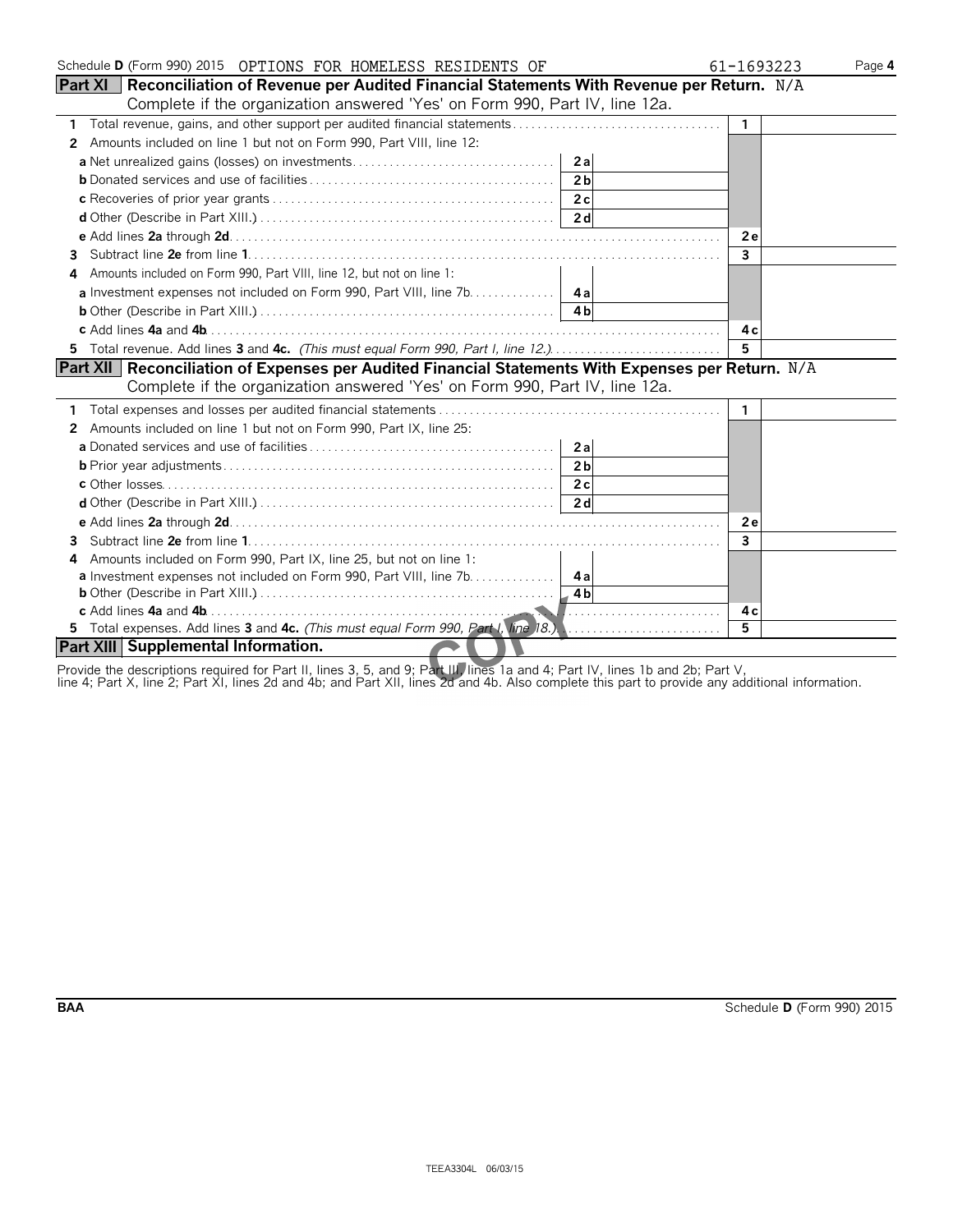#### **FORM 990, PART III, LINE 1 - ORGANIZATION MISSION**

OPTIONS FOR HOMELESS RESIDENTS OF ASHLAND IS DEDICATED TO PROVIDING HOMELESS AND LOW INCOME RESIDENTS OF ASHLAND AND TALENT WITH OPPORTUNITIES TO IMPROVE THEIR INDIVIDUAL SITUATIONS AND LEAVE POVERTY AND HOMELESSNESS BEHIND. OPTIONS FOR HOMELESS RESIDENTS OF ASHLAND PROMOTES RESPONSIBILITY FOR SELF CARE AND CARING FOR OTHERS, AND SEEKS FULL INCLUSION OF LOW INCOME RESIDENTS IN THE LIFE OF THE COMMUNITY.

#### **FORM 990, PART III, LINE 4D - OTHER PROGRAM SERVICES DESCRIPTION**

THE ORGANIZATION IMPLEMENTED A NEW PROGROM FOR THOSE IN MARGINAL FINANCIAL CONDITIONS. THE PROGRAM CONNECTS UNEMPLOYED CLIENTS WITH AVAILABLE LOCAL EMPLOYMENT. AS OF THE END OF 2015, 14 CLIENTS HAD BEEN EMPLOYED AND ANOTHER 10 CLIENTS WERE COP WAITING FOR A MATCH.

OPTIONS FOR HOMELESS RESIDENTS OF ASHLAND HELD A SLEEP-OUT EVENT TO RAISE AWARENESS ABOUT THE NEED FOR SERVICES FOR HOMELESS INDIVIDUALS IN THE COMMUNITY. THE EVENT HAD MORE THAN 25 ATTENDEES, RAISED MORE THAN \$20,000 AND GATHERED LOCAL MEDIA ATTENTION, FURTHER SPREADING INFORMATION ABOUT THE ORGANIZATION'S MISSION.

#### **FORM 990, PART VI, LINE 11B - FORM 990 REVIEW PROCESS**

NO REVIEW WAS OR WILL BE CONDUCTED.

### **FORM 990, PART VI, LINE 19 - OTHER ORGANIZATION DOCUMENTS PUBLICLY AVAILABLE**

NO OTHER DOCUMENTS AVAILABLE TO THE PUBLIC.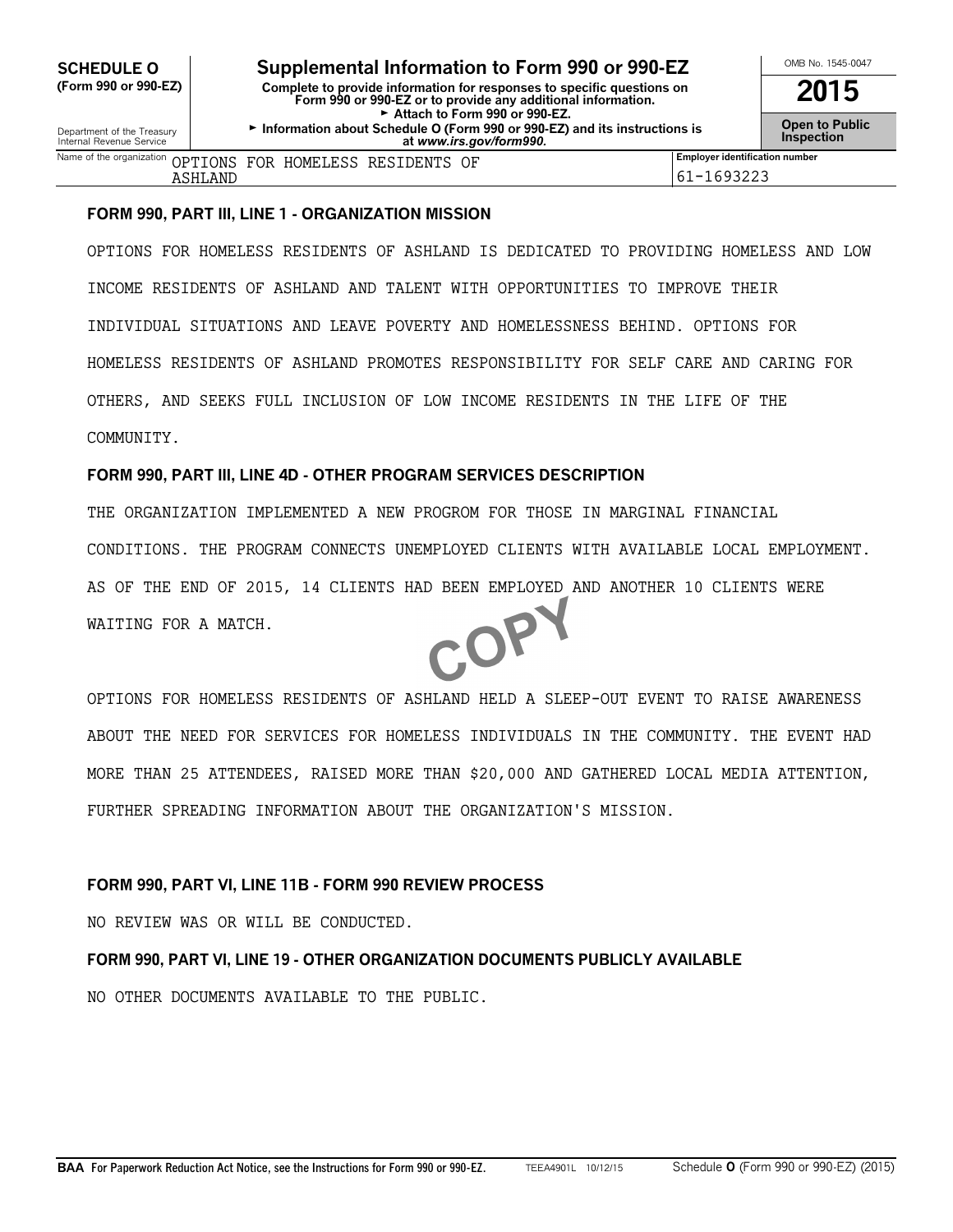| Name of the organization<br><b>IONS</b><br>JPT<br>. | OF<br>70R<br>LESS<br>HOMF<br>. N'T'<br>RE<br>)ŀ | <br><b>Employer identification number</b>                |
|-----------------------------------------------------|-------------------------------------------------|----------------------------------------------------------|
| ، NP<br>. .                                         | $\sim$                                          | $\overline{\phantom{0}}$<br>, J Z Z J<br>ــ ب<br>$\cdot$ |
|                                                     |                                                 |                                                          |

### **FORM 990, PART IX, LINE 11G OTHER FEES FOR SERVICES**

|                         |       | (A    | ΈB,<br>PROGRAM | C)<br>MANAGEMENT | D)<br>FUND- |
|-------------------------|-------|-------|----------------|------------------|-------------|
|                         |       | тотат | SERVICES       | GENERAL<br>∼     | RAISING     |
| TRAINING AND CONSULTING |       | 64,   |                | 64.              |             |
|                         | TOTAL | 64    | ັ              | 64               | ν.          |

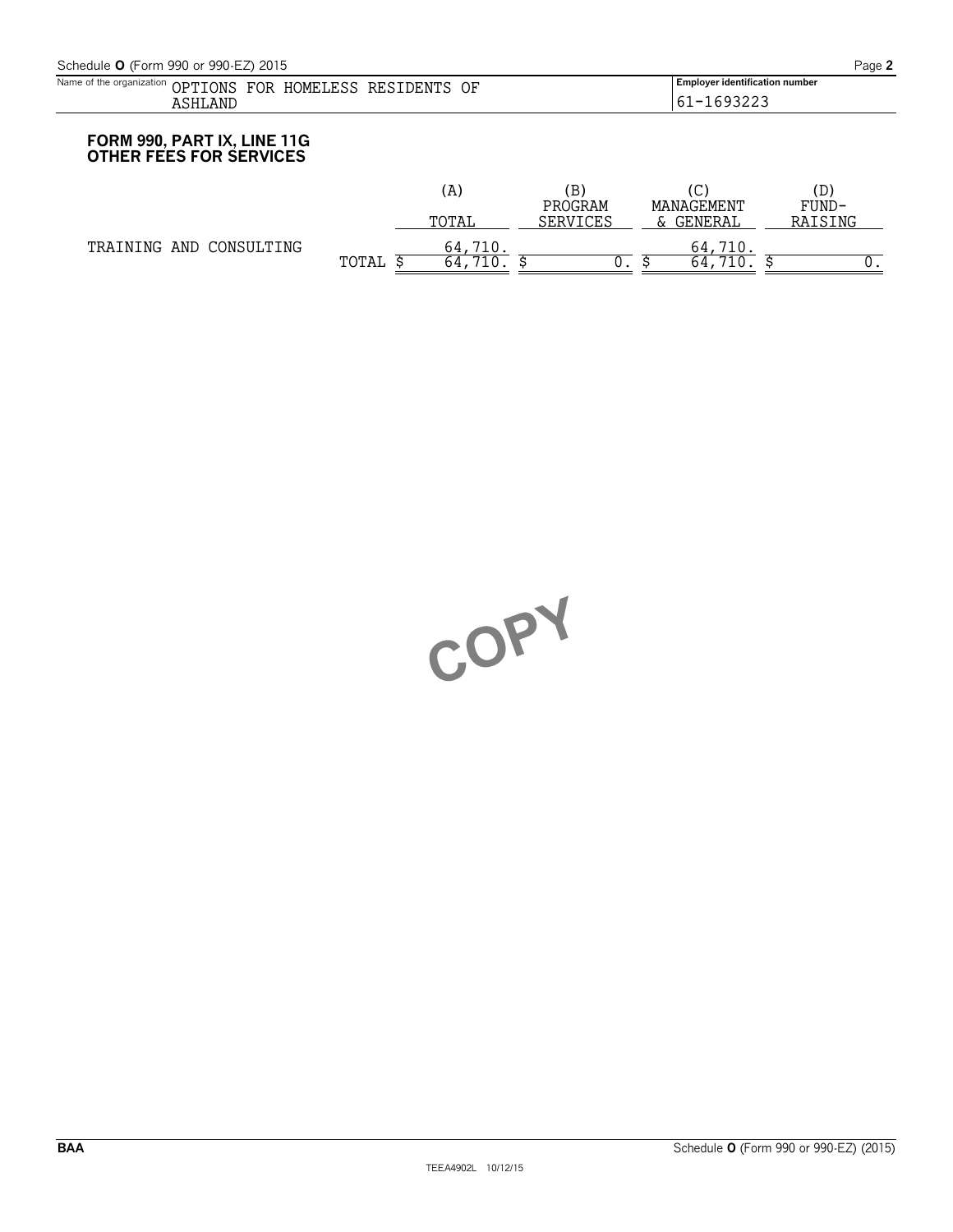| FEDERAL EXEMPT ORGANIZATION TAX SUMMARY<br>2015                                                                                                                               | <b>PAGE 1</b>                         |          |                                       |  |  |  |
|-------------------------------------------------------------------------------------------------------------------------------------------------------------------------------|---------------------------------------|----------|---------------------------------------|--|--|--|
| <b>OPTIONS FOR HOMELESS RESIDENTS OF</b><br><b>ASHLAND</b>                                                                                                                    |                                       |          |                                       |  |  |  |
|                                                                                                                                                                               | 2015                                  | 2014     | <b>DIFF</b>                           |  |  |  |
| <b>REVENUE</b><br>CONTRIBUTIONS AND GRANTS                                                                                                                                    | 246,450                               | $\Omega$ | 246,450                               |  |  |  |
|                                                                                                                                                                               | 246,450                               | $\Omega$ | 246,450                               |  |  |  |
| <b>EXPENSES</b><br>SALARIES, OTHER COMPEN., EMP. BENEFITS                                                                                                                     | 9,533<br>179,133                      | 0        | 9,533<br>179,133                      |  |  |  |
|                                                                                                                                                                               | 188,666                               | $\Omega$ | 188,666                               |  |  |  |
| <b>NET ASSETS OR FUND BALANCES</b><br>REVENUE LESS EXPENSES<br>TOTAL ASSETS AT END OF YEAR<br>TOTAL LIABILITIES AT END OF YEAR<br>NET ASSETS/FUND BALANCES AT<br>END OF YEAR. | 57,784<br>107,403<br>12,451<br>94,952 | $\Omega$ | 57,784<br>107,403<br>12,451<br>94,952 |  |  |  |

COPY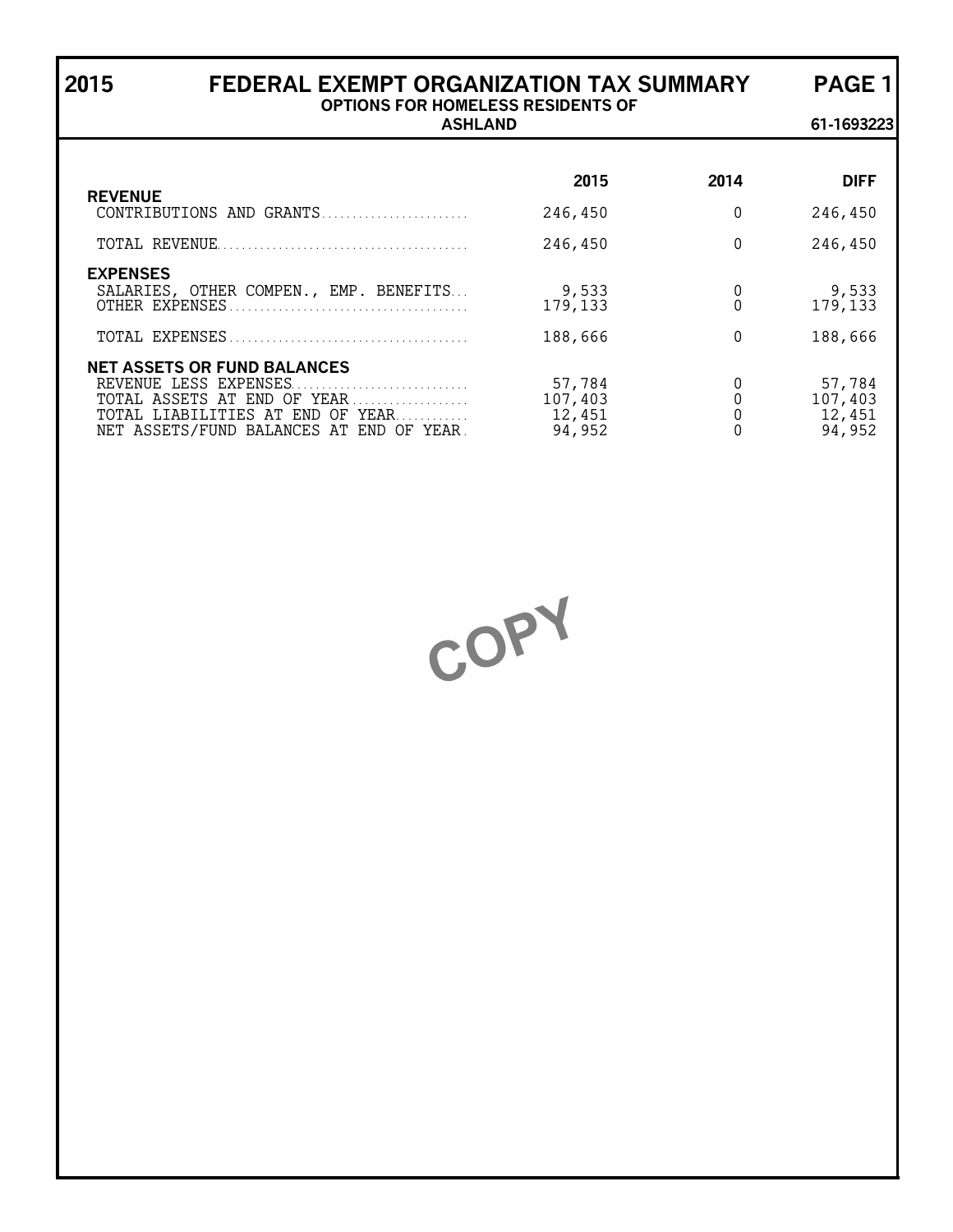# **2015 GENERAL INFORMATION PAGE 1**

**OPTIONS FOR HOMELESS RESIDENTS OF**

**ASHLAND 61-1693223**

### **FORMS NEEDED FOR THIS RETURN**

FEDERAL: 990, SCH A, SCH B, SCH D, SCH O

**CARRYOVERS TO 2016**

NONE

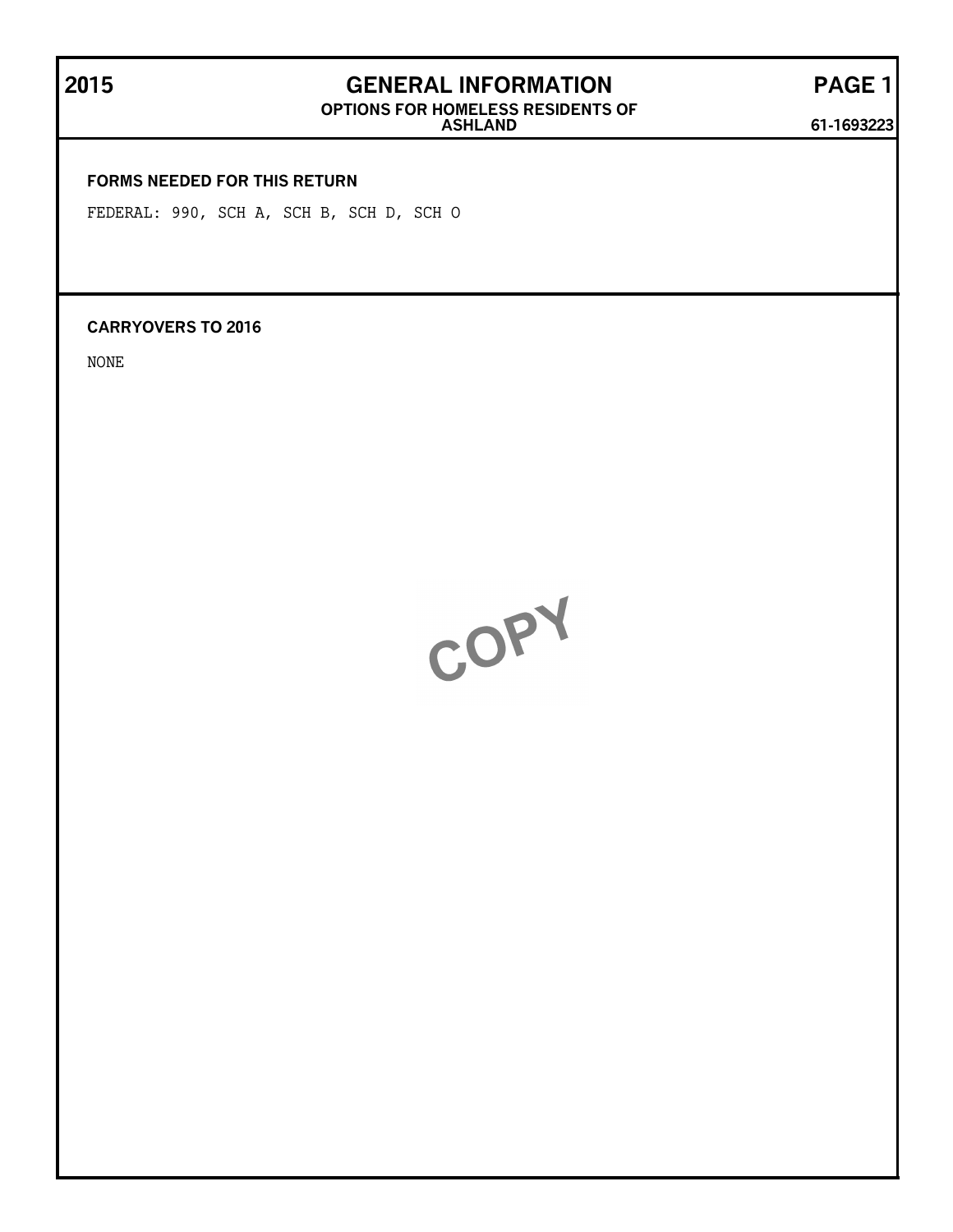## **2015 DIAGNOSTICS PAGE 1**

### **ASHLAND OPTIONS FOR HOMELESS RESIDENTS OF**

**61-1693223**

### **FEDERAL CRITICAL DIAGNOSTICS**

### **GENERAL**

WARNING: PIN AND PIN AUTHORIZATION ARE REQUIRED WHEN NOT USING A COMPUTER GENERATED PIN. BE SURE TO MAKE ALL THE REQUIRED PIN ENTRIES BEFORE ELECTRONICALLY FILING. THE COMPUTER GENERATED PIN ELIMINATES ALL PIN ENTRIES WITH EXCEPTION OF THE ORGANIZATION'S SIGNATURE DATE.

### **FEDERAL INFORMATIONAL DIAGNOSTICS**

### **GENERAL**

 $\Box$  THE COMPUTER DATE OF 5/16/2016 WILL BE TRANSMITTED AS ORGANIZATION'S E-FILE PIN AUTHORIZATION SIGNATURE DATE WHEN THE TAX RETURN IS ELECTRONICALLY FILED.